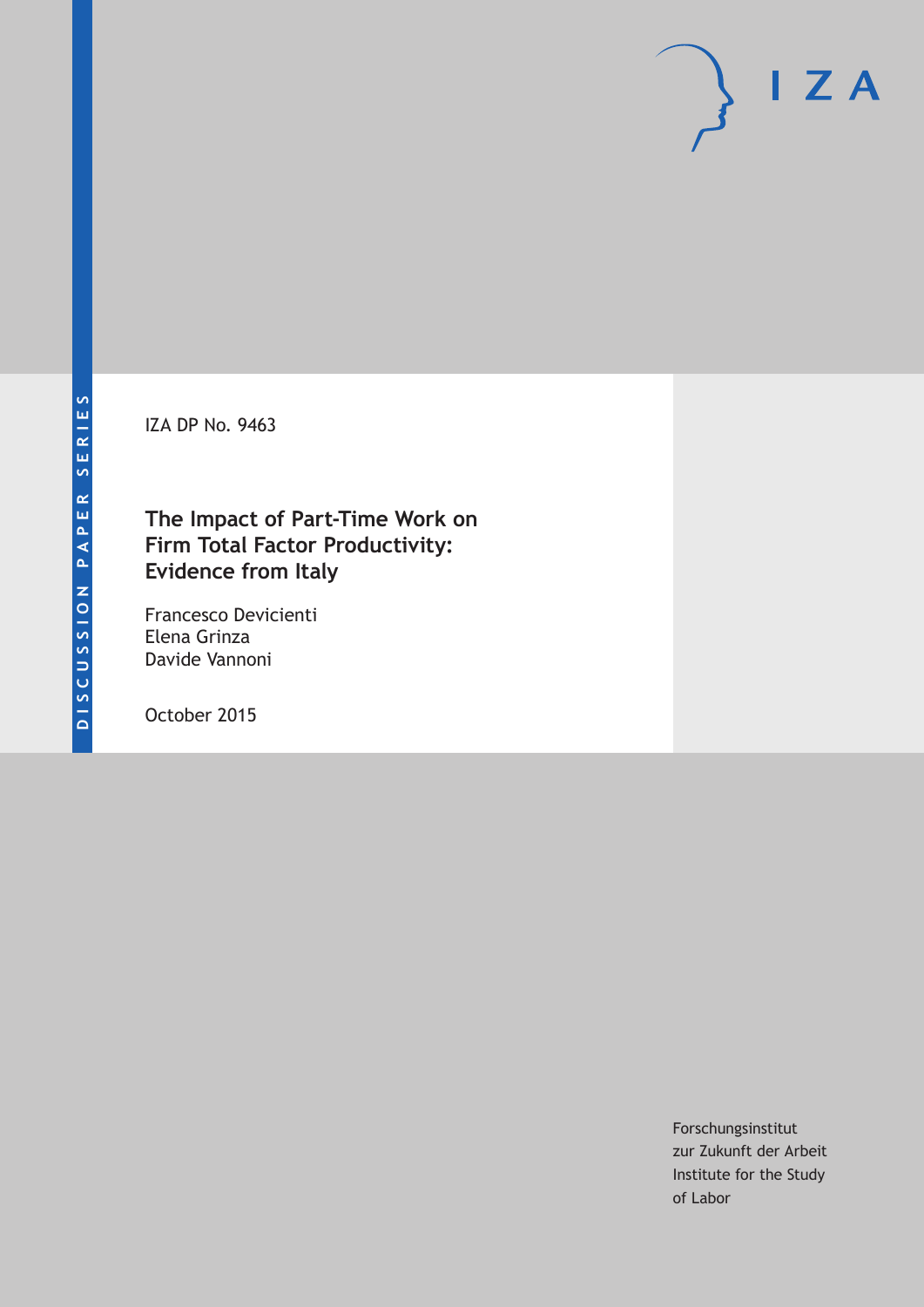# **The Impact of Part-Time Work on Firm Total Factor Productivity: Evidence from Italy**

### **Francesco Devicienti**

*University of Turin, Collegio Carlo Alberto and IZA* 

### **Elena Grinza**

*University of Turin and Collegio Carlo Alberto* 

### **Davide Vannoni**

*University of Turin and Collegio Carlo Alberto*

### Discussion Paper No. 9463 October 2015

IZA

P.O. Box 7240 53072 Bonn **Germany** 

Phone: +49-228-3894-0 Fax: +49-228-3894-180 E-mail: iza@iza.org

Any opinions expressed here are those of the author(s) and not those of IZA. Research published in this series may include views on policy, but the institute itself takes no institutional policy positions. The IZA research network is committed to the IZA Guiding Principles of Research Integrity.

The Institute for the Study of Labor (IZA) in Bonn is a local and virtual international research center and a place of communication between science, politics and business. IZA is an independent nonprofit organization supported by Deutsche Post Foundation. The center is associated with the University of Bonn and offers a stimulating research environment through its international network, workshops and conferences, data service, project support, research visits and doctoral program. IZA engages in (i) original and internationally competitive research in all fields of labor economics, (ii) development of policy concepts, and (iii) dissemination of research results and concepts to the interested public.

IZA Discussion Papers often represent preliminary work and are circulated to encourage discussion. Citation of such a paper should account for its provisional character. A revised version may be available directly from the author.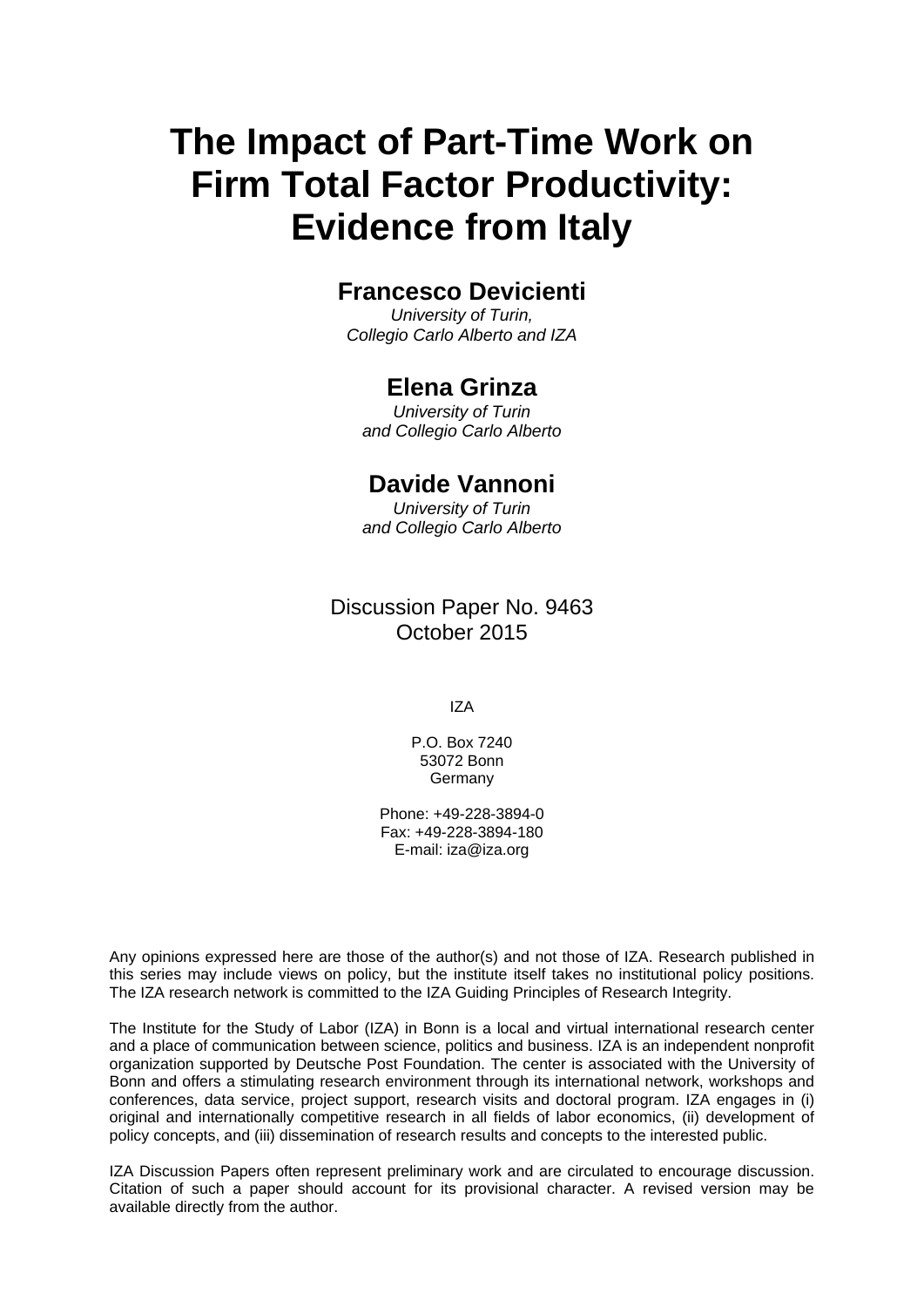IZA Discussion Paper No. 9463 October 2015

## **ABSTRACT**

### **The Impact of Part-Time Work on Firm Total Factor Productivity: Evidence from Italy**

In this paper, we explore the impact of part-time work on firm productivity. Using a large panel data set of Italian corporations' balance sheets for the period 2000-2010, we first estimate the total factor productivity (TFP) of each firm for each year. We use different approaches aimed at solving input simultaneity, including a version of Ackerberg et al.'s (2006) control function approach, which accounts for firm fixed effects. We then match the TFP estimates with rich information on the firms' use of part-time work obtained from survey data and estimate the impact of part-time work on TFP at the firm level. We find that an increase of 1 standard deviation in the part-time share reduces TFP by 2.03%. The results suggest that this harmful effect stems from horizontal rather than vertical part-time arrangements. We also find that firms declaring that they use part-time work to accommodate workers' requests suffer the most. Moreover, we show that the so-called 'flexible' and 'elastic' clauses are successful in reducing the negative impact associated with part-time work.

JEL Classification: L23, L25, J23

Keywords: part-time work, horizontal and vertical part-time contracts, flexible and elastic clauses, firm total factor productivity (TFP), semiparametric estimation methods

Corresponding author:

Elena Grinza Department of Economics, Mathematics and Statistics University of Turin Corso Unione Sovietica 218 Bis 10134 Turin Italy E-mail: elena.grinza@unito.it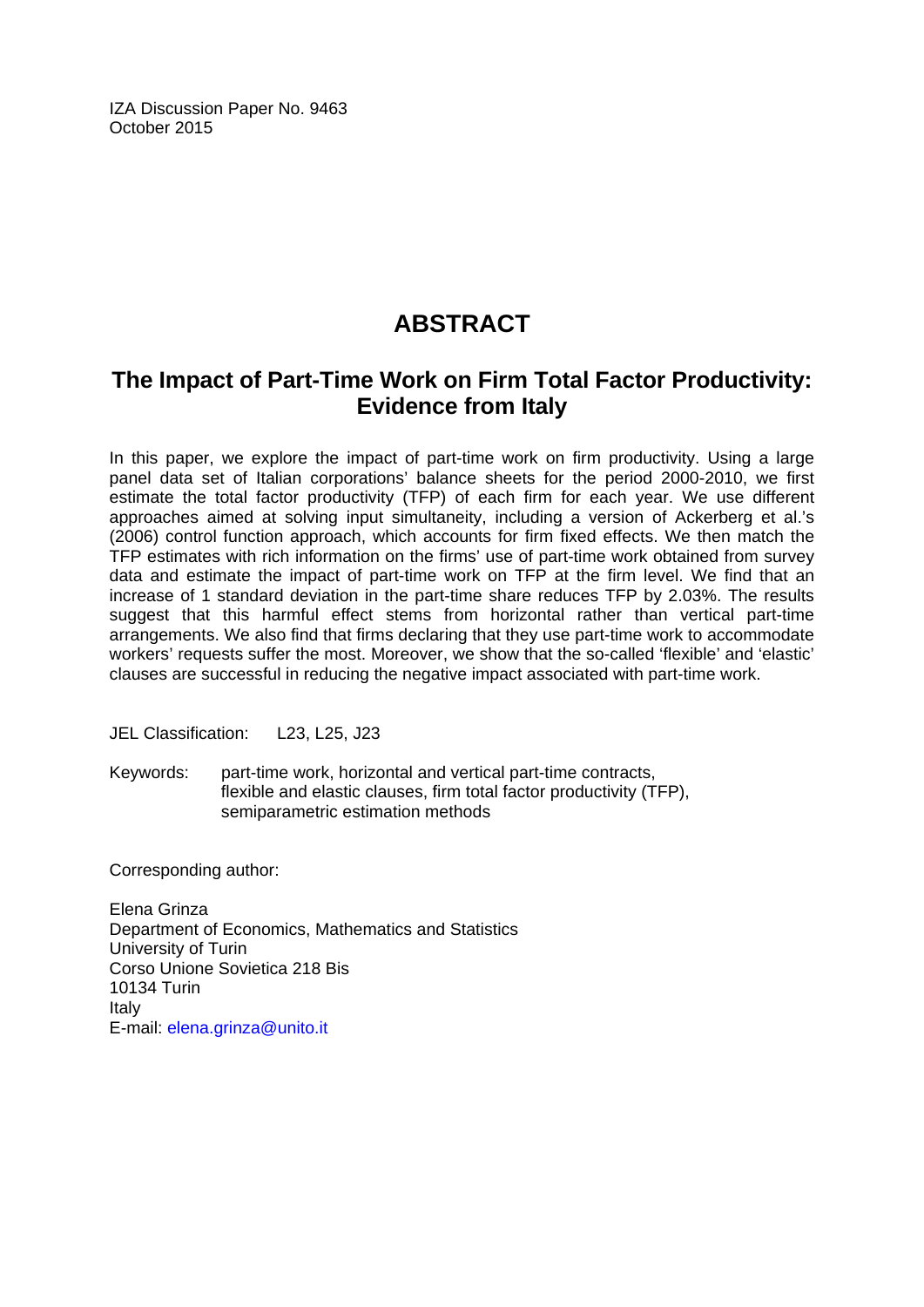#### 1. Introduction

Since the mid-1970s, part-time work has become increasingly common, and now it represents a pervasive feature of work arrangements. According to Eurostat, about one-fifth of the total employees in Europe were working on a part-time basis in 2010 and about 67% of European firms had at least one part-time employee in 2008.

In view of the widespread diffusion of part-time work, the question of whether it is beneficial or not for firm productivity is of great relevance for both managers and policy makers. Nonetheless, only a limited number of studies have addressed this issue, while the bulk of the literature on part-time work has focused on the supply side, also in the perspective of its alleged positive role in increasing female participation in the labor market.

To our knowledge, only three papers have tried to assess empirically the impact of parttime work on (labor) productivity. [Garnero et al.](#page-40-0) [\(2014\)](#page-40-0), using a longitudinal matched employer-employee data set on Belgian private sector firms for the period 1999-2010, find that part-time workers are relatively more productive than full-time ones and that this effect is essentially driven by male long part-timers. On the contrary, [Specchia and Vandenberghe](#page-41-0) [\(2013\)](#page-41-0), for a similar panel of Belgian firms over the period 2002-2009, find that part-time workers are relatively less productive with respect to their full-time counterparts. According to their estimates, an increase of 10 percentage points in the share of total work accomplished by part-timers lowers the average labor productivity (defined as value added per hour) by  $1.3\%$  for short part-timers and  $0.7\%$  for long part-timers. Künn-Nelen et al. [\(2013\)](#page-41-1), focusing on the Dutch pharmacy sector for the year 2007, find that part-timers are relatively more productive than full-timers. A 10% increase in the part-time share is associated with 4.8% higher labor productivity. Hence, the literature on this topic is inconclusive: only 2 countries have been examined (Belgium and the Netherlands); using similar panel data for the same country, [Garnero et al.](#page-40-0) [\(2014\)](#page-40-0) and [Specchia and Vandenberghe](#page-41-0) [\(2013\)](#page-41-0) find contrasting results, while Künn-Nelen et al. [\(2013\)](#page-41-1) focus on a very specific sector.

The theoretical literature has highlighted several channels through which part-time work may affect firms both with respect to the individual productivity of labor, that is, the labor productivity of part-timers with respect to full-timers, and with respect to the productivity of the firm as a whole, that is, total factor productivity.

If a non-constant relationship exists between labor productivity and the number of hours worked, the average labor productivity of part-timers and full-timers will differ [\(Barzel,](#page-40-1) [1973\)](#page-40-1). [Pierce and Newstrom](#page-41-2) [\(1983\)](#page-41-2) argue that part-timers are more productive than fulltimers because part-time work relieves them from the stress associated with longer working time, while [Barzel](#page-40-1) [\(1973\)](#page-40-1) suggests that part-timers are less productive than full-timers because the working day is characterized by start-up costs. Moreover, according to the human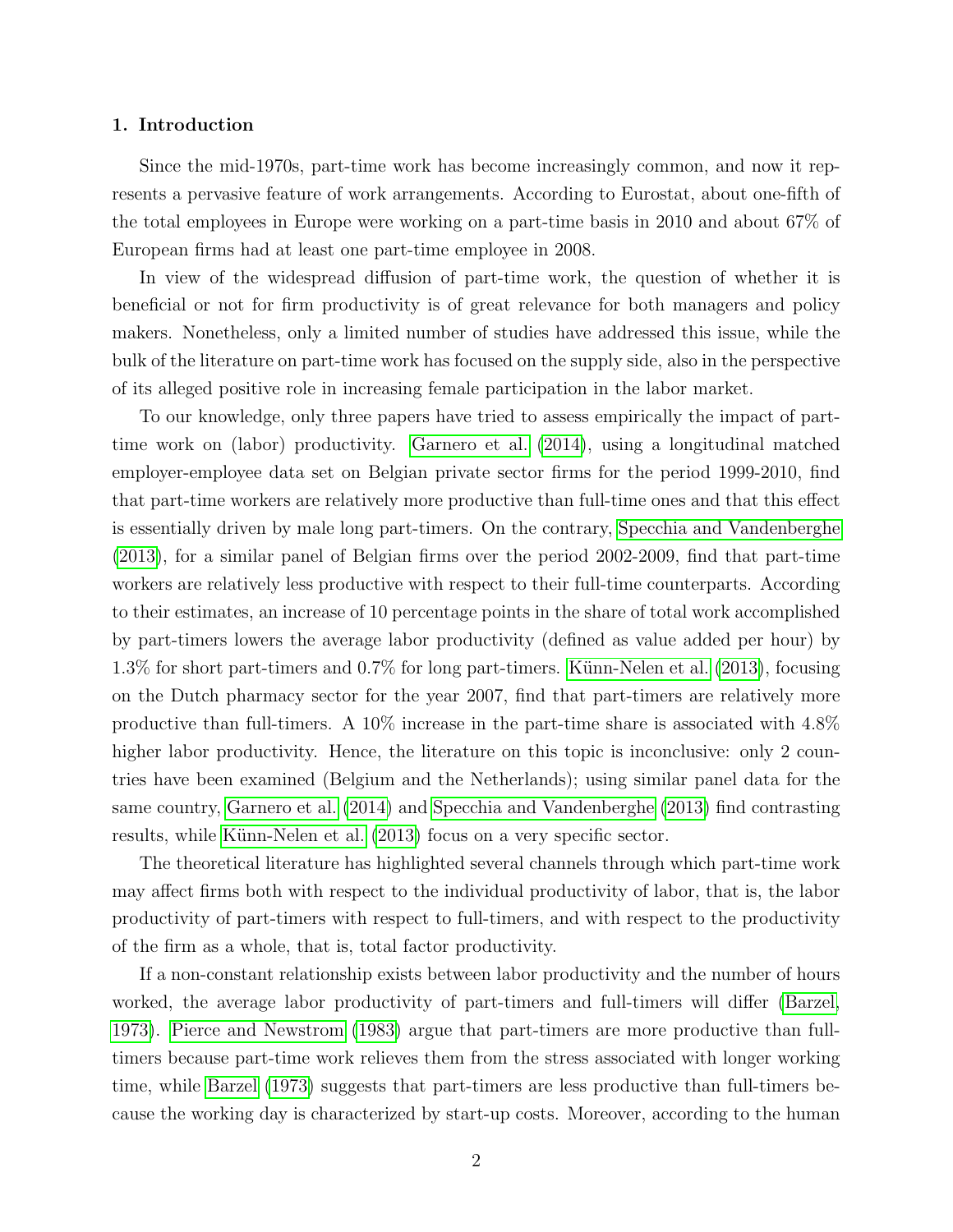capital theory, part-timers are less productive than full-timers due to lower incentives to invest in human capital accumulation.

Besides affecting labor productivity, the use of part-time work may also influence firm productivity at the establishment level. On the one hand, employing two workers on a parttime basis rather than one full-time worker leaves room for communication and coordination costs and, consequently, can reduce firm productivity [\(Lewis, 2003\)](#page-41-3). On the other hand, organizational issues may lead part-time work to be beneficial for firm productivity: firms in which the activities are concentrated in only a few hours per day or firms in which the operating hours exceed the full-time working week may benefit from part-time work [\(Owen,](#page-41-4) [1978\)](#page-41-4).

In this paper, we focus on the impact of part-time work on a firm's TFP. Our empirical analysis is based on an Italian firm-level data set - the Employer and Employee Survey (RIL) - conducted by the Institute for the Development of Workers' Vocational Training (ISFOL) in 2005, 2007, and 2010. The RIL data are uniquely rich in terms of information related to the use of part-time work in the firm, which constitutes the major reason for using this source in our analysis. The available information to estimate a firm's TFP is, instead, more limited; moreover, the RIL has only a short (three-year) panel component. However, firmlevel TFP estimates can be obtained from AIDA, a much larger panel data set distributed by the Bureau Van Dijk, which contains the official balance sheets of (almost) all private sector Italian corporations for the period 2000-2010. Fortunately, AIDA can be matched to the RIL using a firm's tax number (codice fiscale).

Our empirical analysis is conducted in two steps. In the first step, we recover TFP estimates from AIDA, taking advantage of its large size (to increase the efficiency of our estimates) and its longer panel dimension (which allows us to control for firm fixed effects in the first-stage TFP estimates). We define TFP as the residual of a (log transformed) Cobb-Douglas production function. We take care of endogeneity issues involving the estimation of production functions using a modified version of the semiparametric approach developed by [Ackerberg et al.](#page-40-2) [\(2006\)](#page-40-2). This method, proposed by [Vandenberghe et al.](#page-42-0) [\(2013\)](#page-42-0), accounts for firm-specific fixed effects in the estimation of TFP. Then, using the firm tax number, we match the TFP estimates obtained from the AIDA data set with the RIL data set. In the second step of our procedure, we finally analyze the impact of part-time work on TFP for the matched RIL firms.

The main result is that part-time work is detrimental to firm productivity: a 1 standard deviation increase in the part-time share (0.14) is estimated to decrease TFP by 2.03%. Differently from [Garnero et al.](#page-40-0) [\(2014\)](#page-40-0), [Specchia and Vandenberghe](#page-41-0) [\(2013\)](#page-41-0) and Künn-Nelen [et al.](#page-41-1) [\(2013\)](#page-41-1), who interpret their findings in terms of labor productivity differentials be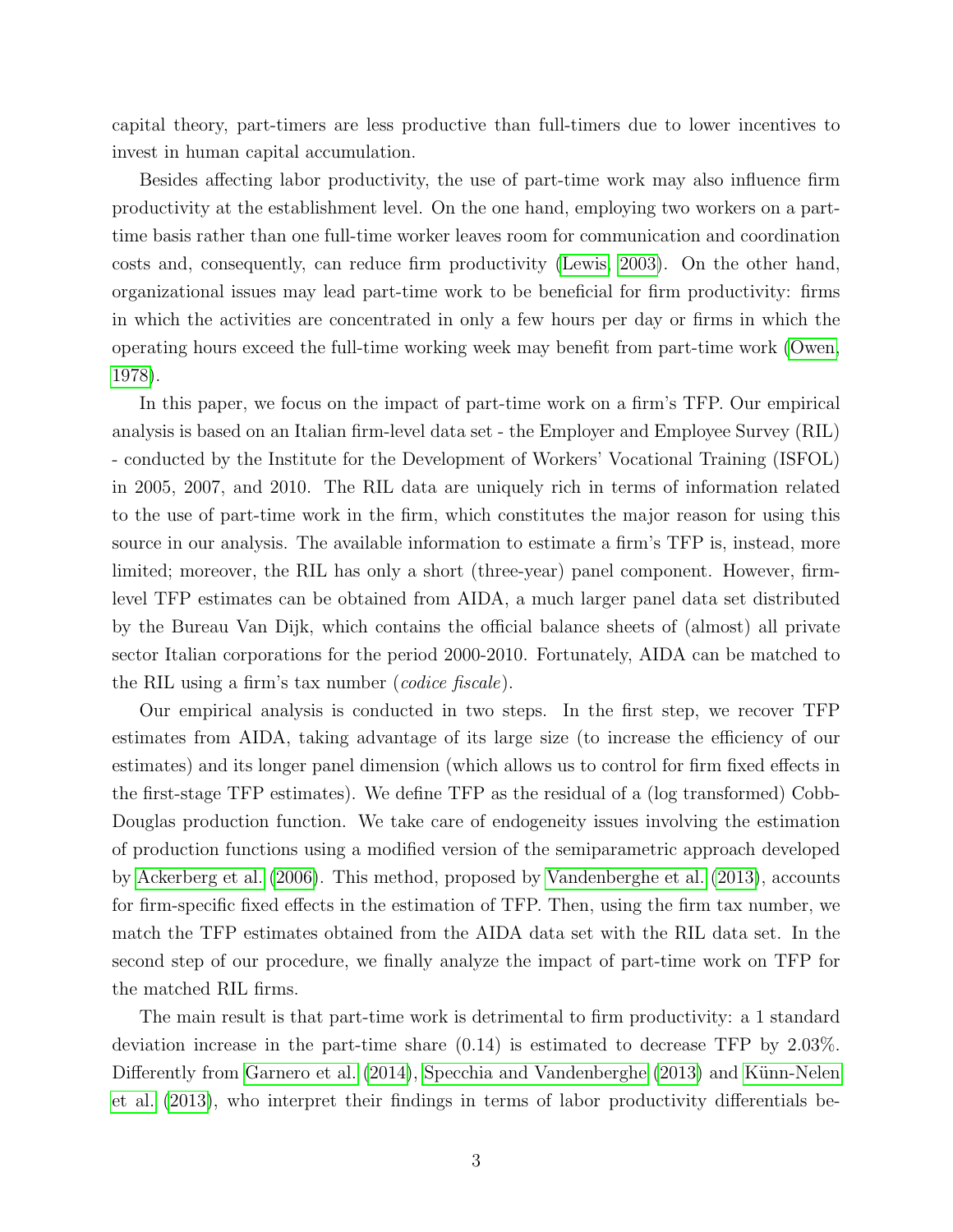tween part-timers and full-timers, we interpret our results in terms of the communication, coordination, and transaction costs that part-time work imposes on the firm, consequently lowering its general efficiency. According to this interpretation, the effect of part-time work concerns organizational efficiency, as captured by the firm's TFP.

Thanks to the rich information on part-time work provided by the RIL data set, we are also able to investigate some of its dimensions, which, at least to our knowledge, have not been explored previously. In particular, we are able to distinguish between three types of part-time work: horizontal, vertical, and mixed. Horizontal part-time work, the most common kind, involves a reduction of the daily working time (e.g. working 5 hours per working day, instead of 8 hours per day as full-timers generally do). Vertical part-time work, on the contrary, involves a reduction of the number of working days with respect to full-timers (e.g. working 8 hours per day, but only on Monday, Tuesday, and Wednesday), while mixed part-time work combines horizontal and vertical characteristics. Our findings show that the negative effect of part-time work is exerted by the horizontal (and mixed) part-time work, whereas vertical part-time work is found to have virtually no effect on firm productivity. This result is consistent with the presence of *daily* communication and coordination costs.

Moreover, we have information on whether part-time work is adopted to accommodate workers' requests for a part-time contract or, alternatively, because it satisfies firms' needs (e.g. because it is believed that part-time work better suits the production process). Our results show that part-time work has a stronger (negative) impact when the firm uses it to accommodate workers' requests.

Finally, information is available on whether the firm uses part-time work jointly with so-called 'flexible' (for horizontal part-time) and/or 'elastic' (for vertical part-time) clauses, instruments intended to increase the flexibility in the use of part-time work for the employer. We find evidence that these clauses make part-time work less harmful, suggesting that they may represent a good compromise between firms' and workers' needs and may eventually lead more firms to hire workers who ask for contracts on a part-time basis.

The rest of the paper is structured as follows: in Section [2,](#page-5-0) we undertake a literature review; in Section [3,](#page-9-0) we discuss the empirical model and the identification strategy; Section [4](#page-12-0) provides a description of the Italian situation; Section [5](#page-14-0) describes the data sets used in the analysis; Section [6](#page-17-0) presents and discusses our results; and Section [7](#page-23-0) concludes.

#### <span id="page-5-0"></span>2. Literature Review

The academic literature on part-time work has traditionally been concerned with the supply side of the market. Using individual-level data, it has focused on investigating issues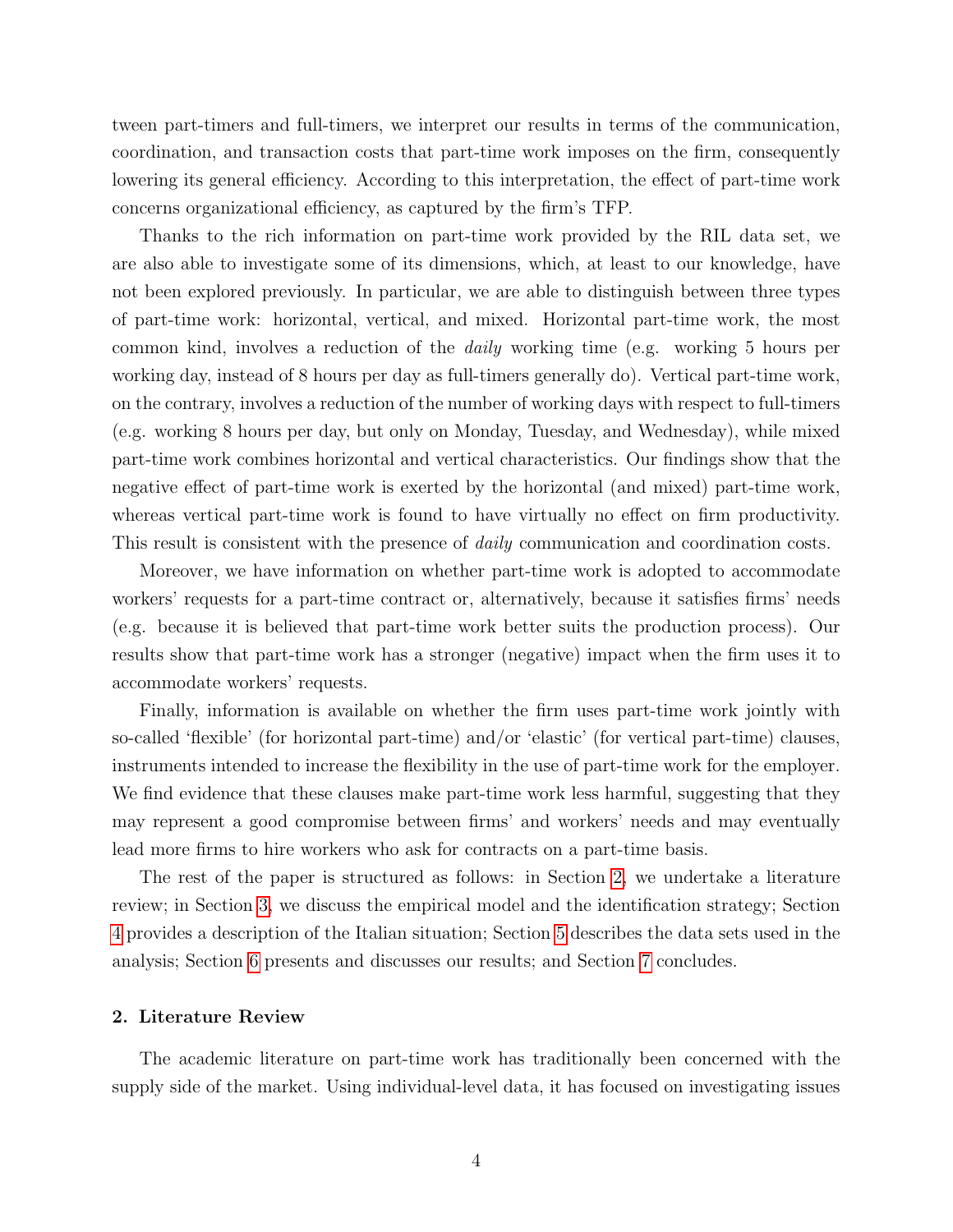such as the determinants of part-time labor supply, its role in granting individuals (especially women) a satisfactory work-life balance or the part-time versus full-time wage gap.<sup>[1](#page--1-0)</sup>

When dealing with the demand side, both the theoretical and the empirical literature on part-time work have been more concerned with the determinants of firms' use of part-time work than with its role in affecting firm productivity (see [Montgomery, 1988\)](#page-41-5).

Nonetheless, the theoretical literature has proposed several theories on how the use of part-time work can affect productivity. In general, it is possible to distinguish among two macro categories: theories that concentrate on the impact of part-time work on the individual productivity of labor and theories that emphasize the impact of part-time work on firms' organizational efficiency.

The work by [Barzel](#page-40-1) [\(1973\)](#page-40-1) represents the starting point of the first set of theories. Whether part-timers are more or less productive than full-timers in the hours that they work depends on the relationship between the labor productivity and the number of hours worked during the day. If the labor productivity is constant across the hours of work, part-timers and full-timers have the same level of average labor productivity. When this constant relationship breaks down, there is room for productivity differentials between them. Depending on the nature of such a relationship (e.g. a positive sloped curve or an inverted U-shaped curve), part-timers may be more or less productive than full-timers. [Barzel](#page-40-1) [\(1973\)](#page-40-1), emphasizing the presence of start-up costs, according to which labor productivity is lower during the first hours of work and picks up only slowly during the day, argues that part-time workers have lower average productivity than their full-time colleagues, essentially because part-timers stop working before full-timers. On the contrary, if one is willing to believe that labor productivity increases during the working day up to a certain point, after which it starts decreasing, it turns out that the average labor productivity of full-timers may be lower than that of part-timers. This is the point made by [Brewster et al.](#page-40-3) [\(1994\)](#page-40-3), who argue that long working hours, causing stress and tiredness, can make full-timers less productive than parttimers. Resorting to the human capital theory initiated by [Becker](#page-40-4) [\(2009\)](#page-40-4), another strand of the literature suggests that part-timers have fewer incentives to invest in (firm-specific) human capital. This lack of incentives, coupled with the fact that part-timers are in general less committed to career goals than their full-time colleagues [\(Martin and Sinclair, 2007\)](#page-41-6), makes them less involved in training activities and eventually results in lower productivity levels [\(Nelen and De Grip, 2009\)](#page-41-7).

<sup>1</sup>See, for example: [Blank](#page-40-5) [\(1979\)](#page-40-5), for an assessment of the role of part-time work in labor market transitions of women; [Ermisch and Wright](#page-40-6) [\(1993\)](#page-40-6), for a discussion on part-time versus full-time wage gaps of British women and on the determinants of their decision to work part-time; [Gregory and Connolly](#page-40-7) [\(2008\)](#page-40-7), for an assessment of the role of part-time work in granting work-life balance for women.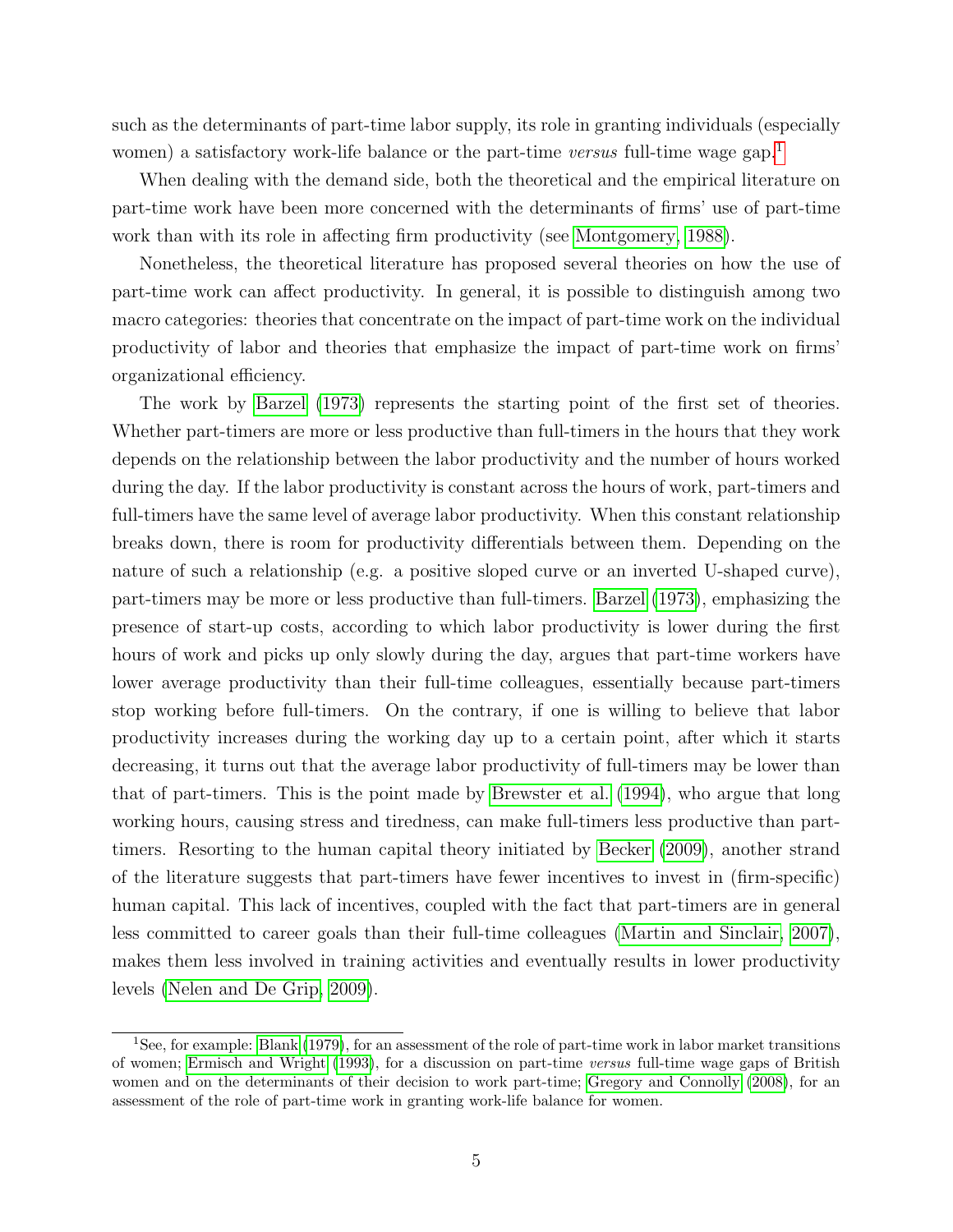The second set of theories emphasizes the role of part-time work in affecting the productivity of the firm as a whole, rather than the individual labor productivity. Several channels for this effect are proposed, which lead to contrasting results. On the one hand, [Lewis](#page-41-3) [\(2003\)](#page-41-3) argues that part-time work may give rise to coordination costs, which eventually decrease the productivity of the firm. While the potential for these costs is lower in jobs in which workers can be easily substituted for each other (e.g. along the assembly line), it could be relevant to jobs in which task-specific skills matter (e.g. clerical work). In this case, parttime work may also create information inefficiencies and communication costs. On the other hand, papers related to the demand for part-time labor (e.g. [Owen, 1978\)](#page-41-4) have emphasized the allocation efficiency that part-time work may produce. In particular, firms experiencing workload peaks during certain hours or days and firms in which the operating hours exceed the full-time working hours may benefit from part-time work. Since these conditions are likely to be found in the service industry (and, especially, in the retail industry), most of the potential benefits of part-time work are to be expected for those kinds of firms. [Owen](#page-41-4) [\(1978\)](#page-41-4) also suggests that part-time work may represent a valid option when the demand facing the firm is characterized by fluctuations such that an additional full-time worker may be 'too much', while an additional part-time worker may be 'good enough'.

In conclusion, whether the overall effect of part-time work on both labor and firm productivity is positive or negative is not clear and is presumably the result of the interplay of many contrasting forces.

The empirical literature on the impact of part-time work on firm productivity is scarce and the emphasis has been put, with no exceptions, on labor productivity differentials.

A strand of the literature, using individual-level data, investigates labor productivity differentials between part-timers and full-timers by considering the differences in hourly wages, finding contrasting results. For example, [Ermisch and Wright](#page-40-6) [\(1993\)](#page-40-6), for British women, and [Baffoe-Bonnie](#page-40-8) [\(2004\)](#page-40-8), for the USA, find a significant wage differential between part-timers and full-timers, with part-timers being paid less. However, [Hirsch](#page-41-8) [\(2005\)](#page-41-8) finds no significant wage gap in his USA sample, after controlling for individual and job characteristics. It is worth emphasizing that the existence of any productivity differentials predicated on the basis of these studies is only valid to the extent that labor productivity is reflected in hourly wages, an unwarranted assumption in imperfect labor markets.

Using firm-level data, [Arvanitis](#page-40-9) [\(2005\)](#page-40-9) is the first to assess the relationship between part-time work and a more direct measure of labor productivity (defined as sales per employee) through a reduced-form equation relating labor productivity to firm's characteristics. Though simply constructing a dummy variable indicating whether the firm uses part-time work, he finds that part-time labor is negatively related to labor productivity in a sample of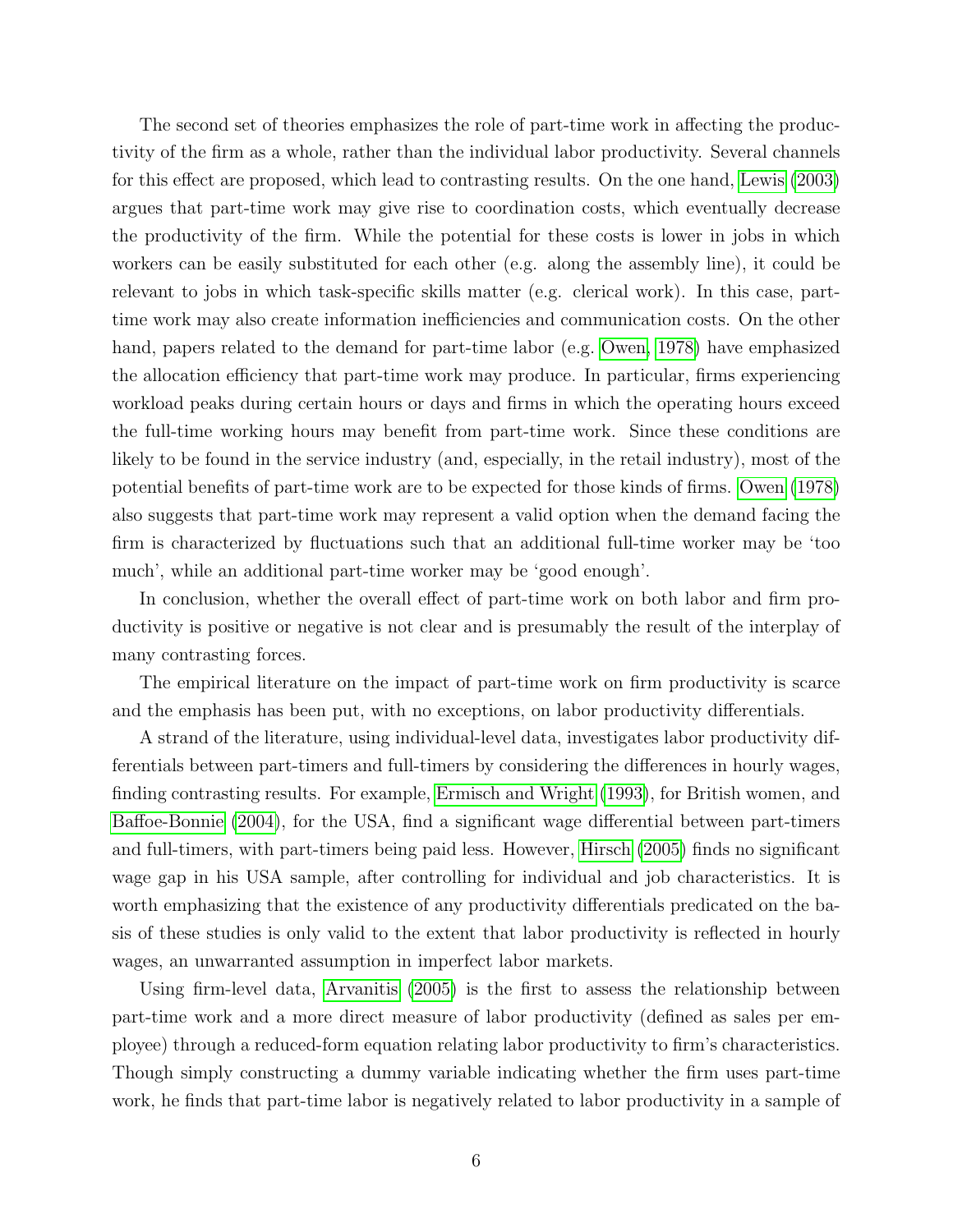Swiss firms.

Besides [Arvanitis](#page-40-9) [\(2005\)](#page-40-9), three papers assess labor productivity differentials between part-timers and full-timers through the use of firm-level measures of labor productivity and in the context of production functions.

On the one hand, [Garnero et al.](#page-40-0) [\(2014\)](#page-40-0) use a large matched employer-employee data set for Belgium for the period 1999-2010 with the aim of exploring the relationship between wage/productivity differentials between part-timers and full-timers, to evaluate whether there are any employer rents associated with the use of part-time work. Concerning productivity differentials, they find that part-time employees are significantly more productive than their full-time colleagues. In particular, they show that this result is essentially driven by male long<sup>[2](#page--1-0)</sup> part-timers, whereas the other categories, namely female long and short parttimers and male short part-timers, do not exhibit significantly different labor productivity with respect to the reference group (i.e. full-time males). Their empirical model is based on the separate SYSTEM-GMM<sup>[3](#page--1-0)</sup> estimation of a labor productivity function (following the method proposed by [Hellerstein et al., 1999\)](#page-41-9) and a wage function at the firm level. The estimated contributions of different groups of workers (e.g. full-timers versus part-timers) to average labor productivity and to average wages allow the authors to investigate whether some of these groups are sources of rents for the employer.

On the other hand, [Specchia and Vandenberghe](#page-41-0) [\(2013\)](#page-41-0), sticking to the framework proposed by [Hellerstein et al.](#page-41-9) [\(1999\)](#page-41-9), again for Belgium (though for a different data set from the one used by [Garnero et al., 2014\)](#page-40-0), find that part-timers are in general less productive than full-timers. In particular, this negative effect is found to be bigger for short part-timers than for long part-timers.<sup>[4](#page--1-0)</sup> According to their most robust estimates, using the procedure proposed by [Vandenberghe et al.](#page-42-0) [\(2013\)](#page-42-0), a 10 percentage point increase in the part-time share causes the average labor productivity to decrease by 1.3% for short part-timers and by 0.7% for long part-timers. They also find that the coefficient associated with the short part-timers turns positive in the retail industry, meaning that their relative productivity is higher than that of their full-time colleagues.

Finally, Künn-Nelen et al. [\(2013\)](#page-41-1) focus on a cross-sectional data set for the Dutch pharmacy sector. Again resorting to the method proposed by [Hellerstein et al.](#page-41-9) [\(1999\)](#page-41-9), they find that part-timers are more productive than full-timers. According to their estimates,

<sup>2</sup>[Garnero et al.](#page-40-0) [\(2014\)](#page-40-0) define 'long' part-timers as those working more than 25 hours per week.

<sup>3</sup> 'SYSTEM-GMM' is the usual way in which the literature refers to the estimator proposed by [Arellano](#page-40-10) [and Bover](#page-40-10) [\(1995\)](#page-40-10) and [Blundell and Bond](#page-40-11) [\(2000\)](#page-40-11).

<sup>4</sup>[Specchia and Vandenberghe](#page-41-0) [\(2013\)](#page-41-0) define 'short' part-timers as those whose working time is less than 55% with respect to that of full-timers and 'long' part-timers if it is between 55% and 85%.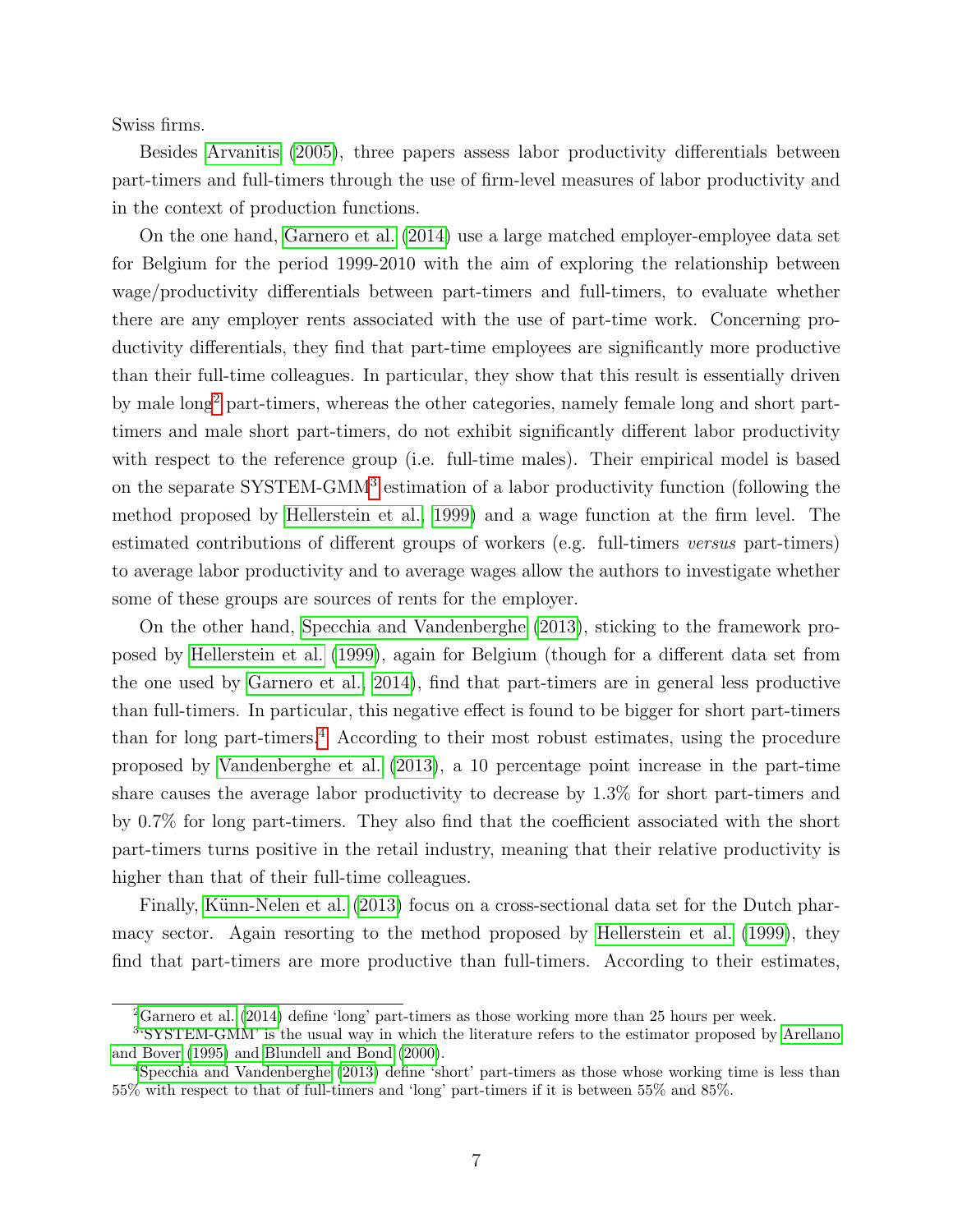a 10% increase in the part-time share is associated with an increase in the average labor productivity of 4.8%.

Since the paper by Künn-Nelen et al. [\(2013\)](#page-41-1) concentrates on a very particular industry, our paper ends up being comparable with those of [Garnero et al.](#page-40-0) [\(2014\)](#page-40-0) and [Specchia and](#page-41-0) [Vandenberghe](#page-41-0) [\(2013\)](#page-41-0), who, though analyzing the same country in (almost) the same period, obtain contrasting results.

#### <span id="page-9-0"></span>3. Empirical Model and Identification

To investigate the relationship between part-time work and firm productivity, we consider the following production function:

<span id="page-9-1"></span>
$$
Y_{it} = f(L_{it}, K_{it}; A_{it})
$$
\n<sup>(1)</sup>

where output  $(Y_{it})$  is modeled as a function of labor  $(L_{it})$  and capital  $(K_{it})$  and  $A_{it}$  is the total factor productivity. If, on the one hand, we observe (a measure of) output, labor, and capital, on the other hand, TFP is unobserved. Ideally, TFP should be conceived as that part of the output that is not explained by the amount of labor and capital used, that is, as the residual from [\(1\)](#page-9-1):

<span id="page-9-2"></span>
$$
A_{it} = f^{-1}(Y_{it}, L_{it}, K_{it})
$$
\n(2)

Therefore, even if not directly observed, it can be estimated according to [\(2\)](#page-9-2). TFP can be thought of as a black box containing several aspects of the firm, such as its organizational, logistic and productive efficiency. It is arguably influenced by many factors, ranging from firm strategies such as R&D investments, exports, and FDIs to the labor policies carried out by the firm, for example the use of part-time work<sup>[5](#page--1-0)</sup>,  $PT_{it}$ :

<span id="page-9-3"></span>
$$
A_{it} = h(PT_{it}, \ldots) \tag{3}
$$

Although it would be possible to examine the effect of part-time work on TFP by directly

<sup>5</sup>According to this framework, part-time labor enters the production function through the TFP. Alternatively, one may assume that part-time workers and full time workers enters additively in a labor aggregate, but with a potentially different labor productivity, as in [Hellerstein et al.](#page-41-9) [\(1999\)](#page-41-9). Disentangling the effects of part-time work on TFP vs on labor productivity is difficult. In fact, when the production function is specified as a Cobb-Douglas and is log-linearized, as in [Garnero et al.](#page-40-0) [\(2014\)](#page-40-0), [Specchia and Vandenberghe](#page-41-0) [\(2013\)](#page-41-0) or [Vandenberghe et al.](#page-42-0) [\(2013\)](#page-42-0), the effect of (the share of) part-time workers can be alternatively interpreted as affecting the TFP or labor productivity. More general production functions might in principle allow for the identification of the two separate effects. However, in the absence of hard data on individual productivity, as opposed to firm-level productivity, this task is rather demanding and is not currently pursued in the literature.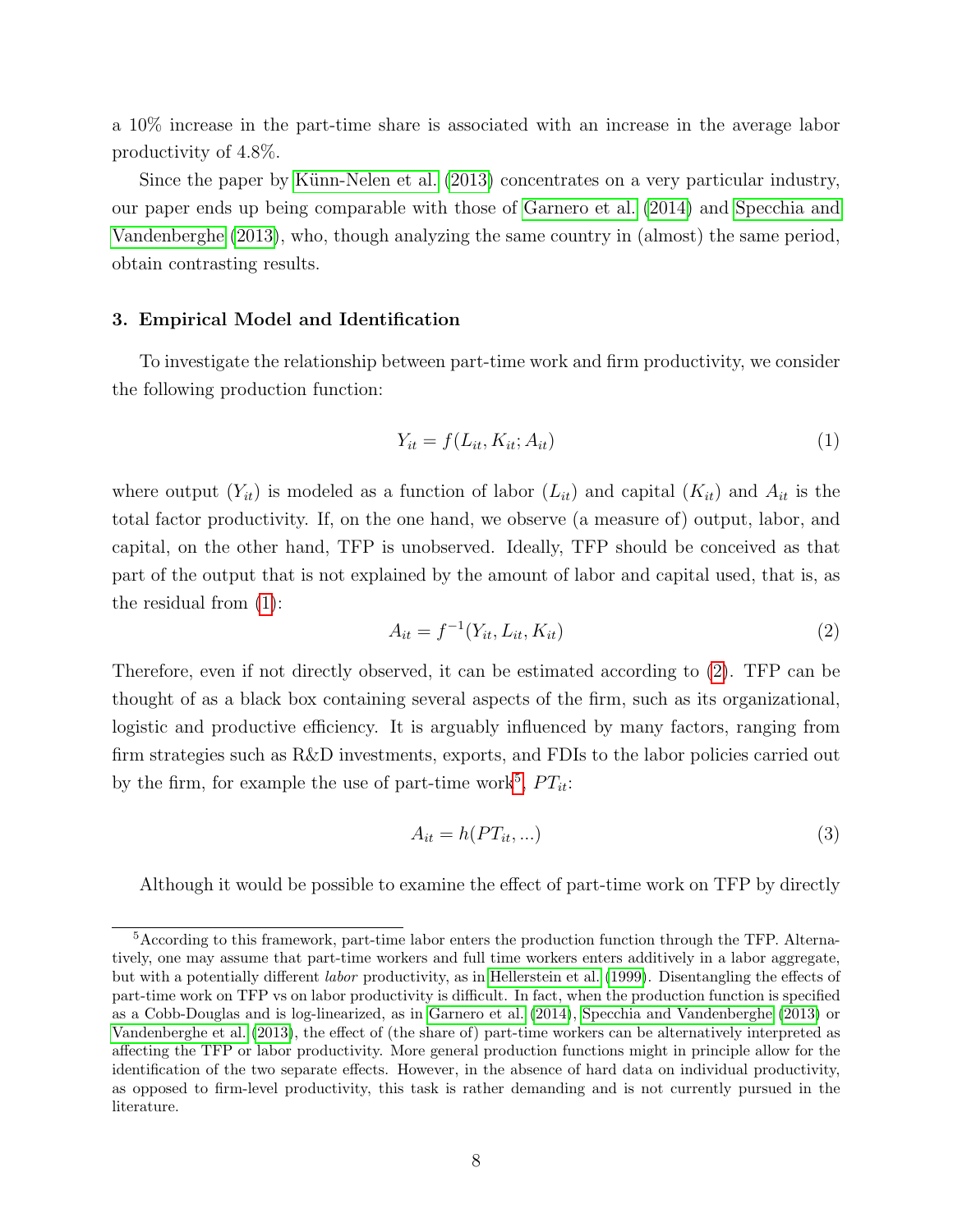estimating [\(1\)](#page-9-1), due to data-related motivations that will be illustrated later, we prefer to proceed in two steps. In the first step, we retrieve the TFP estimates according to [\(2\)](#page-9-2). In the second step, we analyze the impact of part-time work on TFP by estimating [\(3\)](#page-9-3).

In the first step, we assume that the production function in [\(1\)](#page-9-1) is a log-transformed Cobb-Douglas function. A relevant issue in the estimation of production functions is the potential correlation between the inputs and the unobserved TFP. For instance, a firm hit by a positive productivity shock is likely to increase its use of labor and capital inputs. This issue, commonly known as the 'simultaneity problem', makes OLS estimates inconsistent. To solve this problem, several solutions have been proposed. If one is willing to assume that firm productivity is constant over time, fixed-effects (FE) estimation solves it. However, this assumption is controversial. Therefore, several control function methods have been developed that allow firm productivity to follow a more flexible (i.e. time-varying) process. [Olley and Pakes](#page-41-10) [\(1996\)](#page-41-10) (OP) are the first to propose proxying for unobserved productivity through the firm's investment demand. [Levinsohn and Petrin](#page-41-11) [\(2003\)](#page-41-11) (LP) instead suggest using the firm's demand for intermediate goods as a proxy for productivity. They argue that it is more suitable than the demand for investments, essentially because it is more reactive to productivity shocks and hence more able to capture them. To solve a major drawback of the LP method, related to collinearity issues, [Ackerberg et al.](#page-40-2) [\(2006\)](#page-40-2) (ACF) propose a modified version of it, in which all the estimates of the production function parameters are obtained in the second step of the estimation procedure. Following [Vandenberghe et al.](#page-42-0) [\(2013\)](#page-42-0), we adopt a version of the ACF method that explicitly accounts for firm-specific fixed effects (ACF-FE). We argue that this procedure is more effective than ACF in delivering consistent estimates because, by removing the time-invariant unobserved heterogeneity, it increases the ability of the productivity proxy to capture the unobserved firm-specific productivity level. Appendix [A](#page-31-0) provides a detailed discussion on the simultaneity problem and the methods developed to solve it.

In the empirical analysis, we estimate a separate production function for each industry (as defined by the 2-digit Ateco 2002 classification) to account for the structural differences (e.g., in the production process or in industrial relation practices) among different sectors. In total, we estimate 40 different production functions. We perform OLS, FE, LP, ACF, and ACF-FE estimation.<sup>[6](#page--1-0)</sup> All the estimations include year, region, industry, and year interacted by industry dummies (industry is defined according to the 3-digit Ateco 2002 classification). Output  $(Y_{it})$  is measured by the value added. Labor  $(L_{it})$  is measured by the amount of personnel costs, including the wage bill and some fringe benefits. Even though we have

 ${}^{6}OP$  is unfeasible for us, since we do not have (reliable) data on investments.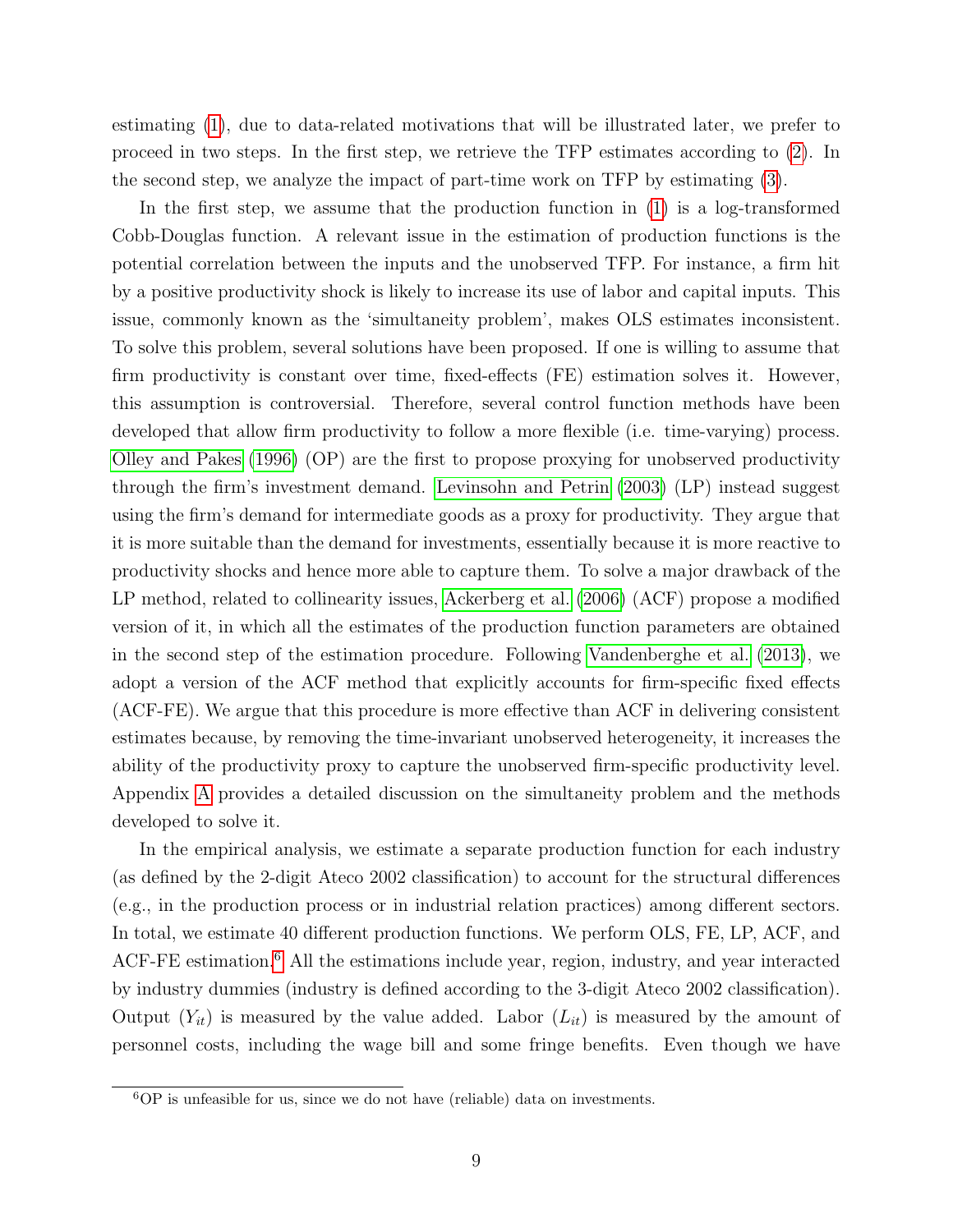information on the number of employees, we prefer to use the 'personnel costs' item, because it allows us to measure labor input more accurately, since it takes into account, at least to a certain extent, the difference in working hours between full-timers and part-timers (which we do not observe) and overcomes the problems stemming from the differences in the quality of the workforce. Moreover, the differences in the average hours worked by part-time and full-time workers are accounted for by our estimation of separate production functions by industry. Capital  $(K_{it})$  is measured by the amount of tangible fixed assets.<sup>[7](#page--1-0)</sup> Finally, the intermediate input demand (to be used in the ACF and ACF-FE methods) is measured by the 'raw materials' item on the balance sheet. After estimating the production functions, we compute the corresponding TFP estimates according to [\(2\)](#page-9-2). In view of the considerations made previously, the TFP estimates obtained from the ACF-FE estimation are elected as our reference measure of firm productivity. A robustness analysis using alternative TFP measures is conducted in the appendix.

In the second step, we explore the impact of part-time work on TFP. Specifically, we consider alternative specifications of the following regression model:

<span id="page-11-0"></span>
$$
\widehat{TFP_{it}} = a + \theta PT_{it} + \gamma V_{it} + \delta D_{it} + u_{it} \tag{4}
$$

 $\widehat{TFP_{it}} = a + \theta PT_{it} + \gamma V_{it} + \delta D_{it} + u_{it}$  (4)<br>where:  $PT_{it}$  is the number of part-timers over the firm's total number of employees and is our regressor of interest;  $V_{it}$  is a vector collecting some variables included as controls (e.g. female share, non-EU workers share and temporary share);  $D_{it}$  is a set of dummy variables aimed at controlling for productivity differentials over time, industry (at the 3-digit level), time and industry (i.e. interaction dummies), region and firm size; while  $u_{it}$  is simply the error term of the regression, possibly correlated with part-time work. In particular, one may argue that some unobservable time-invariant and firm-specific characteristics, such as managerial ability, besides contributing to determining firm productivity, also influence the share of part-time work actually used. One may think that more skilled managers, while allowing firms to reach a higher level of productivity, are also more prone to accommodate workers' requests for shorter working time. Similarly, one may argue that the use of part-time work is influenced by productivity shocks. It may be the case, for instance, that in bad times firms 'convert' some of their full-time employees into part-timers to avoid firing them. The practical relevance of such concerns will be assessed by comparing the simple OLS estimates with those obtained with fixed-effects and instrumental variable (IV) regressions.

<sup>&</sup>lt;sup>7</sup>In particular, capital is computed through a version of the Permanent Inventory Method that applies a constant depreciation rate (0.065) to tangible fixed assets.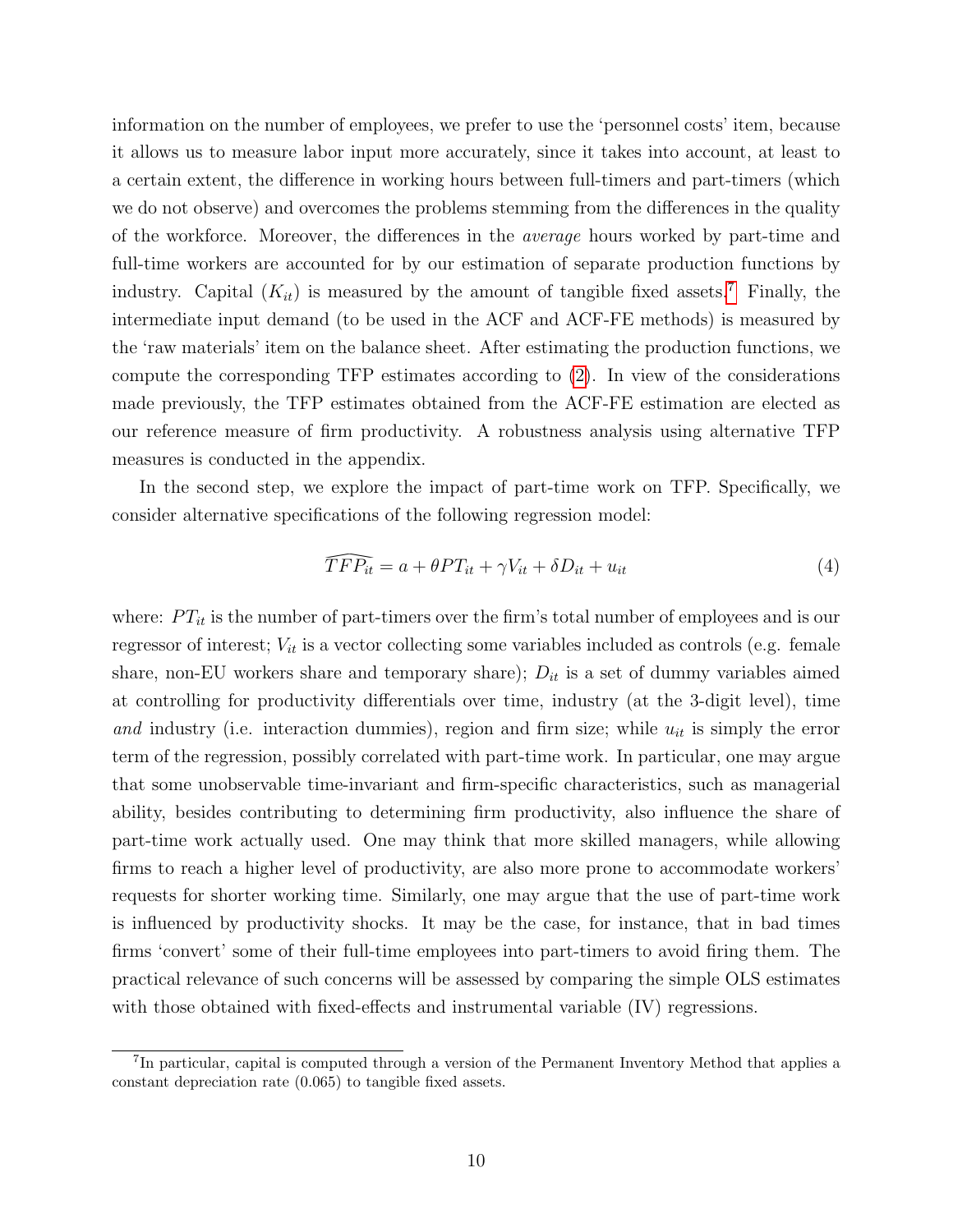#### <span id="page-12-0"></span>4. The Italian Case

In all industrialized countries, including Italy, part-time work started to be used increasingly in the middle of the 1970s. As [Kalleberg](#page-41-12) [\(2000\)](#page-41-12) points out, the main determinants of its constant growth can be found in the increased uncertainty of the general economic conditions and in the (consequent) sharpened competition among firms, which eventually led them to prefer flexible working arrangements, such as part-time and temporary work. At the same time, national labor laws, often designed to protect standard workers (i.e. full-time and permanent), contributed to the growth of part-time work, intended as a way for firms to escape the costs and legal duties associated with these laws. Demographic changes in the composition of the labor force have played a fundamental role, too: the rises in married female workers and older workers, attracted by the flexibility characterizing part-time work, are the two most straightforward examples.

According to Eurostat, 19.2% of European employees worked part-time in 2010. In Italy, the part-time share was around 15%, a percentage similar to that of Spain and France.

Many studies stress that part-time work acts as an instrument of work-life balance, allowing people to conciliate work better with their private life needs. Since women are usually the ones involved in family care and household activities, it is not surprising that the great majority of part-time jobs are accounted for by women. Similarly to the rest of Europe, in Italy the incidence of part-time work among employed women was 29% in 2010, while it was only 5.5% for men.

Data provided by the ISFOL<sup>[8](#page--1-0)</sup> show that part-timers are over-represented in young age groups and that female part-timers are over-represented in the central age category, presumably because this is the age at which women have children. Although for women the incidence of part-time work is largest among the low-educated category, the contrary applies to males. While part-timers are generally segregated into low-skilled jobs, in the trade and services sectors they are over-represented in high-skilled occupations. Finally, part-timers are segregated into temporary contracts and into the trade and household services sectors.

According to the OECD, in 2010, about 40% of Italian part-timers declared themselves to be employed on a part-time basis against their will. Together with this involuntary parttime employment, a phenomenon exists that can also be referred to as 'involuntary part-time' employment to all intents and purposes. Many firms<sup>[9](#page--1-0)</sup> use part-time work to accommodate workers' requests for shorter working hours and would prefer to employ their part-time

<sup>&</sup>lt;sup>8</sup>In particular, we are referring to the ISFOL PLUS 2008, a large survey conducted on about 40,000 Italian men and women.

 $9$ According to the 2010 RIL survey, they are about 60% of those using part-time arrangements.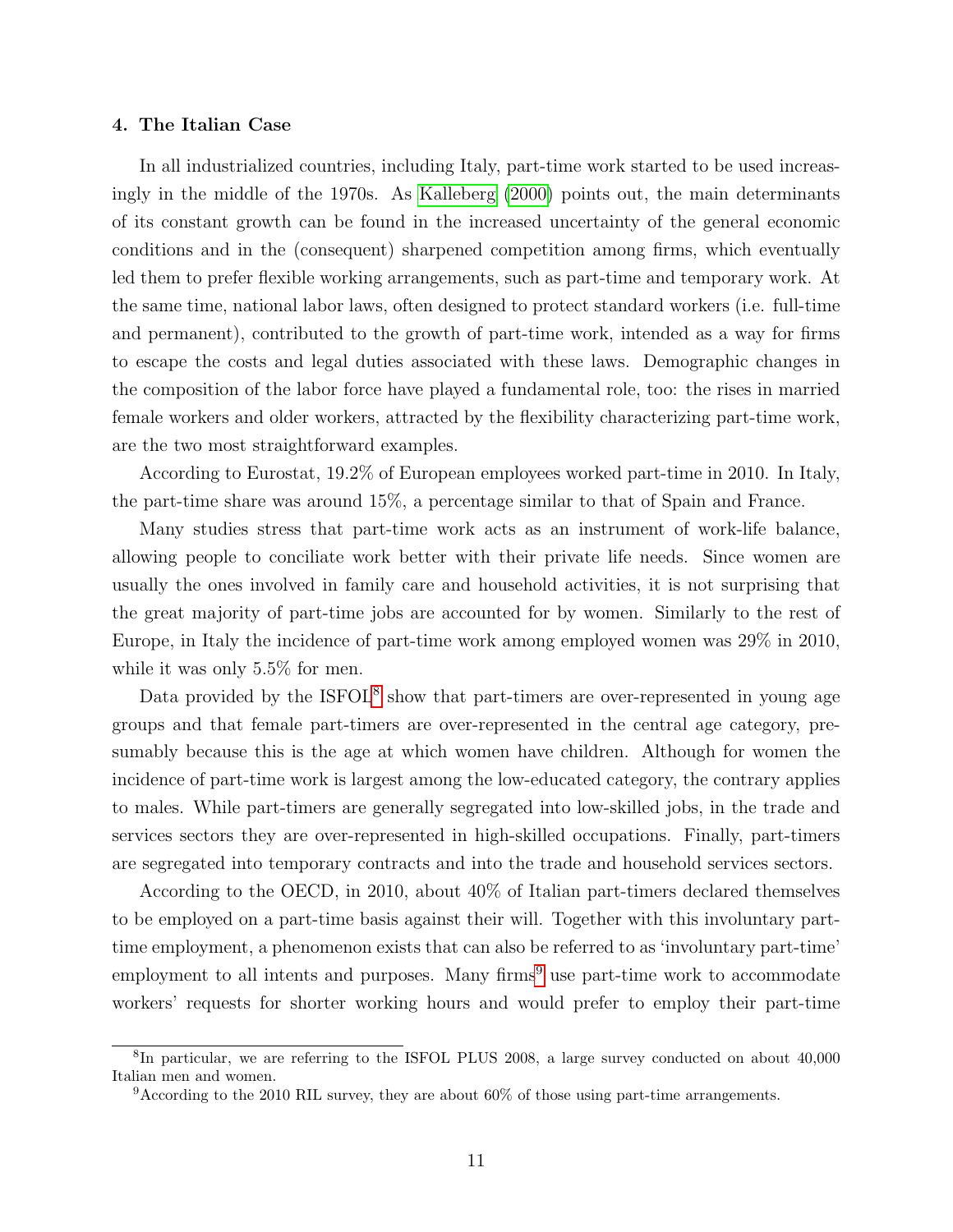workers on a full-time basis. The fact that many part-timers would prefer to work full-time while, at the same time, many firms employing part-timers would prefer to employ them on a full-time basis, highlights a substantial misalignment between the demand and the supply of part-time labor, which eventually leads to dissatisfaction among many workers and firms.

In Italy, part-time work received its first, bare regulation only in 1984. Subsequently, thanks to the implementation of the European Directives concerning part-time work, it has been regulated more systematically on several occasions: in 2000, in 2003 (with the so-called 'Biagi's law'), and in 2007.

The regulation of part-time work is based on the principle of equal treatment between part-time and full-time workers, both in relation to the hourly pay and annual leave and in relation to other kinds of non-monetary benefits. According to the Italian legislation, the reduction of working hours can occur in three ways: the horizontal model, in which the employee works all the working days with a reduction in the daily working time; the vertical model, in which the employee works full-time, but only on some days of the week, month, or year; and the mixed model, which is a combination of the horizontal and the vertical part-time model. Part-time work contracts must contain a clear and precise determination of the working time with respect to the day, week, month and year. Working time can be made flexible through the use of so-called 'flexible' and 'elastic clauses'. Flexible clauses give the possibility to modify the *collocation* of the daily working hours in the case of horizontal part-time contracts, whereas elastic clauses can be used for extending (and not curtailing) the number of working hours in vertical part-time contracts. The procedures for the use of such clauses are provided by the law and by the sectoral labor collective agreements applied to the specific productive unit.

The general trend in the regulation of part-time work has been, on the one hand, in the direction of a systematic and structured discipline and, on the other hand, toward the attainment of greater flexibility and discretion in the signing of part-time work contracts. Compared with the early regulations, the 2003 Biagi's Law and, less extensively, the 2007 legislative decree have granted greater flexibility in the working time arrangements and have reduced the restrictions on carrying out additional/overtime work and on stipulating flexible or elastic clauses. Moreover, they have left an active role to collective bargaining in integrating the legal regulation and concretely ruling part-time work. However, as we shall see later in the discussion, the legislative decree in 2007, though in general oriented toward increasing part-time work flexibility, significantly reduced firms' prerogative with respect to the signing of the elastic and flexible clauses introduced by Biagi's Law.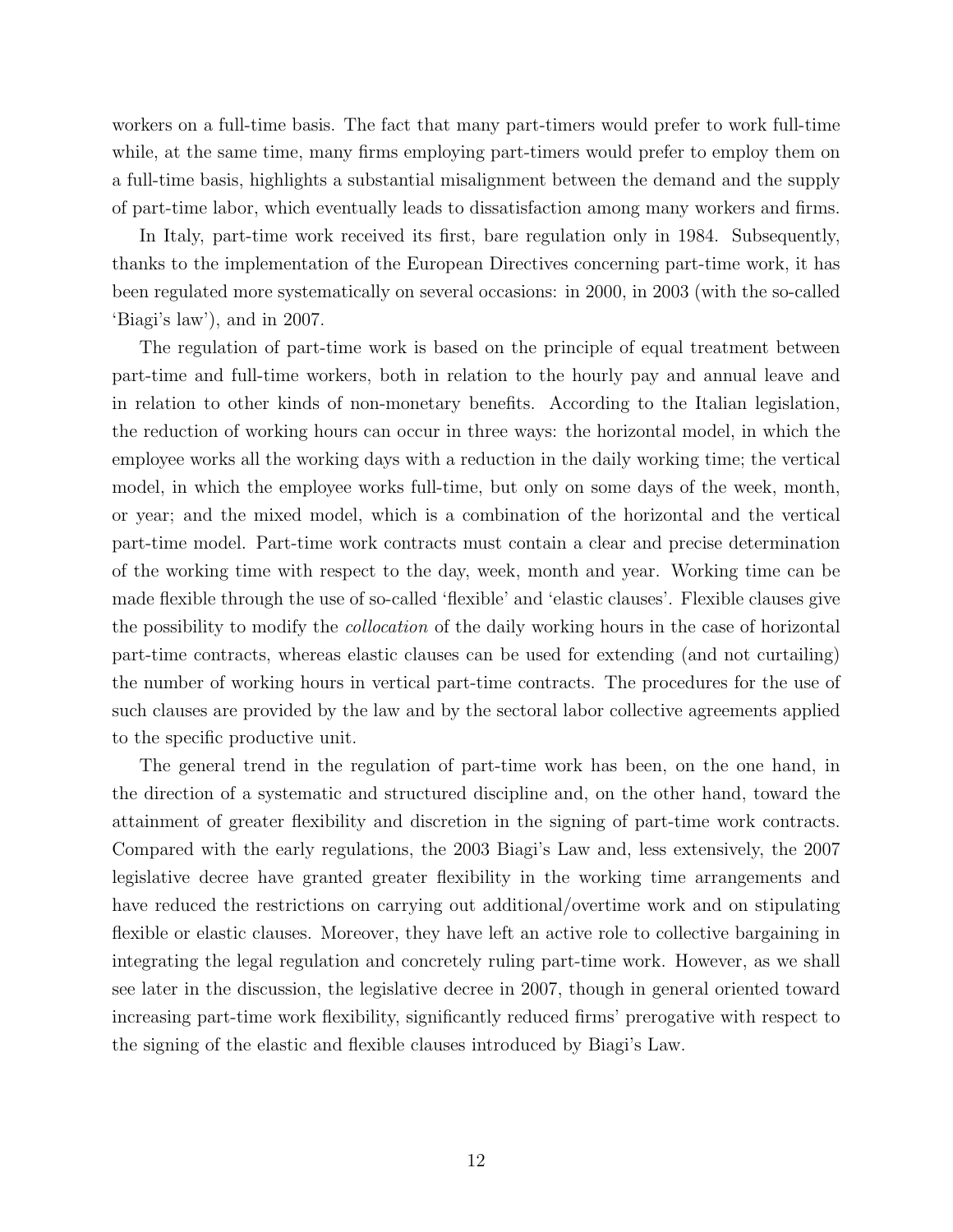#### <span id="page-14-0"></span>5. Data

To assess the impact of part-time work on TFP, we use the three available waves of the RIL survey, for 2005, 2007, and 2010. Each wave of the survey interviews over 23,000 private sector Italian firms, including both partnerships and corporations. Only a sub-sample of the included firms is followed over time, making the (complete) RIL data set partially panel. The data are uniquely rich concerning the composition of the workforce, including the fraction of part-timers and, among them, of horizontal, vertical, and mixed part-timers. Moreover, they provide information on the reasons for which the firm uses part-time work and on the use of flexible and elastic clauses. Finally, the data provide an extensive set of firm-level controls, including management characteristics and the age and education distribution of the workforce.

In the empirical analysis, we restrict our attention to firms with at least 10 employees. The rationale behind this restriction is twofold. First, since we are interested in the effect of part-time work on the organizational efficiency of firms, it is reasonable to consider firms with a minimal organizational structure. Second, the restriction is required to compute meaningfully the shares of employees in different work arrangements.

While the RIL data set provides accurate information on employees, the data on revenues, physical capital, and intermediate inputs are incomplete or completely absent. Hence, to obtain estimates of a firm's TFP, we have to resort to another data set. For this purpose, we use the AIDA data provided by the Bureau Van Dijk for the period 2000-2010. The data contain comprehensive information on the official balance sheets of (almost) all the Italian corporations operating in the private sector, except for the agricultural and financial industries. The data contain yearly values of such variables as revenues, value added, net profit, book value of physical capital, total wage bill and raw-materials expenditure, as well as information on the location of the firm and its industry affiliation (defined according to the Ateco 2002 classification). Using the AIDA data set to obtain the TFP estimates offers a number of advantages. Thanks to its width (about 2.5 million observations), it is still possible to gain precise estimates while estimating 40 different production functions. Moreover, the relatively long panel improves the performance of the methods that exploit the within-firm variation (i.e. all but OLS) to perform better. To minimize attenuation biases related to measurement error, we carry out an essential cleaning procedure, as is typically performed in the literature on the estimation of TFP from balance sheet data. Appendix [B](#page-36-0) provides a detailed description of this procedure and reports some summary statistics of the AIDA data set.

Through the national tax number *(codice fiscale)*, which uniquely identifies each firm in both data sets, it is possible to match the TFP estimates recovered from AIDA with the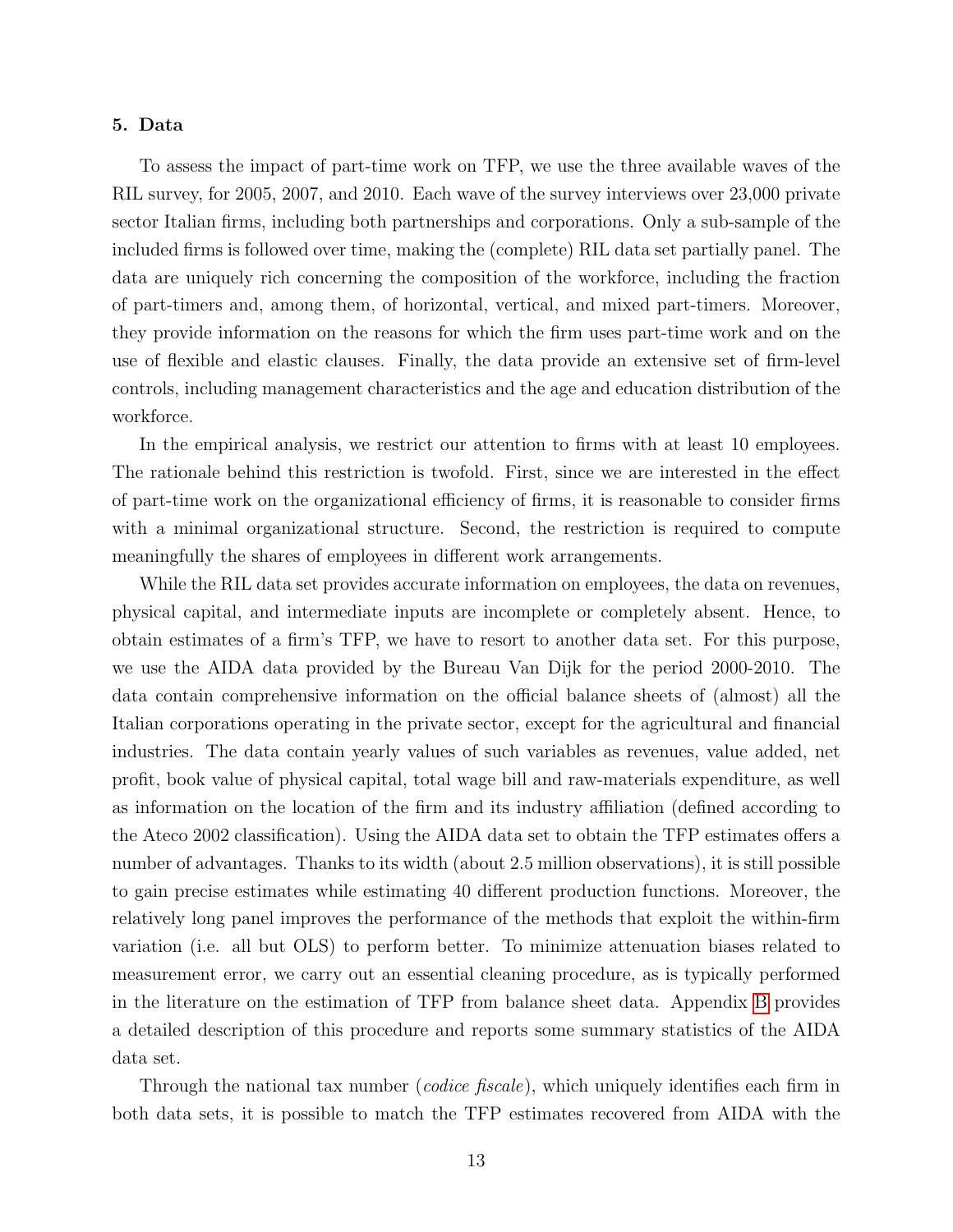RIL's firms. We will refer to the resulting data set as the 'RIL-AIDA' data set. Out of 22,696 firm-year potential matches, 14,889 are actually matched with the TFP estimate from the AIDA data set, resulting in a merge rate of about 66%. This result should be considered in view of the following facts. On the one hand, AIDA does not contain data for agricultural and financial firms, while RIL does. On the other hand, besides the basic cleaning procedure described in Appendix [B,](#page-36-0) we are forced to remove from AIDA any observations with missing, negative, or zero values of the variables used in the production function. Moreover, to perform all the semiparametric methods described before, we need to restrict the attention to the AIDA firms with at least two consecutive years of observations.[10](#page--1-0) Finally, we cannot exclude coding errors in the reported tax number from either data set, errors that we expect to be random.

The final version of the RIL-AIDA data set used in the second step is made up of 13,860 firm-year observations for 9,405 firms.

The top panel of Table [1](#page-25-0) shows that the manufacturing sector is by far the largest, accounting for almost 50% of the observations. The services and trade sectors represent about 18% of the observations, while the rest of the sample is split between the construction sector (14.4%) and the transportation and telecommunication industry (8%). The lowest panel of Table [1](#page-25-0) shows that for about 63% of the firms we have only 1 observation: this is due to the partially-panel nature of the RIL data set. About 26% of the firms are observed over 2 periods, while about  $11\%$  $11\%$  of them are observed over 3 periods.<sup>11</sup>

Table [2](#page-25-1) presents some summary statistics of the RIL-AIDA data set. On average, firms' revenues are 33 million euros per year, but for 50% of the observations they are lower than 5 million euros. The average number of employees in the firms is 104, but for half of them (75%) this figure is less than 29 (69), consistently with the Italian industrial structure in which small- and medium-sized firms represent the great majority of firms. On average,  $31\%$ of employees are female and 6% originate from non-EU countries, while 10.5% are employed on a temporary basis. About 59% of employees are blue-collar workers, 36% are whitecollar workers, and about 5% fill a managerial position. The great majority of workers in the average firm have a low or medium level of education, while only 8.8% of them have a

 $10$ Indeed, when considering the merge between the corporations with at least 10 employees in the RIL panel with the original version of the AIDA data set, i.e. without any variable cleanings, the merge rate increases to 92.5%. Still, the match is not full because we are not able to remove agricultural and financial firms from the RIL panel (in the RIL data set we observe industry classification with many missing values).

<sup>&</sup>lt;sup>11</sup>The limited panel dimension of the RIL data is the main reason why we have not adopted the one-step ACF-FE procedure in [Vandenberghe et al.](#page-42-0) [\(2013\)](#page-42-0). Implementing this method would force us to restrict our analysis to firms with at least two consecutive observations, thus dropping about 75% of observations in our sample. In the next section we also report estimates of the effect of part-time work on TFP based on fixed-effects models using the more restricted sample.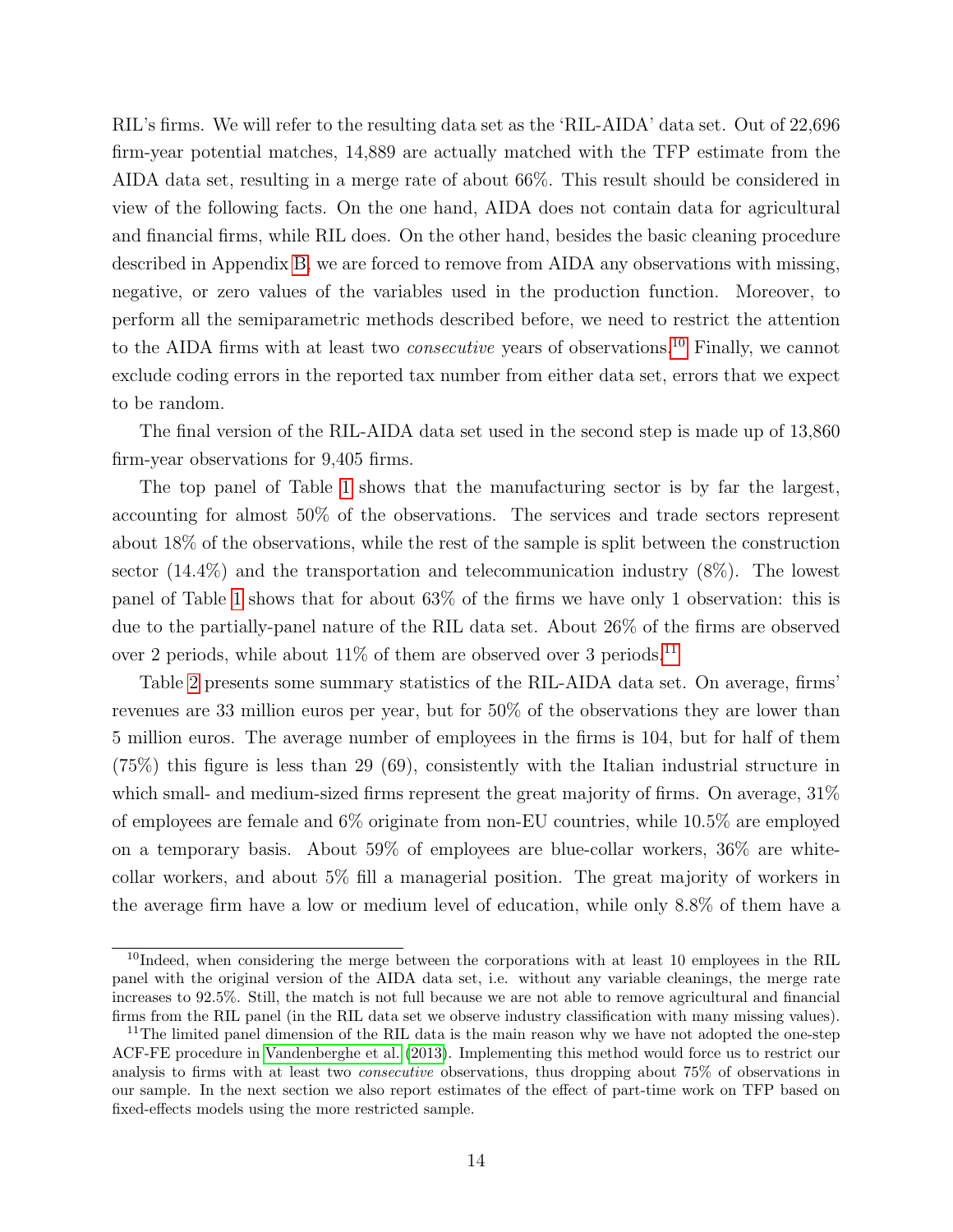college degree; on average, half of the workforce is aged between  $35$  and  $49$  years.<sup>[12](#page--1-0)</sup>

On average, firms employ 8.4% of their workforce on a part-time basis. Among parttimers, in the average firm 79% are women, while only 21% are men, in line with the fact that part-time positions are mainly occupied by women. Horizontal part-time work is by far the most widespread type of part-time work used by firms: on average, 87% of parttimers have a horizontal part-time contract, while the corresponding figures for vertical and mixed part-timers are 7% and 6%, respectively. In particular, female horizontal part-time employees represent the most common type of part-timers, accounting for about 70% of the total part-timers in the average firm.

Table [3](#page-27-0) shows that part-time work is used by the great majority of firms: about 68% of them employ at least one worker on a part-time basis. On the contrary, the use of elastic and/or flexible clauses is not so pervasive: only 37% of firms using part-time work adopt these clauses. Excluding firms using mixed part-time work, it is possible to notice that the incidence of clauses varies according to the type of part-time work: 34% of firms using horizontal part-time work apply flexible clauses, while 39% of firms using vertical part-time work apply elastic clauses.<sup>[13](#page--1-0)</sup> The bottom panel of Table [3](#page-27-0) summarizes the answers given by firms employing some part-timers regarding the main reason for their use of part-time work. The vast majority of them (68%) declare that they use part-time work to accommodate workers' requests for shorter working time.<sup>[14](#page--1-0)</sup> The remaining  $32\%$  is split between those that use it willingly (30%) and those that give answers that differ from the proposed alternatives (2%). Among the firms that declare that they use it willingly, the main reasons concern the suitability of part-time work for the production process (20.7%) and the impossibility of employing workers full-time because of budget constraints (4.8%). Only a few firms choose part-time work because they believe that part-timers are more productive than full-timers  $(2.46\%)$  and to face programmed seasonality  $(2.05\%).$ 

Overall, these preliminary descriptive statistics provide hints that firms might not be particularly keen on offering part-time contracts to their employees. Investigating whether this is related to any detrimental impact of part-time work on a firm's TFP is the objective of the following econometric analysis.

 $12$ Data on the education and age distribution of the employees in the firm are available only for 2010.

<sup>&</sup>lt;sup>13</sup>Since mixed part-time work is a combination of horizontal and vertical part-time work, both flexible and elastic clauses can be applied in this type of contract. Whereas, flexible clauses only applies to horizontal part-time work while elastic clauses only applies to vertical part-time work.

<sup>&</sup>lt;sup>14</sup>This happens in all the the macro-industries, i.e. manufacturing, construction, trade, transportation and communication and services.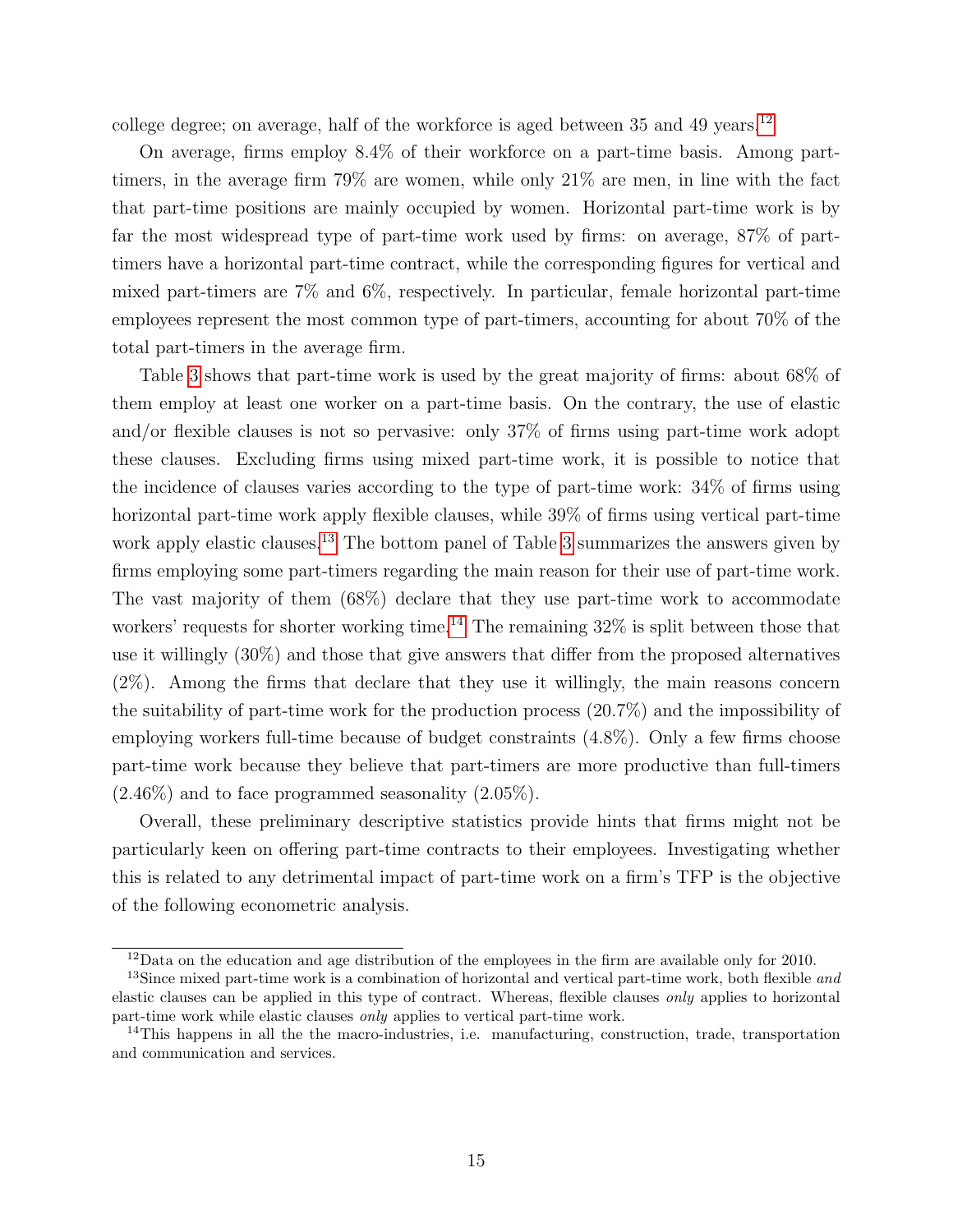### <span id="page-17-0"></span>6. Results

#### 6.1. Main Findings

In this section, we explore the impact of part-time work on TFP, focusing on the secondstep equation in  $(4)$ . We refer the reader to Appendix [C](#page-38-0) for details on the TFP estimates obtained in the first step.

Table [4](#page-28-0) presents the results from 11 different specifications and/or methods to estimate Equation [\(4\)](#page-11-0). Recall that, since our preferred estimation method for the first step is ACF-FE, we use the ACF-FE estimates of TFP as the dependent variable in all the following second-step estimations.

The first column shows the OLS estimates of Equation [\(4\)](#page-11-0) which includes only a basic set of controls: dummies for firm size, year, region, and 3-digit industry, plus year and industry interactions. According to this initial regression, part-time work has a strongly significant negative impact on firm productivity: a 1 standard deviation increase (0.141) in the part-time share reduces the firm productivity by  $3.04\%$ .<sup>[15](#page--1-0)</sup>

However, as we pointed out in Section [4,](#page-12-0) since part-time workers tend to be segregated with respect to gender, jobs, and types of contract (i.e. temporary versus permanent), it is safe to control also for these workforce characteristics. This is carried out in Specification (2), which adds the shares of females, non-EU workers, temporary workers, and blue- and white-collar workers to the list of controls already included in Specification  $(1)$ . According to this model, part-time work still has a negative and significant impact on TFP, though it is smaller: a 1 standard deviation increase in its share brings about a reduction in the firm productivity of about 2.03%. The results suggest that, besides being (in general) positively correlated with the part-time share, these workforce characteristics are negatively related to TFP.[16](#page--1-0) Thus, if we fail to control for them, we tend to overestimate the negative impact of part-time work on TFP.

Moreover, the available empirical evidence suggests that part-timers might also be segregated by age and education. Even though we are not able to account for the age and education distribution of the workforce for the whole sample period, we can do so for the year 2010 (Specification (3)). As discussed in Section [3,](#page-9-0) the characteristics of the management may also influence both the level of part-time work and the TFP. Albeit only for the

<sup>15</sup>Recall that par-time share is measured as the number of part-time employees over the total number of employees. For an average firm that employs 100 workers, one standard deviation increase in the part-time share corresponds to an increase in the number of part-timers from 8 to 22.

<sup>&</sup>lt;sup>16</sup>In the sample, the shares of females, white-collars, non-EU workers and temporary workers are positively correlated with the share of part-timers, while its correlation with the share of blue-collars is negative but very small  $(-0.006)$ .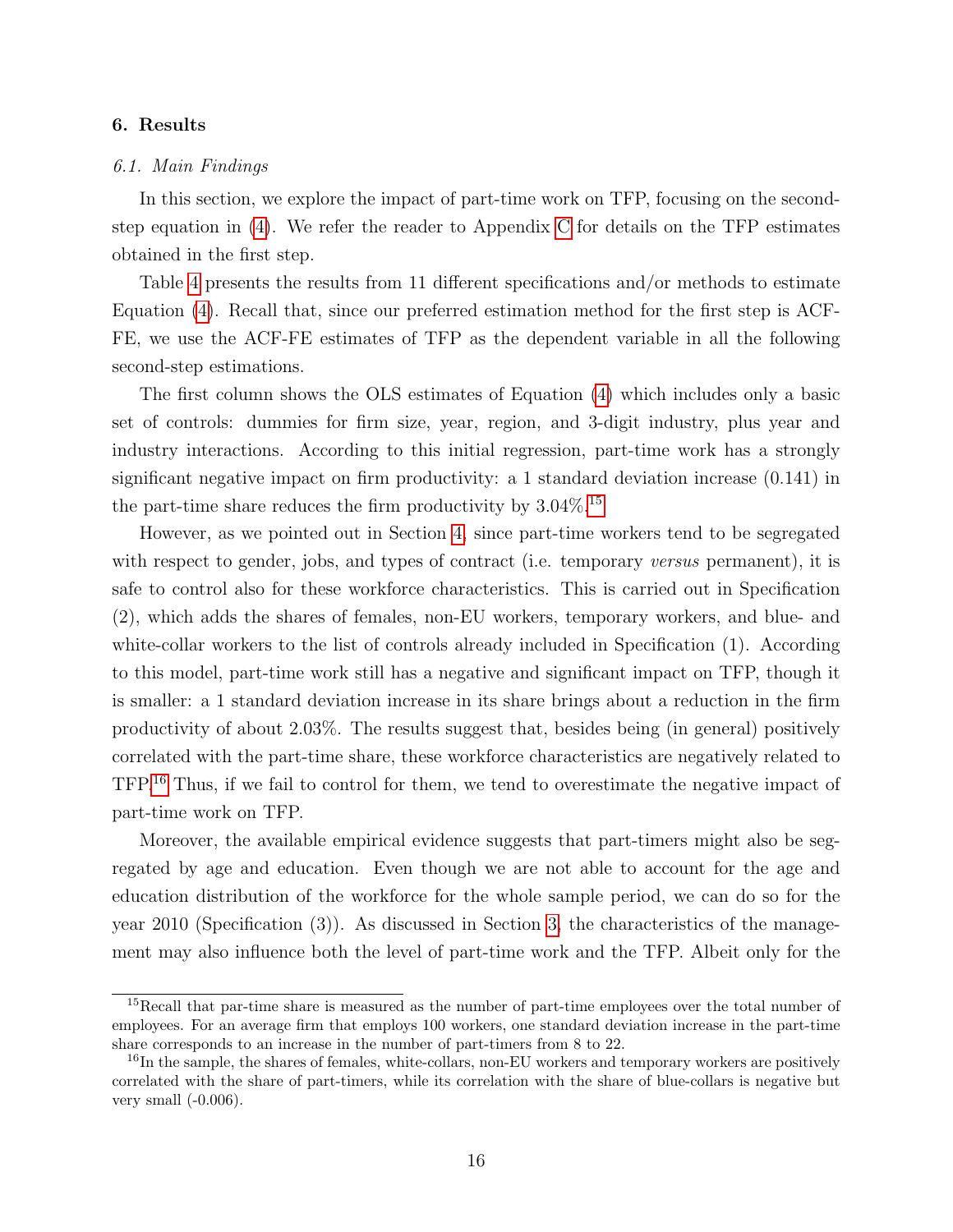year 2010, we are able to account for several managerial characteristics: the manager's type (i.e. whether he or she is the owner of the firm or an internal/external manager), gender, education, and age (Specification (4)). Comparing Specification (5), which reproduces Specification (2) but only for the year 2010, with Specifications (3) and (4), we can see that these sets of controls do not substantially change the estimate:  $-0.182$  in both (3) and (4) versus  $-0.192$  in  $(5)$ .

Despite our specifications already control for a rich list of potential confounding factors, one may still be concerned that unobservable firm heterogeneity (e.g. managerial ability) might preclude the identification of the causal effect of interest. One way to investigate whether this is the case is to compare our previous findings with those obtained from a FE estimation of Equation [\(4\)](#page-11-0), thereby removing the omitted variable biases arising from time-invariant unobserved heterogeneity. According to the FE Specification (6), which only includes year and year/industry interaction terms, the effect of part-time work on TFP is still negative and significant at the 10% level. The FE Specification (7) adds the usual workforce controls, specifically, the shares of females, non-EU workers, temporary workers, and blue- and white-collar workers. The estimated coefficient is very similar to the first FE specification (-0.115 versus -0.117) and still significant at the 10% level. For comparative purposes, Specification (8) performs an OLS regression as in (2) but on the sample used in the FE estimation. The estimated impact of part-time work is still negative and significant, albeit a little higher in absolute terms than the FE one  $(-0.169 \text{ versus } -0.117)$ . When assessing these results, it should be noted that FE estimates are known for delivering coefficients biased toward 0, because of the exacerbation of the measurement error induced by the within-firm transformation. Regarding the higher p-value of the part-time coefficient in the FE than in the OLS estimates, it should be noted that the FE method can only be performed on a much smaller sample and with limited within-firm variation due to the short longitudinal dimension of the RIL data.

As discussed in Section [3,](#page-9-0) an additional concern is that part-time work might be correlated with idiosyncratic productivity shocks to the firm, causing part-time work to be endogenous and hindering the identification of the causal effect of interest. To explore this possibility, we perform a simple IV estimation of Equation [\(4\)](#page-11-0), in which we instrument part-time work with its 2- or 3-year lag. In practice, in the equation for the year 2010, we instrument the parttime share with its level in 2007, and in the equation for the year 2007, with its level in 2005. Notice that to perform this kind of IV estimation, we lose one year of observations, that is, 2005, and we are forced to consider firms with at least 2 years of consecutive observations. This sharply reduces our sample to only 3,536 observations. The results of this IV estimation are presented in column (9) of Table [4.](#page-28-0) The estimated impact of part-time work on TFP is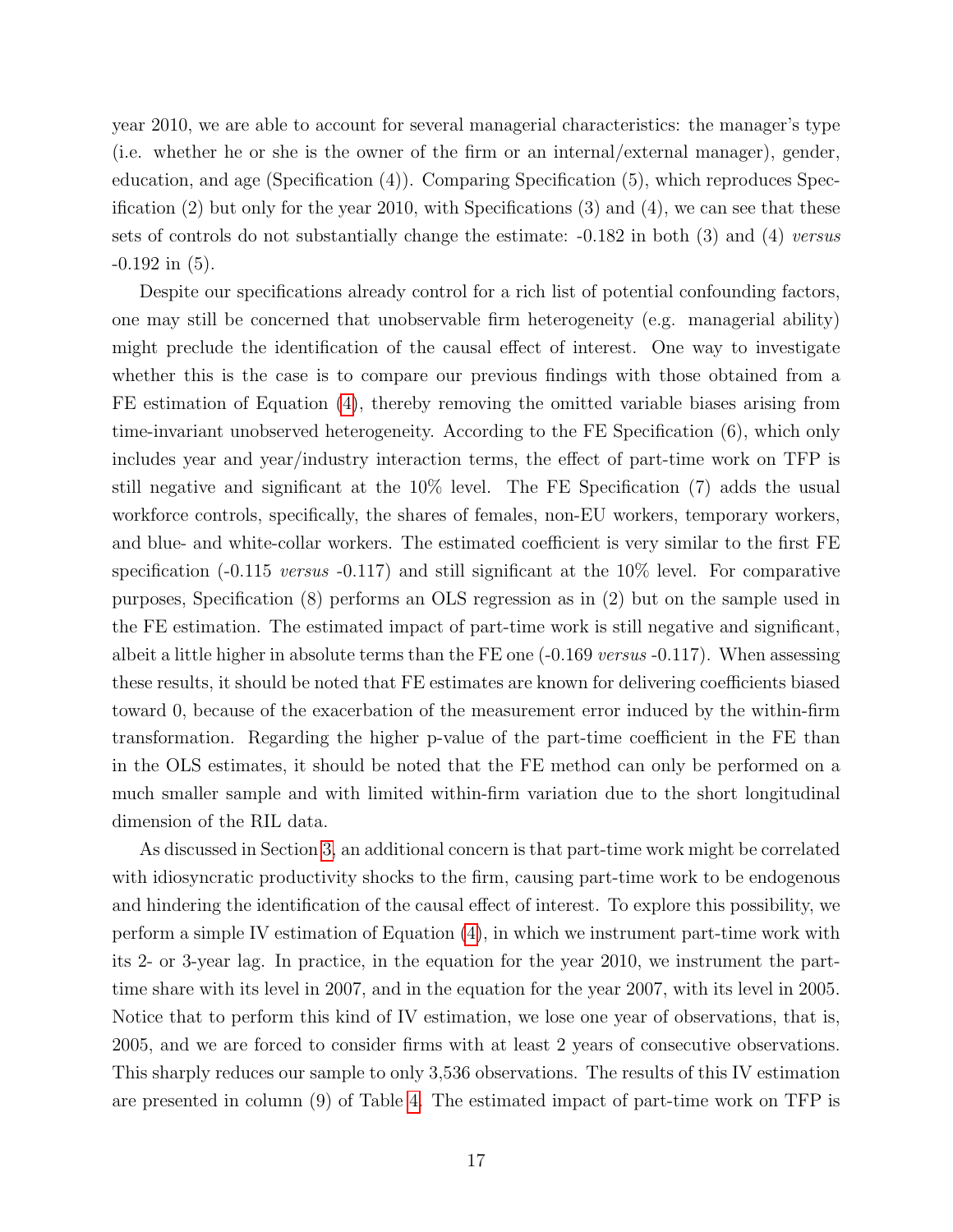still negative, significant at the  $1\%$  level and equal to  $-0.273$ .<sup>[17](#page--1-0)</sup>

Since this model is exactly identified, we cannot assess the validity (i.e. the exogeneity) of the instrument used. To gain insights into this issue, we perform another IV estimation that, besides instrumenting part-time work with its own lag, adds other instruments constructed on the basis of the method proposed by [Lewbel](#page-41-13) [\(2012\)](#page-41-13). This approach serves to identify parameters in models with endogenous regressors, when external or internal instruments are lacking, or, alternatively, to gain overidentification for testing the validity of the orthogonality conditions. Identification is achieved by having instruments that are uncorrelated with the product of heteroskedastic errors. In practice, the first step is to run an OLS regression on the endogenous regressor (part-time share, in our case) against all the exogenous regressors in the model. Then the residuals obtained from this regression are used to construct the instruments from:

<span id="page-19-0"></span>
$$
Z_j = (X_j - \bar{X}) \cdot \epsilon \tag{5}
$$

where  $\epsilon$  is the vector of the first-stage residuals,  $X_j$  is the vector of observations for the exogenous regressor j,  $\bar{X}$  is its mean, and  $Z_j$  is the instrument generated from regressor  $X_j$ . Besides the lag of part-time work, we use 5 additional instruments constructed on the basis of Equation [\(5\)](#page-19-0) from the shares of females, non-EU workers, temporary workers, and blueand white-collar workers. With these 6 instruments for the part-time share, we can then perform the standard IV estimation (Specification (10)). The estimated coefficient is again negative, significant at the 1% level and equal to -0.252. The Hansen-J test for the validity of the overidentifying restrictions indicates that they are valid overall (p-value 0.806). As before, for comparative purposes, we run an OLS regression on the sample used in the IV estimation (Specification  $(11)$ ), finding similar estimates  $(-0.195)$  for the coefficient of parttime work. Comparing the two sets of estimates, we conclude that the potential correlation of part-time work with time-varying productivity shocks is unlikely to represent a major issue for our results in practice.

Before considering a number of robustness checks and extensions, we briefly discuss the association between TFP and the other regressors included in the analysis. Increases in the shares of females, non-EU workers, and blue- and white-collar workers (with respect to managers) are generally associated with a decrease in TFP. On the contrary, the share of temporary, young (under 35), and highly educated workers is positively correlated with TFP. Our results also suggest that having an internal/external manager is more beneficial to a firm's TFP than when the owner of the firm also manages it. A negative association is also

<sup>&</sup>lt;sup>17</sup>Lagged part-time share is a strong predictor of current part-time share, with a first-stage F statistic well above conventional threshold levels.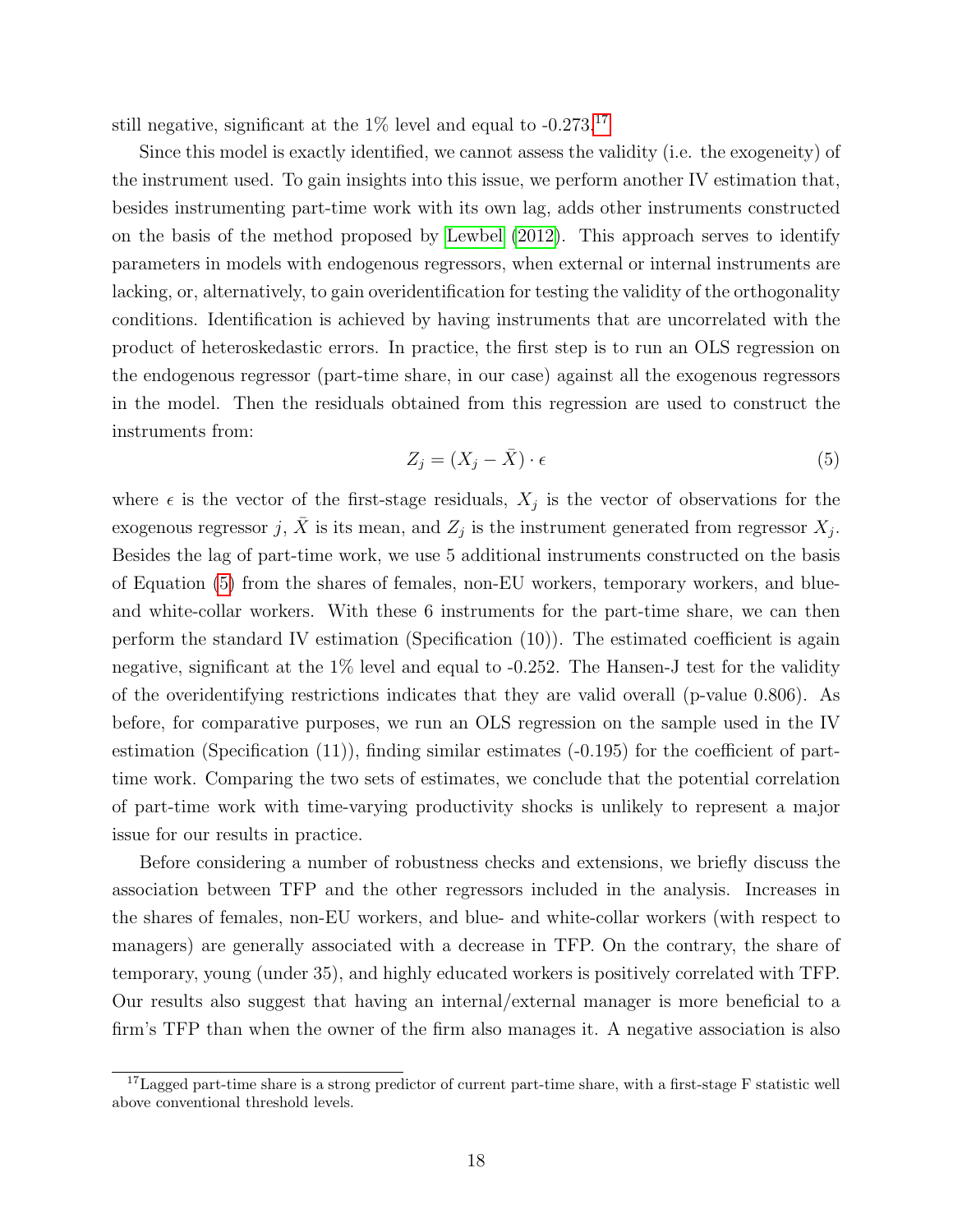detected between TFP and female managers, as is the case of young managers (under 40). The results also suggest that TFP increases with the firm size.

Appendix [D](#page-39-0) provides some robustness checks. First, we compare the estimated impact of part-time work on TFP when different TFP estimates are used. Second, we consider the impact of interest only for the period before the crisis (i.e. the years 2005 and 2007). Our main results remain broadly unchanged.

To summarize, we find that part-time work has a negative impact on firm productivity. Our estimates are in line with those reported by [Specchia and Vandenberghe](#page-41-0) [\(2013\)](#page-41-0) for Belgium. In particular, while they find that a 10 percentage point increase in the part-time share causes firm productivity to decrease by  $1.3\%$  (0.7%) for long (short) part-timers, we find the same figure to be slightly higher:  $1.45\%$ <sup>[18](#page--1-0)</sup>

We also find that not accounting for the age and education distribution of the workforce and management characteristics, on the one hand, as well as unobserved firm-specific fixed effects and the correlation of part-time work with productivity shocks, on the other hand, is unlikely to represent a real threat to the identification of the effect of interest. In view of this consideration and given that OLS estimation allows us to exploit the full sample, we take Specification (2) as our reference, both for assessing the effect of part-time work on productivity, as just discussed, and for our extensions, which are discussed below.

#### 6.2. Extensions

Until now, we have found that part-time work is generally detrimental to firm productivity. This finding is coherent with the idea that part-time work causes information, communication, and organizational inefficiencies, which eventually translate into productivity losses.

We now concentrate on some extensions, which, at least to our knowledge, have never previously been explored.

Table [5](#page-29-0) shows the OLS estimates of the separate impacts of horizontal, vertical, and mixed part-time work. Not surprisingly, since it represents most of the part-time work, horizontal part-time work is estimated to have virtually the same impact on TFP as already shown for the general case  $(-0.148 \text{ versus } -0.146)$ . This result is strongly significant (at the 1% level). Vertical part-time work is also estimated to have a negative impact, though it is very small in magnitude (-0.013) and not significantly different from zero at any conventional level. This result suggests that what really threatens the organizational efficiency of the firm is working shorter hours each day, while working full-time on only some days of the week

<sup>18</sup>We cannot distinguish between long and short part-timers.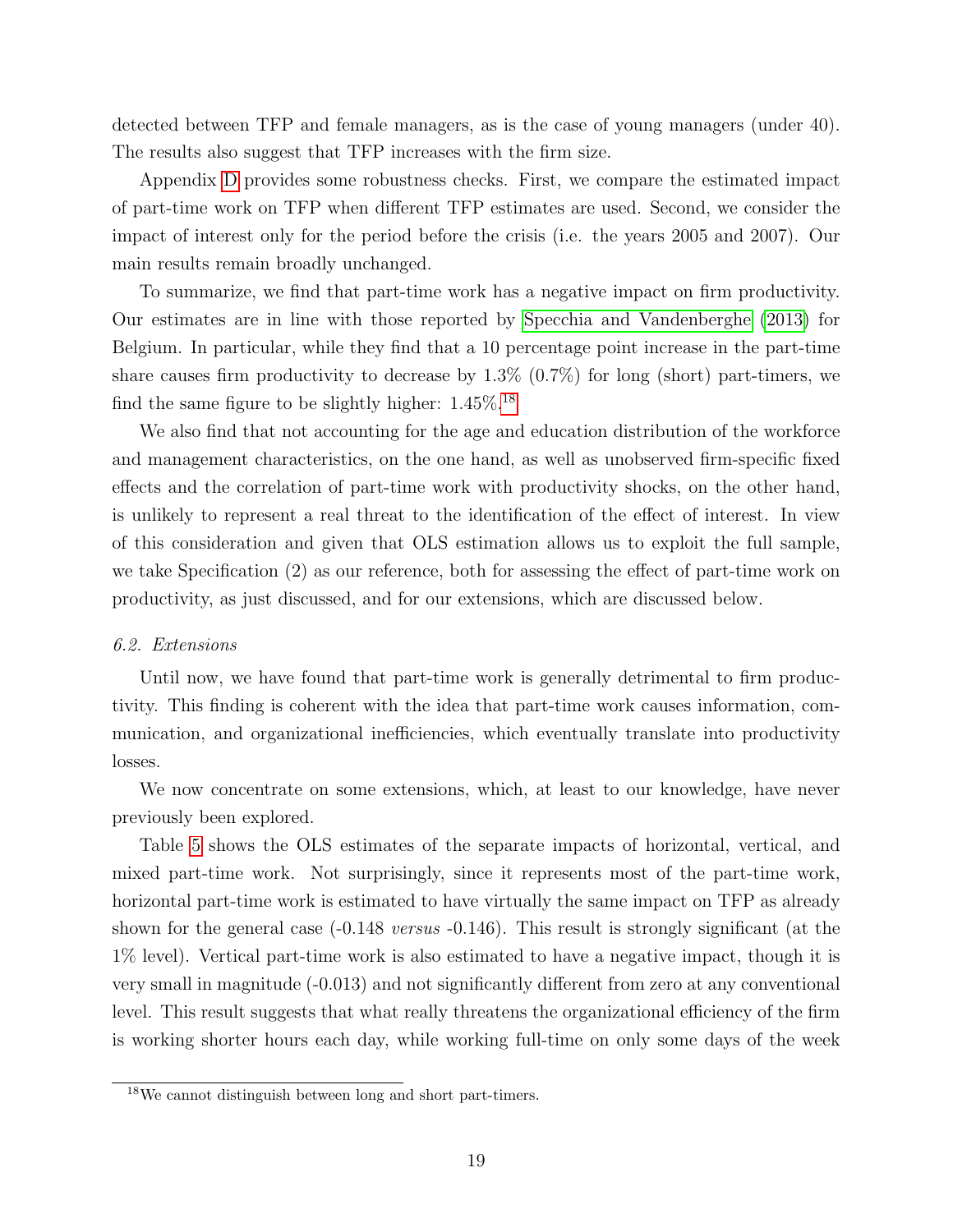(or month) does not seem to do so. Mixed part-time work is predicted to have a negative and significant impact on TFP (-0.197): being a mixture of the horizontal and the vertical model, it is presumable that its effect stems from the horizontal component.

In Table [6,](#page-29-1) we analyze whether the impact of part-time work on TFP is different if the firm passively accepts it as a consequence of workers' requests for shorter hours with respect to the case in which the firm willingly chooses to use it. To answer this question, we divide the sample of firm-year observations using part-time work into two sub-samples: those using part-time work as the result of workers' requests and those that choose to adopt it.[19](#page--1-0) The results are consistent with our conjecture: the firms that are 'forced' to use part-time work are the ones that suffer the most from it. Indeed, a 10 percentage point increase in the parttime share is estimated to reduce TFP by about 2.5% in this case. On the other hand, the reduction in TFP is only 1.3% for the case in which firms willingly choose to use part-time work. What is surprising is that part-time work is also harmful to those firms that willingly choose to adopt it.[20](#page--1-0) One possible reason for this might be that managers fail to anticipate fully the detrimental impact of part-time work on productivity. However, it may also be the result of a consciously weighed trade-off between productivity losses and costs savings if part-timers are discriminated against in terms of hourly pay.

Table [7](#page-30-0) investigates whether the impact of part-time work on productivity is different if the firm utilizes elastic and/or flexible clauses. As before, we split the sample of firm-year observations using part-time work into two groups: those that use part-time contracts with clauses and those that do not. We find evidence that using such clauses helps in cushioning the negative effect of part-time work. They contribute to reducing its negative impact by about 43%. In particular, a 10 percentage point increase in the part-time share is estimated to bring about a decrease in TFP by 1.07% in the case in which the clauses are used, whereas the same increase causes TFP to decrease by about 1.89% in the case in which they are not used. These results shed light on the role of these clauses as instruments intended to increase the flexibility for the firms in the use of part-time work and, hence, to make them more willing to use it, while allowing individuals to conciliate better their work and private life.

To gain further insights into the potential for clauses to reduce the productivity losses associated with part-time work, the lowest part of Table [7](#page-30-0) presents the results of the separate estimation for the 2005 and 2007 waves (i.e. before the part-time reform of  $2007^{21}$  $2007^{21}$  $2007^{21}$ ) and for

<sup>&</sup>lt;sup>19</sup>Notice that we have to remove observations that use part-time work but choose the 'other reason' item, since we do not know whether they belong to the first or to the second group.

 $^{20}$ Even removing from the sample firms declaring to use part-time work because they cannot afford to keep the workers on a full-time basis, which in a sense makes them forced to use it, does not change the result.

<sup>&</sup>lt;sup>21</sup>Since this reform has been enacted on December 24th, it has virtually started to be applied since  $2008$ .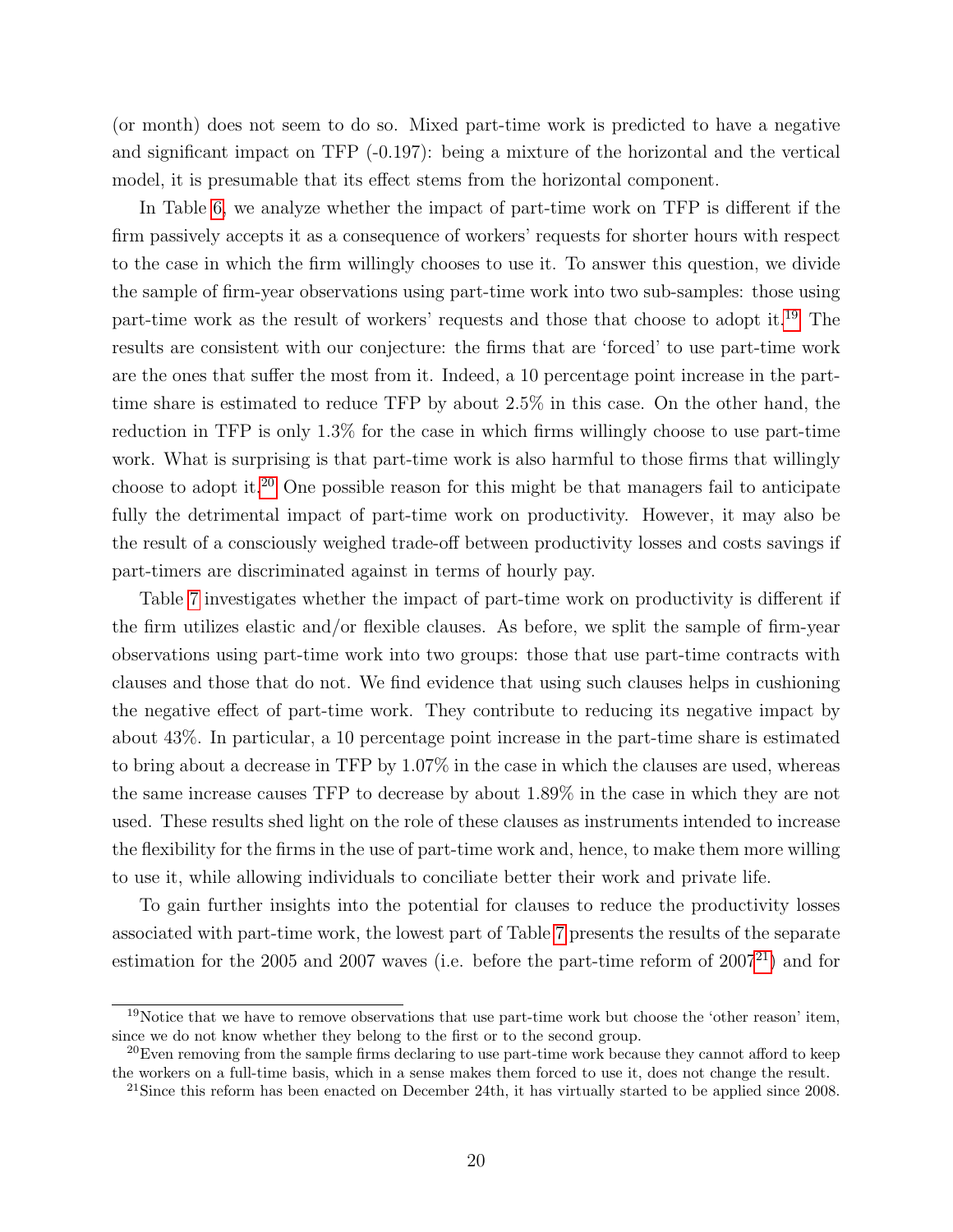the 2010 wave (i.e. after the reform). Indeed, if the 2003 Biagi's Law was in the direction of great freedom in the use of clauses by firms, thus favoring them at the expenses of employees, with the subsequent law in 2007, the situation shifted in favor of employees. Since then, the precise procedure for using elastic and flexible clauses has had to be agreed on the basis of sectoral collective agreements, into which the needs of individual firms cannot be directly incorporated.<sup>[22](#page--1-0)</sup> The results suggest that when Biagi's Law was in force  $(2005 \text{ and } 2007)$ , using part-time work with clauses decreased TFP by about 47% less than using it without clauses, whereas using part-time work with clauses in 2010, when the power of firms in relation to the use of clauses was strongly reduced as a result of the 2007 Law, is estimated to have decreased TFP by about 37% less with respect to the case in which clauses were not used. These estimates suggest that the capability of clauses to curtail the productivity inefficiencies caused by part-time work has been substantially reduced as a result of the 2007 Law, by as much as 10 percentage points. This eventually contributes to making firms less willing to grant part-time work to employees who ask for it. An implication of these findings is that introducing more flexibility into the use of part-time work could be a win-win strategy: for firms, which would experience a smaller loss in productivity associated with part-time work, and for workers, since firms would be more willing to offer part-time contracts to those workers who wish to have one.

Finally, Table 8 summarizes the results for the separate impacts of part-time work on TFP by sector of economic activity. We find that part-time work is harmful to firm productivity in all the macro-categories of industries: manufacturing, construction, trade, transportation and communication, and services. The impact of interest is always statistically significant (at least at the 10% level) and ranges between -0.122 (for manufacturing) and -0.467 (for transportation and communication). When we drill down and consider several sub-industries, we find that only for the retail sector does the impact of part-time work on TFP change its sign, becoming positive, though very small in magnitude (0.006). This result is consistent with the observation that retail shops often have longer opening hours than the typical full-time working time and that they may also experience workload peaks during the day. Under these circumstances, part-time work may have the potential to increase the allocation efficiency, as argued by Künn-Nelen et al.  $(2013)$ , who report a positive effect for the Dutch pharmacy sector (which belongs to the retail sector). The impact of part-time work also turns positive for the retail sector in the study by [Specchia and Vandenberghe](#page-41-0) [\(2013\)](#page-41-0). However, notice that this positive effect is never statistically significant at any conventional level in

 $22$ The Biagi's Law allowed the employers and the employees to directly stipulate flexible and elastic clauses, even in the absence of collective agreements. Starting from 2007, this is no more permitted.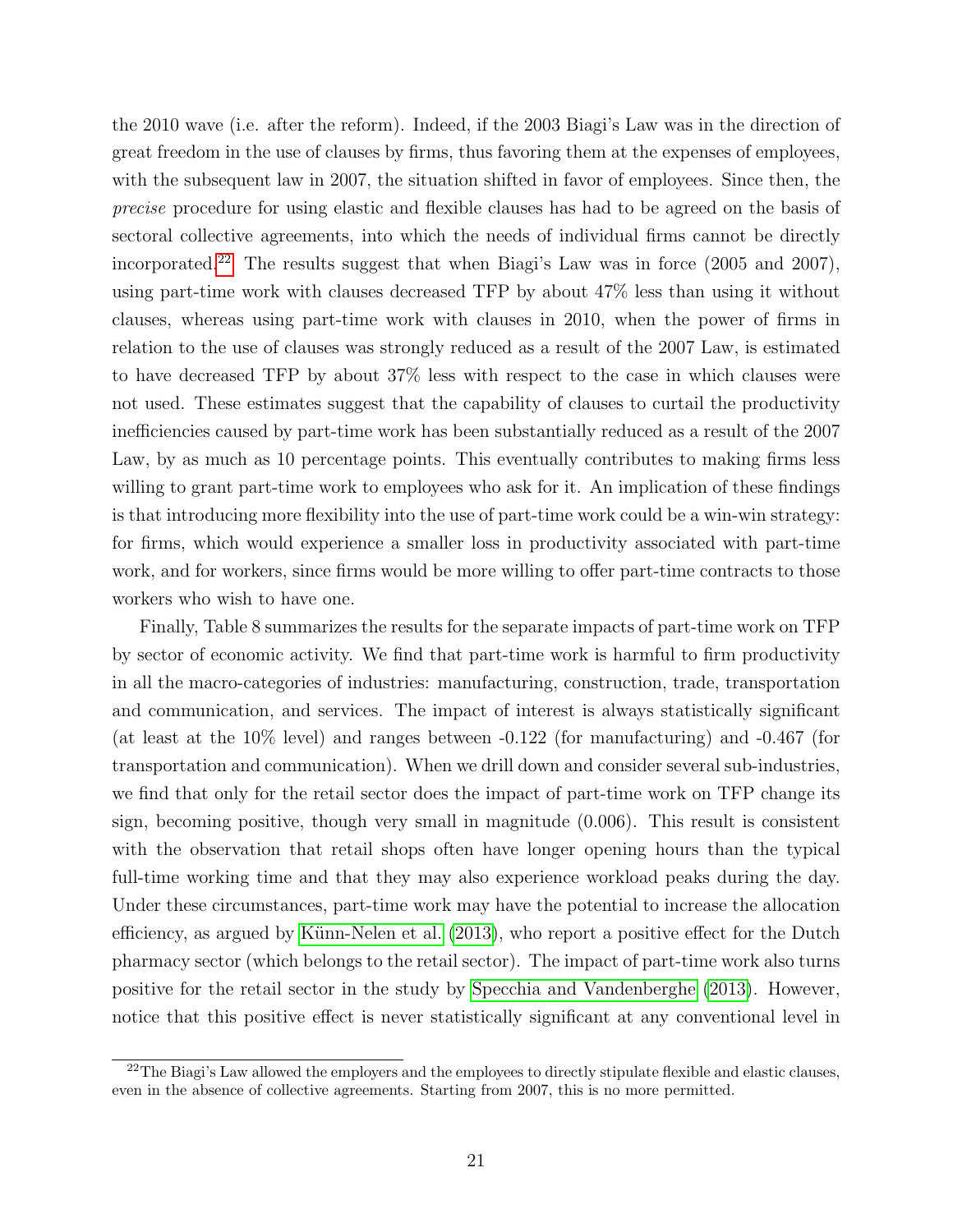our case.<sup>[23](#page--1-0)</sup>

#### <span id="page-23-0"></span>7. Conclusions

In this paper, we investigate the impact of part-time work on firm TFP through a two-step procedure. In the first step, we use a large panel data set on (almost) all Italian corporations for the period 2000-2010 to obtain a TFP estimate for each firm-year observation. We deal with the simultaneity issue concerning the estimation of production functions through the ACF-FE method, which explicitly takes unobserved firm heterogeneity into account. We then match the TFP estimates with a uniquely rich survey on Italian firms for the years 2005, 2007, and 2010. In the second step of the procedure, we explore the impact of parttime work on TFP.

Our main finding is that part-time work is detrimental to firm productivity: a 1 standard deviation increase in the part-time share is estimated to decrease TFP by about 2%. Our emphasis for this result is on the communication and coordination inefficiencies created by part-time work, eventually leading to a decrease in productivity.

We also explore the separate impacts of horizontal, vertical, and mixed part-time work, finding that the negative impact of part-time work is mostly exerted by the horizontal component, while for the vertical model we find no significant impact. This suggests that what really damages a firm's organizational efficiency is the *daily* reduction in the working time. These findings have broad policy implications. For example, more men could be encouraged to take on vertical part-time work (e.g. working four full-time days per week instead of five) with little disruption for firms and for their own careers and to the advantage of their wives/partners' participation in the labor market and the promotion of gender equality.

Moreover, we find that the firms that are 'forced' to use part-time work to accommodate the requests of their workers are the ones that suffer the most from it: the negative impact of part-time work on those firms is almost double with respect to that on firms that adopt it willingly. While this difference is consistent with the expectations, one reason for part-time also being harmful to firms that deliberately choose it may reside in the inability of managers to anticipate correctly the coordination and communication costs related to part-time work. It may also be the result of a consciously weighed trade-off between productivity losses and cost savings in the presence of pay discrimination against part-timers, as suggested by [Garnero et al.](#page-40-0) [\(2014\)](#page-40-0). More empirical evidence on these issues is needed, offering a potentially fruitful area of exploration for future research.

<sup>23</sup>We only have 346 observations for the retail sector.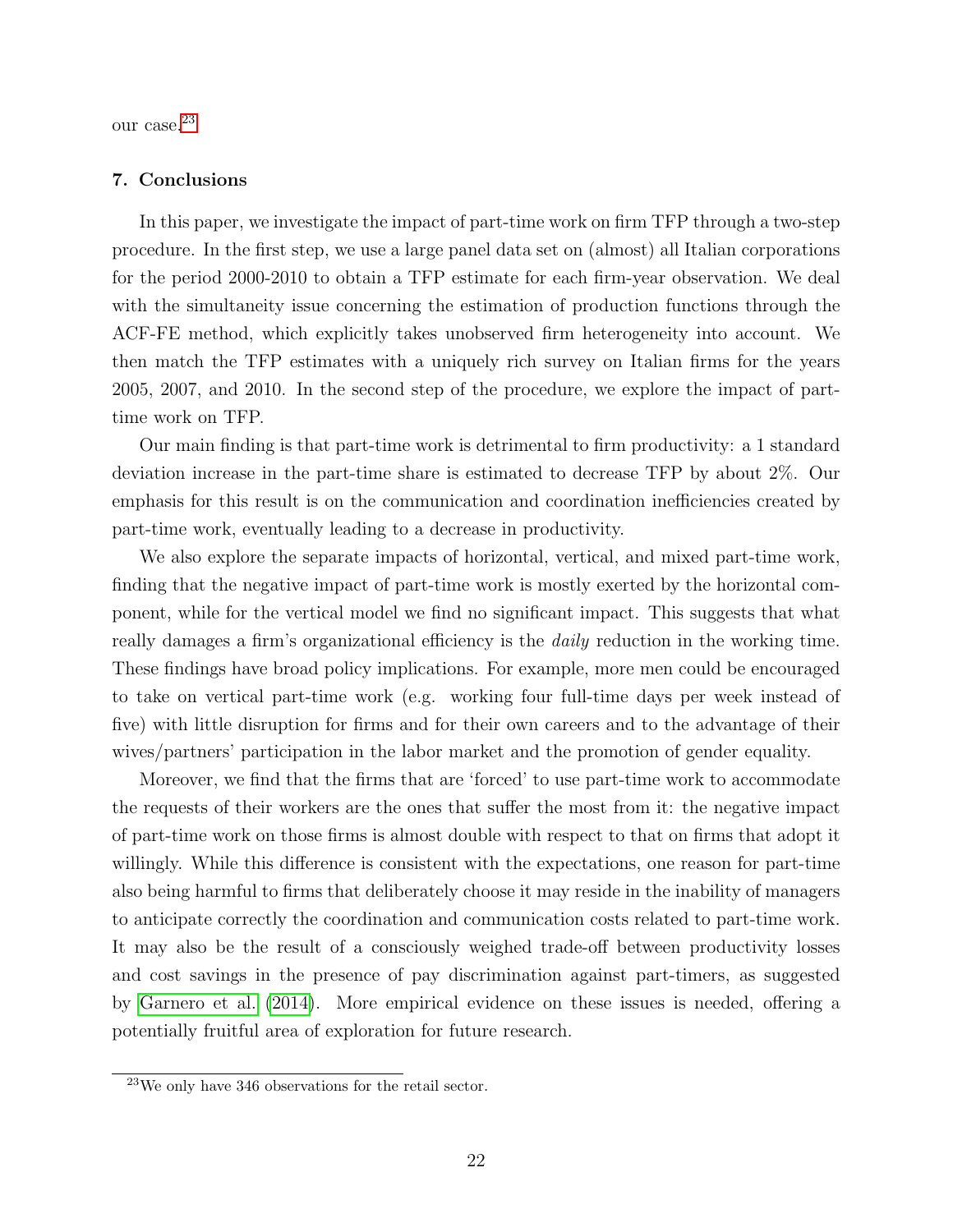Finally, we find that flexible and elastic clauses are effective in reducing the productivity losses associated with part-time work: the use of such clauses is estimated to decrease the negative impact by about 43%. Considering that a large fraction of firms declare that they use part-time arrangements in response to their employees' requests, these clauses appear to provide an important instrument to increase firms' flexibility in the stodgy usage of part-time work. In this view, flexible and elastic clauses may represent a win-win policy: reducing the negative impact of part-time work on productivity, they render firms more prone to concede part-time arrangements to workers who ask for them. Policy makers should consider encouraging a wider use of such practices in countries and sectors where they are not available, as well as promoting a greater degree of flexibility in the existing schemes.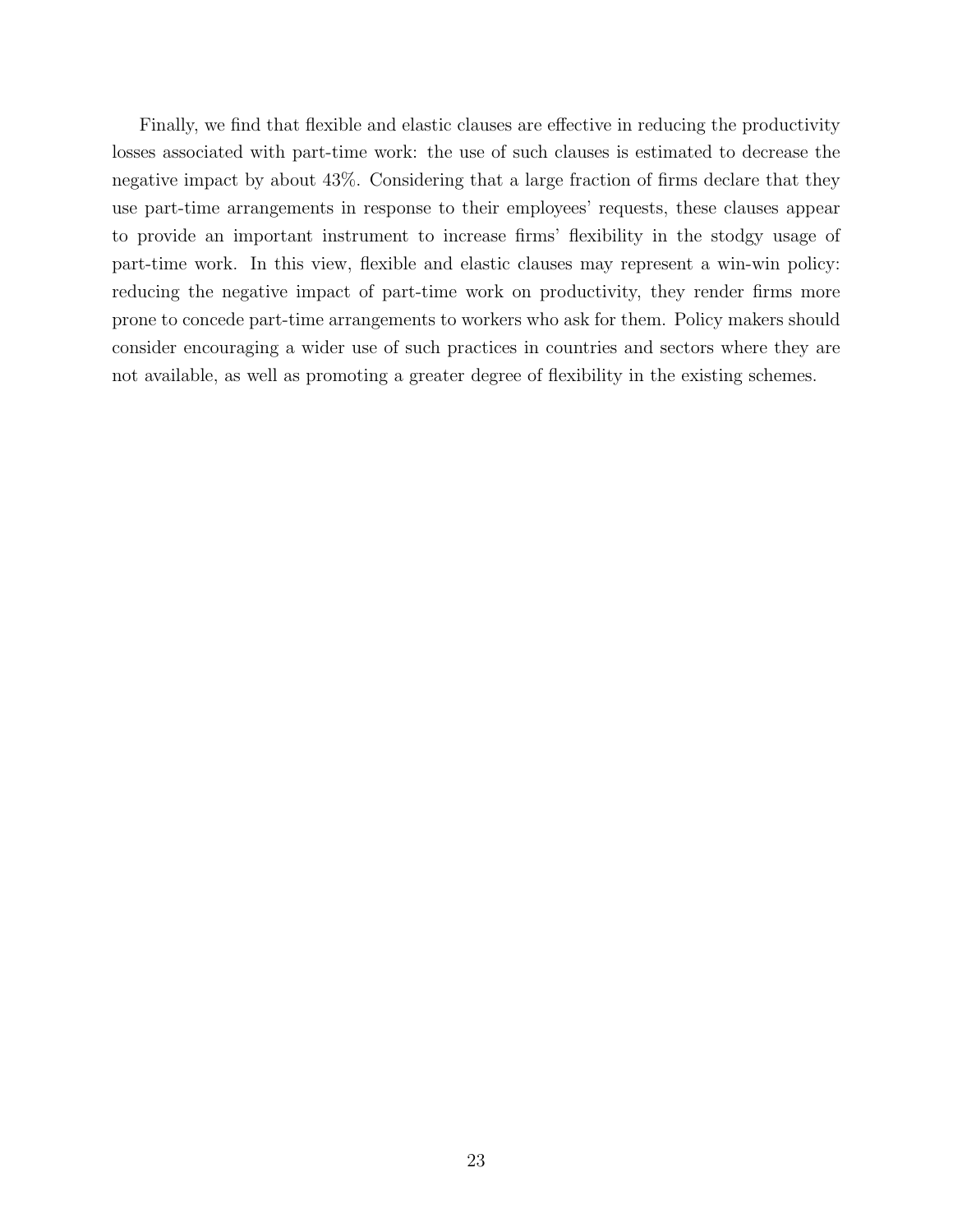<span id="page-25-0"></span>Table 1: RIL-AIDA data set: distribution of observations by industry and number of observations

| Industry                         | Frequence | Percentage          |
|----------------------------------|-----------|---------------------|
| Manufacturing                    | 6,897     | 49.76               |
| Construction                     | 2,002     | 14.44               |
| Trade                            | 1,46      | 10.58               |
| Transportation and communication | 1,111     | 8.02                |
| <b>Services</b>                  | 2,383     | 17.19               |
| Total                            | 13,860    | 100                 |
| Number of observations           | Firms     | <b>Observations</b> |
|                                  | 5,967     | 5,967               |
| $\overline{2}$                   | 2,421     | 4,842               |
| 3                                | 1,017     | 3,051               |
| Total                            | 9,405     | 13,860              |

Source: RIL-AIDA data set (years: 2005, 2007 and 2010)

Table 2: RIL-AIDA data set: sample summary statistics

<span id="page-25-1"></span>

| Variable                   | Mean                                          | Std. Dev.   | 1st Q.          | Median    | 3rd Q.           |
|----------------------------|-----------------------------------------------|-------------|-----------------|-----------|------------------|
|                            | Information from AIDA data set                |             |                 |           |                  |
| Revenues                   | 33,123,111                                    | 207,185,847 | 2,072,153       | 4,984,099 | 15,364,193       |
| Value added                | 7,611,426                                     | 33,644,799  | 680,148         | 1,445,422 | 4,015,138        |
| Personnel costs            | 4,596,118                                     | 18,639,319  | 483,370         | 1,001,541 | 2,604,675        |
| Wages                      | 3,179,241                                     | 12,991,786  | 340,868         | 700,014   | 1,823,686        |
| $Capital^*$                | 6,067,997                                     | 41,796,696  | 163,482         | 663,540   | 2,615,590        |
| Raw materials              | 17,784,712                                    | 146,538,303 | 444,044         | 1,539,676 | 6,046,541        |
| Profit                     | 795,510                                       | 16,413,536  | 152             | 32,194    | 214,378          |
|                            | Information from RIL data set                 |             |                 |           |                  |
| Employees                  | 103.709                                       | 396.895     | $\overline{15}$ | 29        | 69               |
| Female share               | 0.306                                         | 0.245       | 0.105           | 0.233     | 0.462            |
| Non-EU share               | 0.058                                         | 0.110       | $\theta$        | $\theta$  | 0.068            |
| Temporary share            | 0.105                                         | 0.153       | $\theta$        | 0.055     | 0.140            |
| Blue-collars share         | 0.593                                         | 0.299       | 0.400           | 0.692     | 0.822            |
| White-collars share        | 0.361                                         | 0.279       | 0.152           | 0.268     | 0.533            |
| Managers share             | 0.046                                         | 0.078       | $\theta$        | 0.009     | 0.066            |
| College share**            | 0.088                                         | 0.139       | 0               | 0.042     | 0.101            |
| High-school share**        | 0.418                                         | 0.253       | 0.214           | 0.370     | 0.600            |
| Middle-school share**      | 0.495                                         | 0.297       | 0.24            | 0.545     | 0.750            |
| Under-25 share**           | 0.056                                         | 0.087       | 0               | 0.020     | 0.083            |
| $25-34$ share**            | 0.244                                         | 0.179       | 0.118           | 0.208     | 0.333            |
| 35-49 share**              | 0.510                                         | 0.192       | 0.400           | 0.514     | 0.629            |
| Over-50 share**            | 0.189                                         | 0.148       | 0.081           | 0.167     | 0.273            |
|                            | Information from RIL data set: part-time work |             |                 |           |                  |
| Part-time share            | 0.084                                         | 0.141       | $\theta$        | 0.040     | 0.098            |
| Female part-time share     | 0.065                                         | 0.115       | $\overline{0}$  | 0.026     | 0.081            |
| Male part-time share       | 0.019                                         | 0.058       | $\theta$        | $\theta$  | 0.009            |
| Horizontal part-time share | 0.070                                         | 0.126       | $\overline{0}$  | 0.029     | 0.083            |
| Vertical part-time share   | 0.006                                         | 0.035       | $\theta$        | $\theta$  | $\boldsymbol{0}$ |
| Mixed part-time share      | 0.008                                         | 0.051       | $\theta$        | $\theta$  | $\theta$         |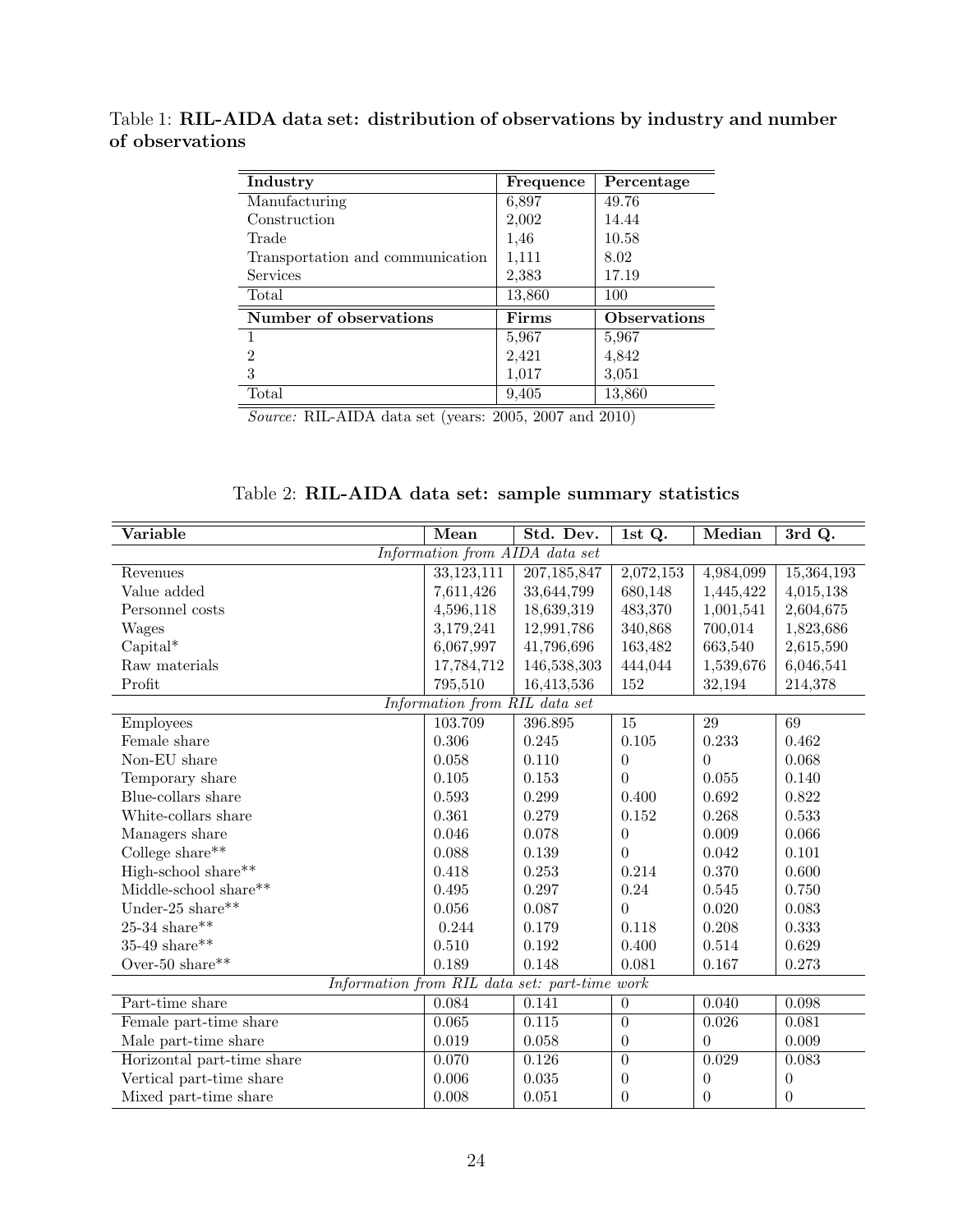| Variable                                    | Mean  | Std. Dev. | 1st Q. | Median           | 3rd Q.                                   |  |  |
|---------------------------------------------|-------|-----------|--------|------------------|------------------------------------------|--|--|
| Horizontal female part-time share           | 0.056 | 0.104     | 0      | 0.018            | 0.071                                    |  |  |
| Vertical female part-time share             | 0.004 | 0.026     |        |                  |                                          |  |  |
| Mixed female part-time share                | 0.005 | 0.039     |        | $\Omega$         | $\Omega$                                 |  |  |
| Horizontal male part-time share             | 0.015 | 0.051     | 0      | $\Omega$         | 0.002                                    |  |  |
| Vertical male part-time share               | 0.002 | 0.016     |        |                  |                                          |  |  |
| Mixed male part-time share                  | 0.002 | 0.022     | 0      | $\Omega$         | $\Omega$                                 |  |  |
| Female share inside part-time               | 0.791 | 0.321     | 0.667  | 1                |                                          |  |  |
| Male share inside part-time                 | 0.209 | 0.321     | 0      | 0                | 0.333                                    |  |  |
| Horizontal part-time share inside part-time | 0.868 | 0.294     |        | 1                |                                          |  |  |
| Vertical part-time share inside part-time   | 0.070 | 0.215     | 0      | $\Omega$         | $\Omega$                                 |  |  |
| Mixed part-time share inside part-time      | 0.062 | 0.214     | U      | $\Omega$         | $\Omega$                                 |  |  |
| Horizontal female share inside part-time    | 0.699 | 0.375     | 0.500  | 0.909            |                                          |  |  |
| Vertical female share inside part-time      | 0.046 | 0.172     |        |                  | $\left($                                 |  |  |
| Mixed female share inside part-time         | 0.046 | 0.180     | 0      | $\left( \right)$ | $\Omega$                                 |  |  |
| Horizontal male share inside part-time      | 0.170 | 0.297     |        | $\Omega$         |                                          |  |  |
| Vertical male share inside part-time        | 0.024 | 0.118     |        | $\Omega$         | $\Omega$                                 |  |  |
| Mixed male share inside part-time           | 0.016 | 0.100     | O      | $\Omega$         | $\Omega$                                 |  |  |
|                                             |       |           |        |                  | Number of firm-year observations: 13,860 |  |  |
| Number of firms: 9,405                      |       |           |        |                  |                                          |  |  |

Table 2: RIL-AIDA data set: sample summary statistics - continued

Source: RIL-AIDA data set (years: 2005, 2007 and 2010)

\* Computed according to the permanent inventory method. See Appendix [B](#page-36-0) for details.

\*\* Only for the year 2010 (5,912 observations).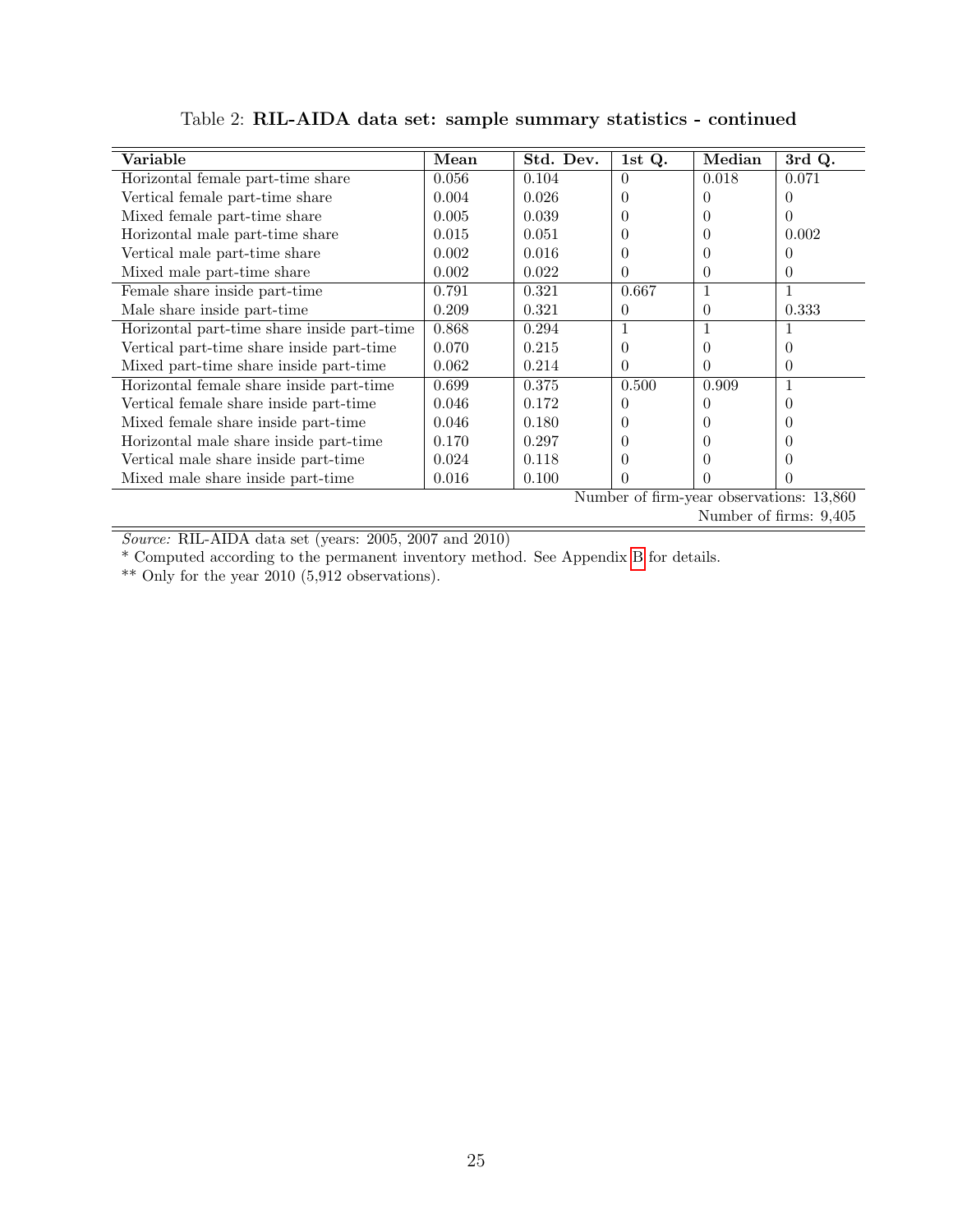|                                                                           | Frequence        | Percentage |
|---------------------------------------------------------------------------|------------------|------------|
| Use of part-time work and clauses                                         |                  |            |
| Yes                                                                       | 9,434            | 68.07      |
| of which:                                                                 |                  |            |
| with clauses (elastic and/or flexible)                                    | 3,467            | 36.75      |
| without clauses (elastic and/or flexible)                                 | 5,967            | 63.25      |
| Types of part-time work                                                   |                  |            |
| Horizontal part-time work use                                             | 8,710            | 62.84      |
| Vertical part-time work use                                               | 1,407            | 10.15      |
| Mixed part-time work use                                                  | 1,061            | 7.66       |
| Flexible and Elastic Clauses - excluding firms using mixed part-time work |                  |            |
| Horizontal part-time work use                                             | 8,041            | 62.83      |
| of which:                                                                 |                  |            |
| with flexible clauses                                                     | 2,721            | 33.84      |
| without flexible clauses                                                  | 5,320            | 66.16      |
| Vertical part-time work use                                               | 1,169            | 9.13       |
| of which:                                                                 |                  |            |
| with elastic clauses                                                      | 459              | 39.26      |
| without elastic clauses                                                   | 710              | 60.74      |
| Reasons for the use of part-time work                                     |                  |            |
| Workers' willingness                                                      | 6,411            | 67.96      |
| for accommodating workers' requests for shorter working time              | 6,411            | 67.96      |
| Firms' willingness                                                        | 2,828            | 29.98      |
| it is suitable for the production process                                 | 1,954            | 20.71      |
| it is not affordable to employ workers full-time                          | 449              | 4.76       |
| it increases labor productivity                                           | 232              | 2.46       |
| for facing programmed seasonality                                         | 193              | 2.05       |
| Other reasons                                                             | $\overline{195}$ | 2.07       |
| Other reasons                                                             | 195              | 2.07       |

### <span id="page-27-0"></span>Table 3: RIL-AIDA data set: part-time work; use, types, clauses, and reasons

Source: RIL-AIDA data set (years: 2005, 2007 and 2010)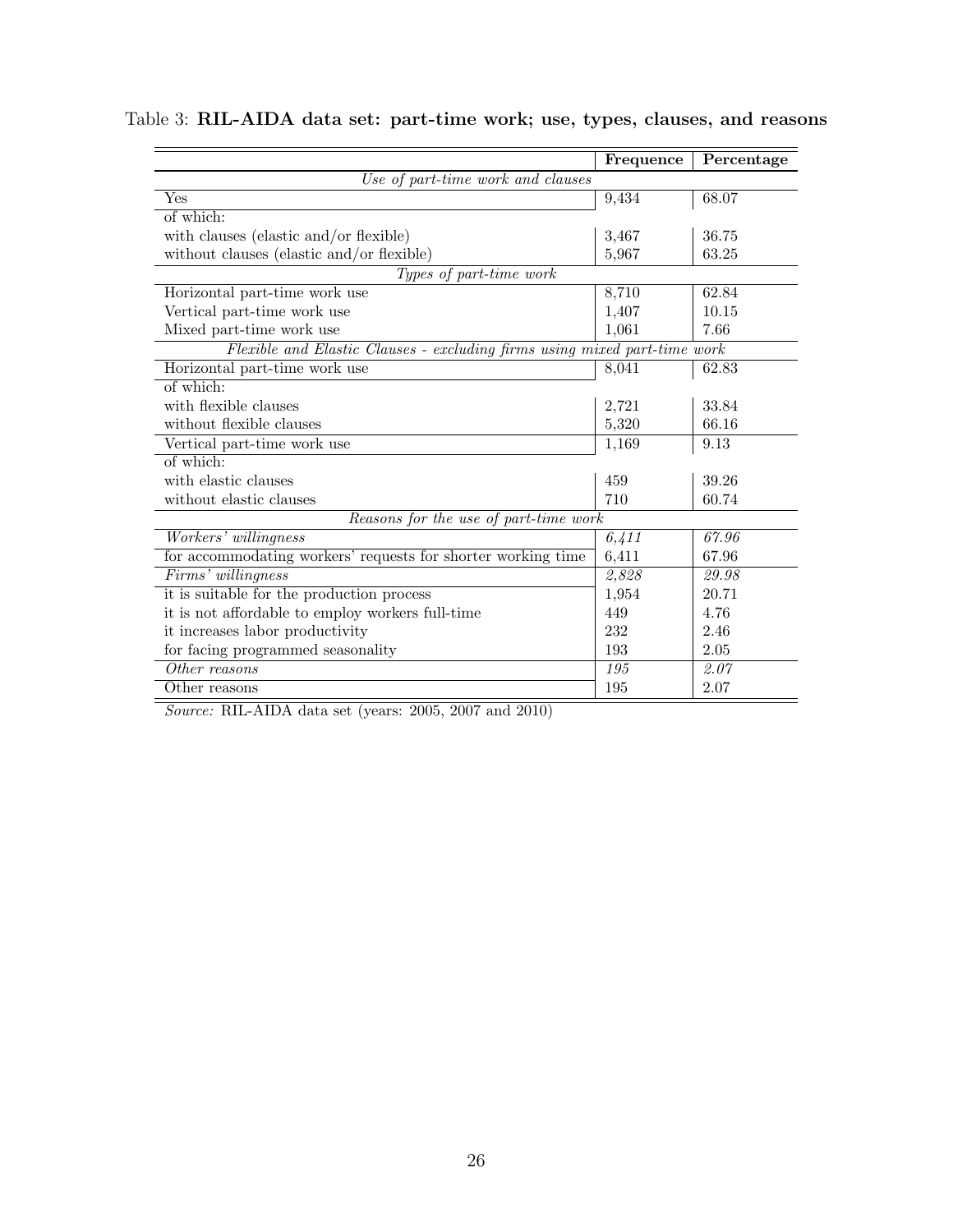|                         |                        |                        |                        | Dependent variable: $\overline{TFP}_{it}$ (ACF-FE estimates) |                        |                                 |                       |                        |                        |                        |                        |
|-------------------------|------------------------|------------------------|------------------------|--------------------------------------------------------------|------------------------|---------------------------------|-----------------------|------------------------|------------------------|------------------------|------------------------|
|                         | (1)                    | $\overline{(2)}$       | $\overline{(3)}$       | $\overline{(4)}$                                             | (5)                    | (6)                             | (7)                   | $\overline{(8)}$       | $\overline{(9)}$       | (10)                   | (11)                   |
| Variable                | OLS1                   | OLS2                   | OLS2010a               | <b>OLS2010b</b>                                              | <b>OLS2010c</b>        | FE1                             | FE2                   | $OLS$ -comp $1$        | IV1                    | IV2                    | $OLS$ -comp $2$        |
| Part-time share         | $-0.219***$            | $-0.146***$            | $-0.182***$            | $-0.182***$                                                  | $-0.192***$            | $-0.115*$                       | $-0.117*$             | $-0.169***$            | $-0.273***$            | $-0.252***$            | $-0.195**$             |
|                         | (0.030)                | (0.031)                | (0.049)                | (0.049)                                                      | (0.049)                | (0.063)                         | (0.066)               | (0.055)                | (0.104)                | (0.095)                | (0.078)                |
| Female share            |                        | $-0.089***$            | $-0.137***$            | $-0.128***$                                                  | $-0.115***$            |                                 | 0.017                 | $-0.126***$            | $-0.144***$            | $-0.148***$            | $-0.158***$            |
|                         |                        | (0.022)                | (0.037)                | (0.037)                                                      | (0.037)                |                                 | (0.039)               | (0.028)                | (0.041)                | (0.040)                | (0.040)                |
| Non-EU workers share    |                        | $-0.123***$            | $-0.102*$              | $-0.080$                                                     | $-0.094$               |                                 | 0.008                 | $-0.117***$            | $-0.099$               | $-0.099$               | $-0.100$               |
|                         |                        | (0.033)<br>$-0.049*$   | (0.059)<br>$-0.027$    | (0.059)<br>$-0.018$                                          | (0.059)<br>0.026       |                                 | (0.046)<br>$0.161***$ | (0.044)<br>0.068       | (0.064)<br>$0.140**$   | (0.064)<br>$0.140***$  | (0.067)<br>$0.141**$   |
| Temporary share         |                        | (0.025)                | (0.039)                | (0.039)                                                      | (0.039)                |                                 | (0.042)               | (0.042)                | (0.057)                | (0.057)                | (0.059)                |
| Blue-collars share      |                        | $-0.682***$            | $-0.600***$            | $-0.550***$                                                  | $-0.781***$            |                                 | $-0.072$              | $-0.931***$            | $-0.854***$            | $-0.856***$            | $-0.861***$            |
|                         |                        | (0.063)                | (0.106)                | (0.105)                                                      | (0.106)                |                                 | (0.068)               | (0.103)                | (0.140)                | (0.140)                | (0.146)                |
| White-collars share     |                        | $-0.526***$            | $-0.433***$            | $-0.392***$                                                  | $-0.542***$            |                                 | $-0.074$              | $-0.772***$            | $-0.554***$            | $-0.556***$            | $-0.563***$            |
|                         |                        | (0.065)                | (0.111)                | (0.111)                                                      | (0.114)                |                                 | (0.069)               | (0.107)                | (0.149)                | (0.150)                | (0.156)                |
| Under-25 share          |                        |                        | $0.166**$              | $0.184**$                                                    |                        |                                 |                       |                        |                        |                        |                        |
|                         |                        |                        | (0.0787)               | (0.079)                                                      |                        |                                 |                       |                        |                        |                        |                        |
| $25-34$ share           |                        |                        | $0.094**$              | $0.107**$                                                    |                        |                                 |                       |                        |                        |                        |                        |
|                         |                        |                        | (0.044)                | (0.044)                                                      |                        |                                 |                       |                        |                        |                        |                        |
| $35-49$ share           |                        |                        | 0.062                  | $0.073*$                                                     |                        |                                 |                       |                        |                        |                        |                        |
|                         |                        |                        | (0.044)                | (0.044)                                                      |                        |                                 |                       |                        |                        |                        |                        |
| High-school share       |                        |                        | 0.011                  | 0.005                                                        |                        |                                 |                       |                        |                        |                        |                        |
|                         |                        |                        | (0.026)                | (0.026)                                                      |                        |                                 |                       |                        |                        |                        |                        |
| College-share           |                        |                        | $0.351***$             | $0.334***$                                                   |                        |                                 |                       |                        |                        |                        |                        |
|                         |                        |                        | (0.066)                | (0.067)                                                      |                        |                                 |                       |                        |                        |                        |                        |
| Manager type            |                        |                        |                        | $-0.058***$                                                  |                        |                                 |                       |                        |                        |                        |                        |
|                         |                        |                        |                        | (0.017)                                                      |                        |                                 |                       |                        |                        |                        |                        |
| Manager sex             |                        |                        |                        | $-0.047***$                                                  |                        |                                 |                       |                        |                        |                        |                        |
|                         |                        |                        |                        | (0.017)                                                      |                        |                                 |                       |                        |                        |                        |                        |
| Manager age             |                        |                        |                        | $0.060***$                                                   |                        |                                 |                       |                        |                        |                        |                        |
|                         |                        |                        |                        | (0.021)                                                      |                        |                                 |                       |                        |                        |                        |                        |
| Manager education       |                        |                        |                        | 0.003                                                        |                        |                                 |                       |                        |                        |                        |                        |
|                         |                        |                        |                        | (0.014)                                                      |                        |                                 |                       |                        |                        |                        |                        |
| 10-19 Employees         | $-0.920***$            | $-0.895***$            | $-0.908***$            | $-0.878***$                                                  | $-0.919***$            |                                 |                       | $-0.802***$            | $-0.802***$            | $-0.802***$            | $-0.802***$            |
| 20-49 Employees         | (0.017)<br>$-0.726***$ | (0.017)<br>$-0.699***$ | (0.027)<br>$-0.706***$ | (0.028)<br>$-0.684***$                                       | (0.028)<br>$-0.715***$ |                                 |                       | (0.023)<br>$-0.625***$ | (0.031)<br>$-0.625***$ | (0.030)<br>$-0.625***$ | (0.032)<br>$-0.625***$ |
|                         | (0.017)                |                        | (0.026)                | (0.027)                                                      | (0.027)                |                                 |                       | (0.022)                | (0.030)                | (0.030)                | (0.031)                |
| 50-249 Employees        | $-0.412***$            | (0.016)<br>$-0.392***$ | $-0.403***$            | $-0.388***$                                                  | $-0.405***$            |                                 |                       | $-0.364***$            | $-0.342***$            | $-0.342***$            | $-0.341***$            |
|                         | (0.017)                | (0.017)                | (0.028)                | (0.028)                                                      | (0.028)                |                                 |                       | (0.022)                | (0.030)                | (0.030)                | (0.031)                |
| Year dummies            |                        |                        |                        |                                                              | yes                    |                                 |                       |                        |                        |                        |                        |
| Industry dummies        | yes<br>yes             | yes<br>yes             | yes<br>yes             | yes<br>yes                                                   | $\overline{a}$         | yes<br>$\overline{\phantom{a}}$ | yes<br>yes            | yes<br>yes             | yes<br>yes             | yes<br>yes             | yes<br>yes             |
| Region dummies          | yes                    | yes                    | yes                    | yes                                                          |                        | $\overline{\phantom{a}}$        | yes                   | yes                    | yes                    | yes                    | yes                    |
| Year * Industry dummies | yes                    | yes                    | yes                    | yes                                                          | yes                    | yes                             | yes                   | yes                    | yes                    | yes                    | yes                    |
| Observations            | 13,860                 | 13,860                 | 5,216                  | 5,216                                                        | 5,216                  | 6,989                           | 6,989                 | 6,989                  | 3,536                  | 3,536                  | 3,536                  |
| Number of firms         | 9,405                  | 9,405                  | 5,216                  | 5,216                                                        | 5,216                  | 3,089                           | 3,089                 | 3,089                  | 2,738                  | 2,738                  | 2,738                  |

Table 4: Results; basic model (part-time work); estimation methods: OLS, FE, IV

Source: RIL-AIDA data set (years: 2005, <sup>2007</sup> and 2010)

Robust standard errors in parentheses; \*\*\*, \*\*, and \* denote, respectively, the 1%, 5%, and 10% significance level. The reference group for blue- and white-collar workers' share is managers' share; for the age distribution it is the over-50-years-old share; for education distribution it is the middle-school share; and for the size dummies it is more than 250 employees. The region dummies consist of 20 dummies, 1 for each administrative region in Italy; the industry dummies account for 199 dummies, 1 for each 3-digit Ateco 2002industry; and the year \* industry dummies are the interactions between year and industry dummies, as previously defined. 'Manager type' is a dummy that takes the value 0 if the manager is the owner and 1 if he/she is an internal/external manager; 'manager sex' is a dummy that equals 1 if the manager is a female; 'manager age' is a dummy that equals 1 if the manager is aged over 40; and 'manager education' is <sup>a</sup> dummy that takes the value of 1 if the manager has <sup>a</sup> college degree or more.

<span id="page-28-0"></span>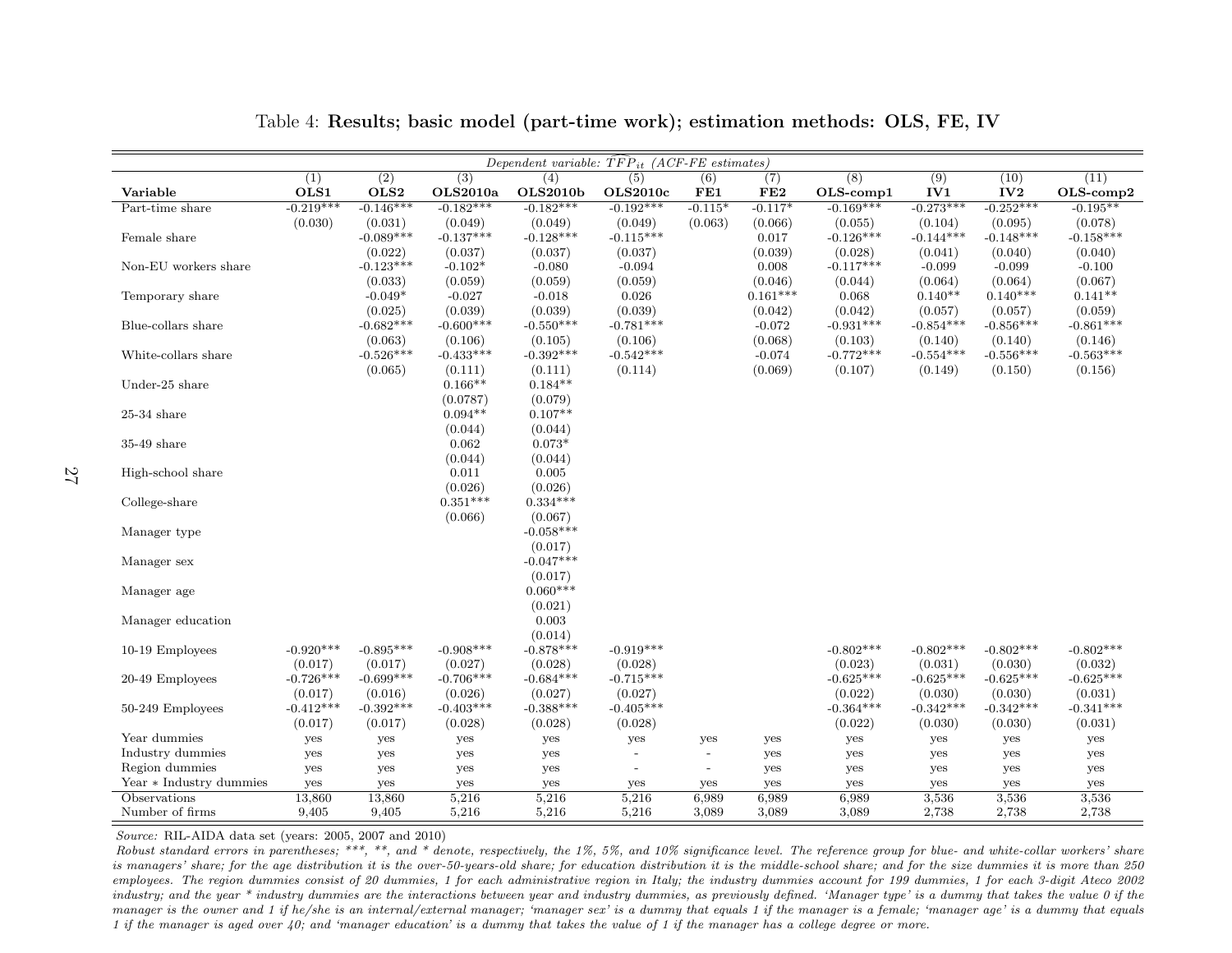<span id="page-29-0"></span>Table 5: Results; extensions: types of part-time work; estimation method: OLS

Dependent variable:  $\widehat{TFP}_{it}$  (ACF-FE estimates)

| Horizontal part-time share               | $-0.148***$            | (0.033) |
|------------------------------------------|------------------------|---------|
| Vertical part-time share                 | $-0.013$               | (0.101) |
| Mixed part-time share                    | $-0.197**$             | (0.081) |
| Number of firm-year observations: 13,860 |                        |         |
|                                          | Number of firms: 9,405 |         |

Source: RIL-AIDA data set (years: 2005, 2007 and 2010)

All the estimations include the same set of controls as in Specification (2) of Table [4.](#page-28-0) See the footnote of Table [4.](#page-28-0)

<span id="page-29-1"></span>Table 6: Results; extensions: reasons for the use of part-time work; estimation method: OLS

|                                  |             | Workers' requests Firms' willingness |
|----------------------------------|-------------|--------------------------------------|
| Part-time share                  | $-0.254***$ | $-0.134***$                          |
|                                  | (0.065)     | (0.050)                              |
| Number of firm-year observations | 6.411       | 2.828                                |

Dependent variable:  $\widehat{TFP}_{it}$  (ACF-FE estimates)

Source: RIL-AIDA data set (years: 2005, 2007 and 2010)

The estimates are performed on sub-samples of firm-year observations using parttime work  $(9.434)$ . To split the sample on the basis of the reasons for part-time use (i.e. either workers' or firm's willingness), we have to remove those observations (amounting to 195) for which the item 'other reasons' has been chosen, since we do not know whether they belong to the first or the second group. All the estimations include the same set of controls as in Specification  $(2)$  of Table [4.](#page-28-0) For the rest, see the footnote of Table [4.](#page-28-0)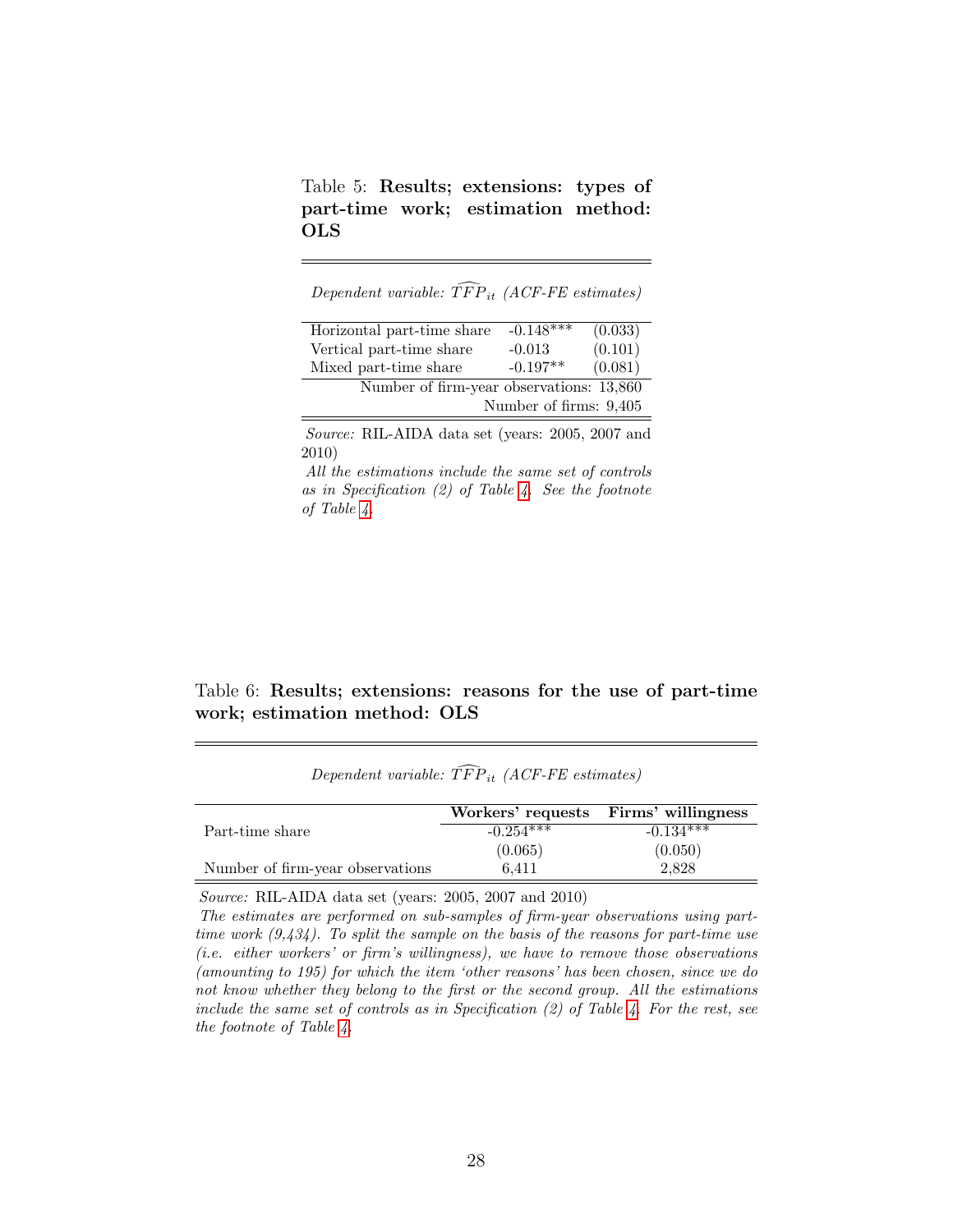### <span id="page-30-0"></span>Table 7: Results; extensions: flexible and/or elastic clauses; estimation method: OLS

|                                  | Flexible and/or elastic clauses | No clauses  |
|----------------------------------|---------------------------------|-------------|
| Part-time share                  | $-0.108**$                      | $-0.191***$ |
|                                  | (0.051)                         | (0.058)     |
| Number of firm-year observations | 3,467                           | 5,967       |
| Only years 2005 and 2007         |                                 |             |
| Part-time share                  | $-0.055$                        | $-0.103*$   |
|                                  | (0.078)                         | (0.062)     |
| Number of firm-year observations | 2,014                           | 3,123       |
| Only year 2010                   |                                 |             |
| Part-time share                  | $-0.170**$                      | $-0.271***$ |
|                                  | (0.068)                         | (0.089)     |
| Number of firm-year observations | 1,453                           | 2,844       |

### Dependent variable:  $\widehat{TFP}_{it}$  (ACF-FE estimates)

Source: RIL-AIDA data set (years: 2005, 2007 and 2010)

The estimates are performed on sub-samples of firm-year observations using part-time work  $(9,434)$ . All the estimations include the same set of controls as in Specification  $(2)$ of Table [4.](#page-28-0) For the rest, see the footnote of Table [4.](#page-28-0)

### Table 8: Results; extensions: industry differentials; estimation method: OLS

|                                  | Dependent variable: $TFP_{it}$ (ACF-FE estimates) |                                          |       |                        |
|----------------------------------|---------------------------------------------------|------------------------------------------|-------|------------------------|
| Industry                         | Part-time share                                   | <b>Observations</b>                      | Mean  | Std. Dev.              |
| Manufacturing                    | $-0.122**$                                        | 6,897                                    | 0.062 | 0.089                  |
|                                  | (0.050)                                           |                                          |       |                        |
| Construction                     | $-0.228*$                                         | 2,002                                    | 0.049 | 0.075                  |
|                                  | (0.118)                                           |                                          |       |                        |
| Trade                            | $-0.215**$                                        | 1,467                                    | 0.106 | 0.140                  |
|                                  | (0.091)                                           |                                          |       |                        |
| of which: Retail                 | 0.006                                             | 346                                      | 0.173 | 0.189                  |
|                                  | (0.141)                                           |                                          |       |                        |
| Transportation and communication | $-0.467**$                                        | 1,111                                    | 0.055 | 0.094                  |
|                                  | (0.186)                                           |                                          |       |                        |
| <b>Services</b>                  | $-0.203***$                                       | 2,383                                    | 0.177 | 0.245                  |
|                                  | (0.048)                                           |                                          |       |                        |
|                                  |                                                   | Number of firm-year observations: 13,860 |       |                        |
|                                  |                                                   |                                          |       | Number of firms: 9,405 |

Source: RIL-AIDA data set (years: 2005, 2007 and 2010)

All the estimations include the same set of controls used as in Specification (2) of Table [4.](#page-28-0) For the rest, see the footnote of Table [4.](#page-28-0)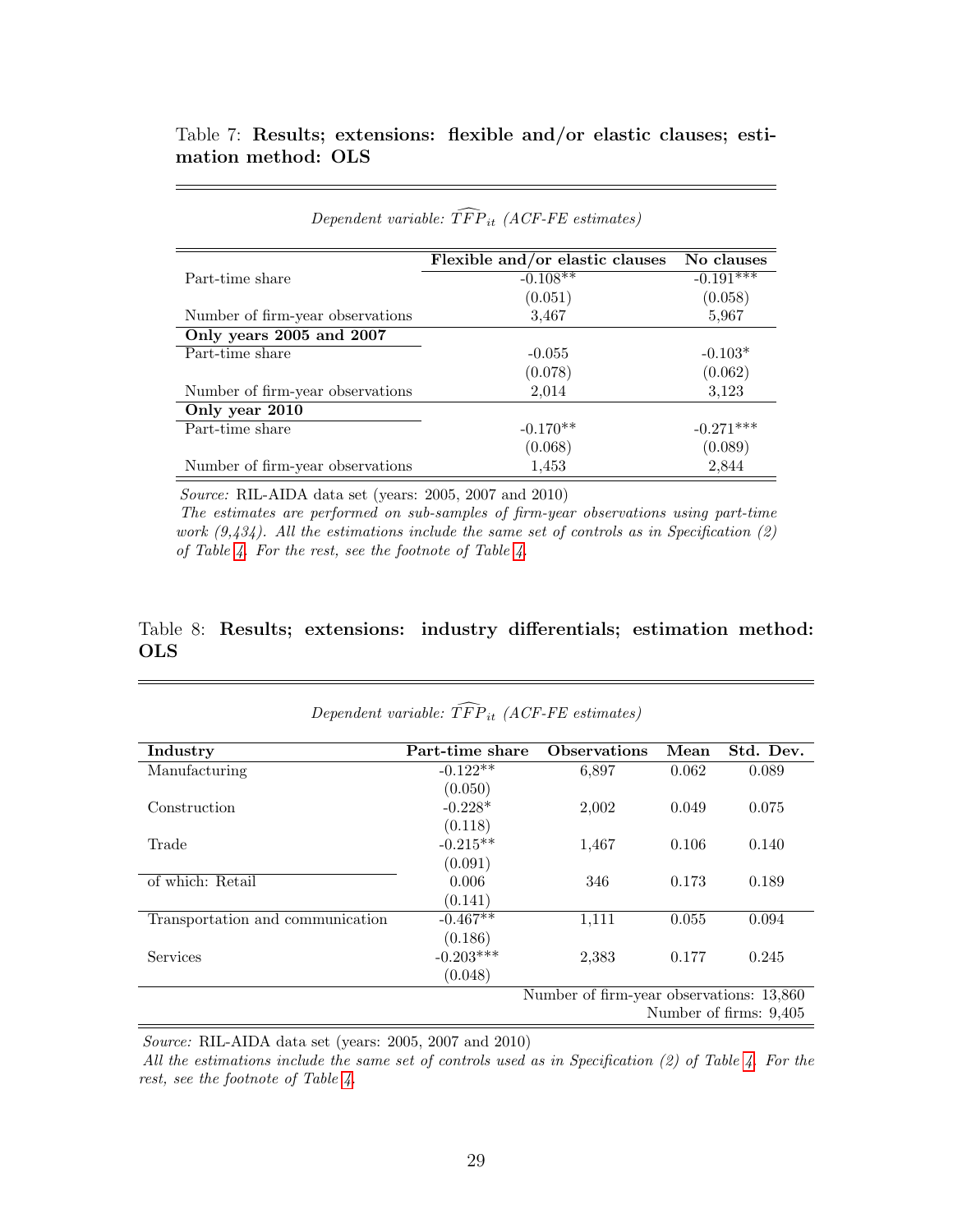## Appendices

### <span id="page-31-0"></span>A. First step: estimating the TFP

To begin with, we assume that the equation relating output to inputs and TFP is a production function of the Cobb-Douglas type:

<span id="page-31-2"></span>
$$
Y_{it} = A_{it} L_{it}^{\beta_l} K_{it}^{\beta_k} \tag{A.1}
$$

where  $A_{it}$ , TFP, is modeled as:

<span id="page-31-1"></span>
$$
A_{it} = exp\{\alpha + \nu_t + \mu_j + \sigma_r + \omega_{it} + \epsilon_{it}\}\tag{A.2}
$$

where  $\alpha$  is the average productivity of the firms;  $\nu_t$ ,  $\mu_j$  and  $\sigma_r$  are respectively time-, industry-, and region-specific deviations from that mean; and  $\omega_{it}$  is the time- and firm-specific (i.e. idiosyncratic) deviation from that mean; whereas  $\epsilon_{it}$  is a measurement error that is by assumption not correlated with the inputs.

Moreover, we assume that labor and capital are not perfectly flexible inputs. Intuitively, this means that the amounts of labor and capital to be used in the production process at  $t$ are actually decided by the firm at  $t-1$ . This assumption is consistent with the fact that, on the one hand, new capital takes time to be ordered, delivered, installed, and put into operation and that, on the other hand, it takes time to fire and/or hire workers. In the rest of the discussion, we will refer to this as the 'timing assumption'.

In practice, the production function that we estimate is obtained by using [\(A.2\)](#page-31-1) and by taking logs in  $(A.1)$ :

$$
y_{it} = \alpha + \beta_l l_{it} + \beta_k k_{it} + \nu_t + \mu_j + \sigma_r + \omega_{it} + \epsilon_{it}
$$
(A.3)

where lowercase letters indicate natural logarithms.

A crucial issue in estimating production functions lies in the simultaneity of inputs. Labor and capital are likely to be correlated with the productivity of the firm (i.e. with  $A_{it}$ ): if the firm faces a positive productivity shock, it may decide to expand its output by increasing its usage of labor and/or capital.<sup>[24](#page--1-0)</sup> Notice that, since  $\nu_t$ ,  $\mu_j$  and  $\sigma_r$  are easily accounted for by inserting time, industry, and region dummies, the real concern is related to  $\omega_{it}$  which is unobservable to the econometrician and idiosyncratic to the firm. Hence, the rest of the discussion focuses on  $\omega_{it}$  rather than on the whole expression for (the log of)  $A_{it}$  and, for

 $24$ We are implicitly assuming that the firm knows (at least partially) its productivity.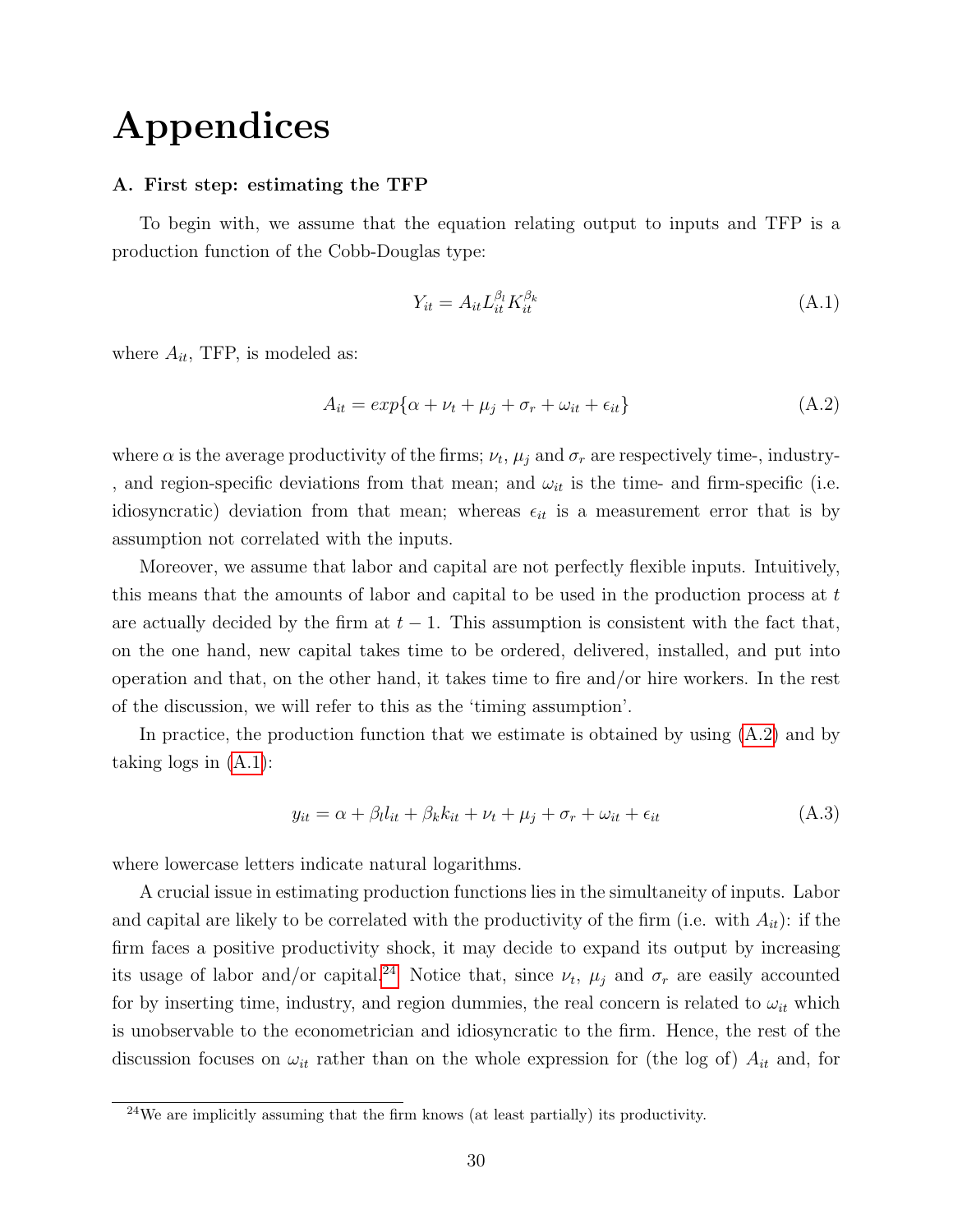the sake of notation, we write the production function as:

<span id="page-32-0"></span>
$$
y_{it} = \alpha + \beta_l l_{it} + \beta_k k_{it} + \omega_{it} + \epsilon_{it}
$$
\n(A.4)

where  $y_{it}$ ,  $l_{it}$  and  $k_{it}$  are from now on the time-, industry-, and region-demeaned output, labor, and capital.

The simultaneity problem makes OLS estimates of  $(A.4)$  and, consequently, of the TFP<sup>[25](#page--1-0)</sup>, inconsistent. According to the assumptions that are made concerning the structure of  $\omega_{it}$ , several methods can be used to deal with the simultaneity of inputs. Whether one method is better than another depends on what we consider to be the most realistic set of assumptions for  $\omega_{it}$ .

If we are willing to believe that  $\omega_{it}$  is constant over time (i.e.  $\omega_{it} = \omega_i$ ), exploiting the time dimension of our data, we are able to eliminate the simultaneity problem (i.e. of  $\omega_i$ ) by running an OLS regression on the within-group transformation of  $(A.4)$ :

$$
\widetilde{y}_{it} = \beta_t \widetilde{l}_{it} + \beta_k \widetilde{k}_{it} + \widetilde{\epsilon}_{it}
$$
\n(A.6)

where the tilde operator indicates the within-group transformation:  $\tilde{x}_{it} = x_{it} - \frac{1}{T}$  $\frac{1}{T} \sum_{t=1}^{T} x_{it}$ .<sup>[26](#page--1-0)</sup>

Since the assumption that  $\omega_{it}$  is constant over time is rather restrictive, other methods have been developed that try to solve the simultaneity issue while allowing  $\omega_{it}$  to evolve over time according to a more flexible process. In the context of the control function approach, [Olley and Pakes](#page-41-10) [\(1996\)](#page-41-10), [Levinsohn and Petrin](#page-41-11) [\(2003\)](#page-41-11) and [Ackerberg et al.](#page-40-2) [\(2006\)](#page-40-2) are the most notable examples. Since our preferred specification is based on an extended version of the method developed by [Ackerberg et al.](#page-40-2) [\(2006\)](#page-40-2), we concentrate on it here (for a detailed discussion of the OP and LP methods, see [Van Beveren, 2012](#page-42-1) and [Del Gatto et al., 2011\)](#page-40-12).

In the ACF framework,  $\omega_{it}$  evolves over time according to a first-order Markov process, its realization at time t is observed by the firm at time  $t$  (i.e. contemporaneously) and it is at least partially anticipated by the firms. Since  $\omega_{it}$  is assumed to follow a first-order Markov process, it is possible to write:

$$
E[\omega_{it}|I_{it-1}] = g(\omega_{it-1}) + \xi_{it}
$$

$$
ln A_{it} \equiv TFP_{it} = y_{it} - \hat{\beta}_l l_{it} - \hat{\beta}_k k_{it}
$$
\n(A.5)

where  $\widehat{\beta}_l$  and  $\widehat{\beta}_k$  are the estimated production function coefficients.

<sup>&</sup>lt;sup>25</sup>According to [\(2\)](#page-9-2), the (natural) logarithm of the total factor productivity for firm i at time t is computed as:

<sup>&</sup>lt;sup>26</sup>This procedure is known as fixed-effects (FE) or within-group regression. Notice that in this case  $\mu_i$ and  $\sigma_r$  are already removed by the within-group transformation, since they are time invariant.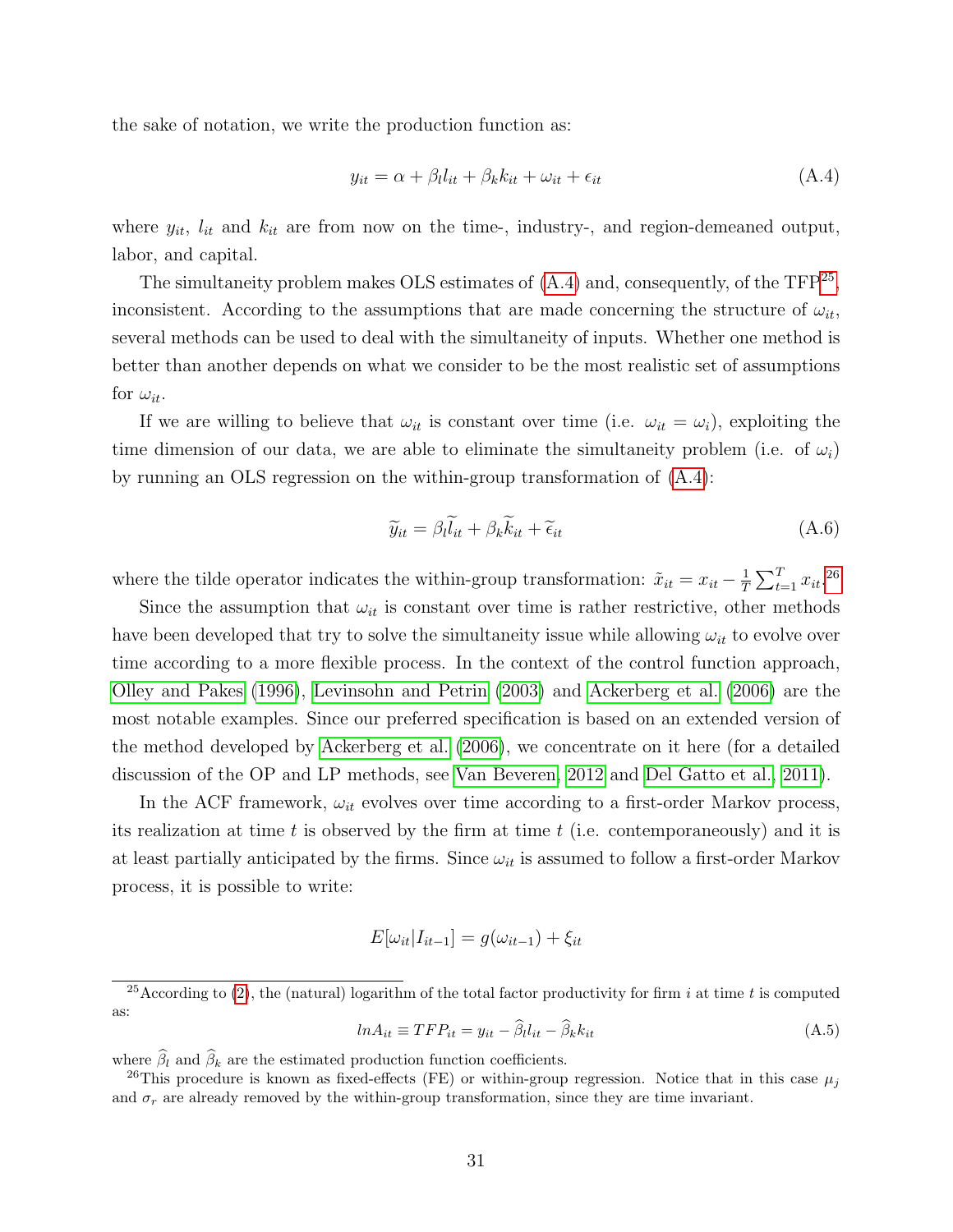where  $I_{it-1}$  is the information set of firm i at time  $t-1$ ;  $g(\cdot)$  is a completely general function and represents the predictable component of  $\omega_{it}$ ; and  $\xi_{it}$  is the innovation in the productivity, which, by construction, is unpredictable by the firm, that is,  $E[\xi_{it}|I_{it-1}] = 0$ . Notice that the assumption that  $\omega_{it}$  follows a first-order Markov process, relates both to the stochastic process regulating  $\omega_{it}$  and to the firms' information set. Basically, firms observe  $\omega_{it}$  at t and form expectations about  $\omega_{it}$  using  $g(\cdot)$  at  $t-1$ .

The intermediate inputs,  $m_{it}$ , are assumed to be perfectly flexible: the choice of the amount of them to be used at  $t$  is made at  $t$  (i.e. contemporaneously). Moreover, they are assumed not to have any dynamic implication:  $m_{it}$  does not depend on  $m_{it-1}$ .<sup>[27](#page--1-0)</sup> Moreover, it is assumed that the demand for intermediate inputs is a function of labor, capital, and firm productivity and that f is strictly increasing in  $\omega_{it}$ :

$$
m_{it} = f(l_{it}, k_{it}, \dot{\vec{\omega}}_{it})
$$
\n(A.7)

Intuitively, this amounts to requiring that the greater the productivity, the larger the demand for intermediate inputs. If this (strict) monotonicity condition on  $f$  holds, it can be inverted out to deliver an expression of  $\omega_{it}$  as a function of  $l_{it}$ ,  $k_{it}$ , and  $m_{it}$ , which are indeed observables:

$$
\omega_{it} = f^{-1}(l_{it}, k_{it}, m_{it}) \tag{A.8}
$$

This expression for  $\omega_{it}$  can then be substituted into [\(A.4\)](#page-32-0) to produce:

<span id="page-33-0"></span>
$$
y_{it} = \alpha + \beta l_{it} + \beta k_{it} + f^{-1}(l_{it}, k_{it}, m_{it}) + \epsilon_{it}
$$
\n(A.9)

At this point, ACF propose a two-step strategy to obtain estimates of  $\beta_l$  and  $\beta_k$ . In the first step,  $y_{it}$  is non-parametrically regressed against a function in  $l_{it}$ ,  $k_{it}$ , and  $m_{it}$ , which we call  $\Phi(l_{it}, k_{it}, m_{it})$ .<sup>[28](#page--1-0)</sup> From this regression, we can identify the composite term:

$$
\widehat{\Phi}_{it} = \overline{\alpha + \beta_l l_{it} + \beta_k k_{it} + \omega_{it}}
$$

Given guesses of  $\beta_l$  and  $\beta_k$ , that is,  $\beta_l^*$  and  $\beta_k^*$ , it is then possible to obtain the implied  $\omega_{it}$ ,

<sup>&</sup>lt;sup>27</sup>On the contrary, capital and labor are not restricted to be non-dynamic. Adjustment costs in labor and capital are therefore admitted (e.g. hiring/firing costs and capital disposal costs).

<sup>=</sup>  $\alpha + \beta_l l_{it} + \beta_k k_{it} + \omega_{it}$ <br>  $\beta_l^*$  and  $\beta_k^*$ , it is then pos<br>
not restricted to be non-dyna<br>
firing costs and capital dispo<br>
ate  $\Phi(\cdot)$  with a second-order<br>
orders (third- and forth-orde<br>
have decided to use the sec <sup>28</sup>In our empirical analysis, we approximate  $\Phi(\cdot)$  with a second-order polynomial in  $l_{it}$ ,  $k_{it}$  and  $m_{it}$ . For robustness, we have also tried with higher orders (third- and forth-order polynomials). However, since this does not substantially alter the results, we have decided to use the second-order approximation.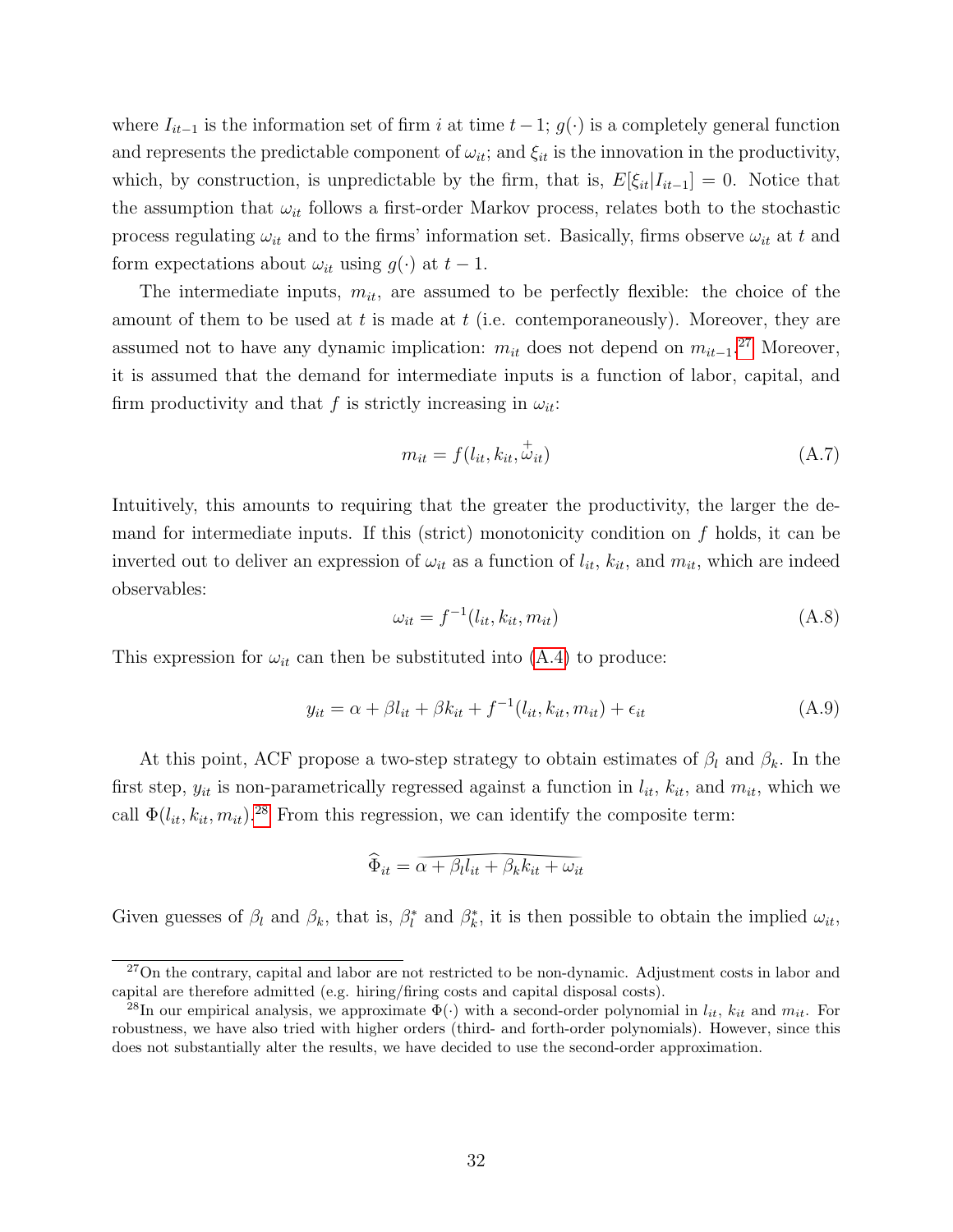i.e.  $\hat{\omega}_{it}(\beta_l^*, \beta_k^*)^{29}$  $\hat{\omega}_{it}(\beta_l^*, \beta_k^*)^{29}$  $\hat{\omega}_{it}(\beta_l^*, \beta_k^*)^{29}$ , as:

$$
\hat{\omega}_{it}(\beta_l^*, \beta_k^*) = \widehat{\Phi}_{it} - \beta_l^* l_{it} - \beta_k^* k_{it}
$$

Recalling that  $\omega_{it}$  is assumed to follow a first-order Markov process, that is,  $\omega_{it} = g(\omega_{it-1}) +$  $\xi_{it}$ , and given our implied  $\hat{\omega}_{it}(\beta^*_t, \beta^*_k)$ , it is possible to compute implied innovations  $\hat{\xi}_{it}(\beta^*_t, \beta^*_k)$ , as the residuals from a non-parametric regression of implied  $\hat{\omega}_{it}(\beta_l^*, \beta_k^*)$  on implied  $\hat{\omega}_{it-1}(\beta_l^*, \beta_k^*)$ .<sup>[30](#page--1-0)</sup> In the second step of this procedure, the sample analogues of the moment conditions imposed by our model $31$  are evaluated:

$$
\frac{1}{N}\frac{1}{T}\sum_{i}\sum_{t}\hat{\xi}_{it}(\beta_{l}^{*},\beta_{k}^{*})k_{it} = 0
$$
\n
$$
\frac{1}{N}\frac{1}{T}\sum_{i}\sum_{t}\hat{\xi}_{it}(\beta_{l}^{*},\beta_{k}^{*})l_{it} = 0
$$
\n(A.10)

<span id="page-34-0"></span>The search over  $\beta_l^*$  and  $\beta_k^*$  continues until  $\hat{\beta}_l$  and  $\hat{\beta}_k$  are found to satisfy [\(A.10\)](#page-34-0). These are the ACF estimators of  $\beta_l$  and  $\beta_k$ .

Though the ACF method offers a potential solution to the simultaneity problem, we argue that explicitly accounting for a time-invariant component in the structure of firm productivity, besides the time-varying one, would represent a further enhancement at a relatively low cost. In a nutshell, ACF propose to proxy firm productivity, which is unobservable, through the intermediate inputs' demand. Very powerful though this proxy may be, some of the firm productivity is still likely to be left unexplained. From this perspective, removing the time-invariant part of the productivity would definitely increase the chance of the proxy working well. Following [Vandenberghe et al.](#page-42-0) [\(2013\)](#page-42-0), we argue that only the first stage of the ACF procedure needs to be modified to account explicitly for firm fixed effects.

In this framework, the total factor productivity is modeled as:

<span id="page-34-1"></span>
$$
\omega_{it} = \eta_i + \omega_{it}^* \tag{A.11}
$$

According to [\(A.11\)](#page-34-1), the firm productivity is composed of the sum of a time-invariant  $(\eta_i)$ and a time-varying  $(\omega_{it}^*)$  component. On the one hand,  $\eta_i$  can be thought of as including firm features such as the managerial quality, the culture of the firm, and its international profile, which can be assumed to be fixed over time, whereas the time-varying component  $\omega_{it}^*$ can be thought of as an idiosyncratic productivity shock hitting the firm at  $t$ . Note that we

<sup>&</sup>lt;sup>29</sup>Notice that these implied  $\omega'_{it} s$  also comprise the constant term  $\alpha$ .

<sup>&</sup>lt;sup>30</sup>In our empirical analysis, we approximate  $g(\cdot)$  with a third-order polynomial in  $\hat{\omega}_{it-1}(\beta_i^*, \beta_k^*)$ .

 $31$ The moment conditions imposed by our model, stemming from the assumption that capital and labor are not perfectly flexible inputs, are:  $E[\xi_{it}k_{it}] = 0$  and  $E[\xi_{it}l_{it}] = 0$ .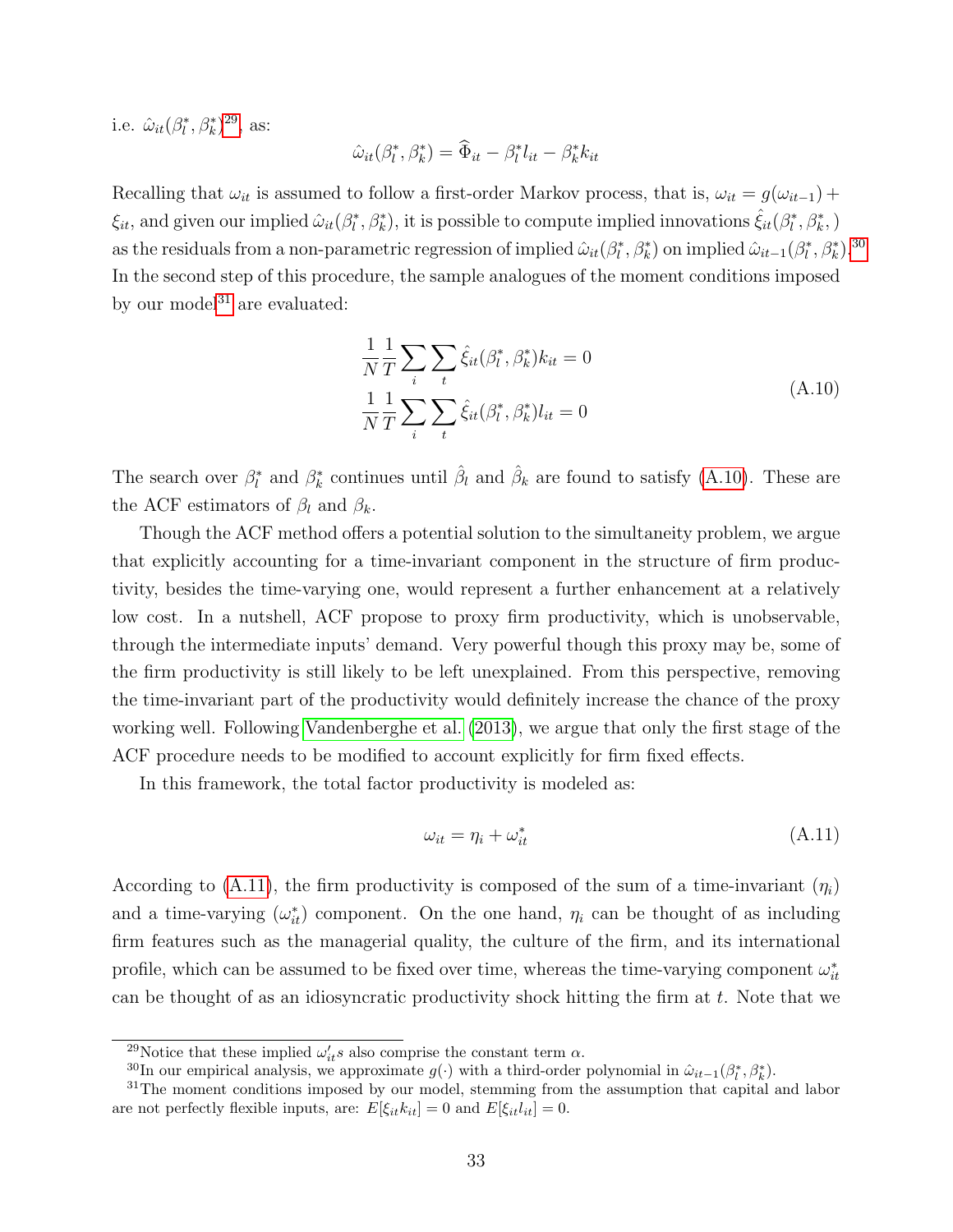still assume that  $\omega_{it}^*$  follows a first-order Markov process and that it is partially anticipated by firms. We then assume that the demand for intermediate inputs is given by:

$$
m_{it} = f(l_{it}, k_{it}, \omega_{it}^*)
$$
\n
$$
(A.12)
$$

so that it solely depends on the amount of labor and capital to be used in  $t$  and the productivity shock observed at t. We exclude the demand of intermediate inputs depending on  $\eta_i$ ; this assumption rules out factors such as management quality, culture, and internationalization of the firm contributing to determining the demand for the intermediate goods to be used in the production process. This does not seem to be an implausible assumption, since it is reasonable to think that the demand for intermediate inputs, which are by assumption perfectly flexible and non-dynamic, depends only on time-varying components. Moreover, we preserve the assumption that f is invertible in  $\omega_{it}^*$ . This set of assumptions implies that equation [\(A.9\)](#page-33-0) is modified as follows:

<span id="page-35-0"></span>
$$
y_{it} = \alpha + \beta l_{it} + \beta k_{it} + \eta_i + f^{-1}(l_{it}, k_{it}, m_{it}) + \epsilon_{it}
$$
 (A.13)

As before, by setting  $\Phi(l_{it}, k_{it}, m_{it}) \equiv \alpha + \beta l_{it} + \beta k_{it} + f^{-1}(l_{it}, k_{it}, m_{it})$ , we can write [\(A.13\)](#page-35-0) as:

<span id="page-35-1"></span>
$$
y_{it} = \Phi(l_{it}, k_{it}, m_{it}) + \eta_i + \epsilon_{it}
$$
\n(A.14)

At this point, we are able to remove  $\eta_i$  from [\(A.14\)](#page-35-1) by applying (non-parametric) FE esti-mation.<sup>[32](#page--1-0)</sup> From the FE estimation of  $(A.14)$ , we are able to obtain a consistent estimate of  $\Phi(\cdot)$ , that is,  $\Phi(\cdot)$ , so that it is possible to proceed to the (unchanged with respect to the ACF method) second stage of the estimation from:  $\hat{\Phi}_{it} = \overline{\alpha + \beta_l l_{it}} + \beta_k k_{it} + \omega_{it}^*$ .  $=\overline{\alpha + \beta_l l_{it} + \beta_k k_{it} + \omega_{it}^*}.$ 

<sup>&</sup>lt;sup>32</sup>In the empirical analysis, we again approximate  $\Phi(\cdot)$  with a second-order polynomial in  $l_{it}$ ,  $k_{it}$ , and  $m_{it}$ . Notice that, as in the simple FE case,  $\mu_j$  and  $\sigma_r$  are already removed by the non-parametric FE estimation, since they are time invariant.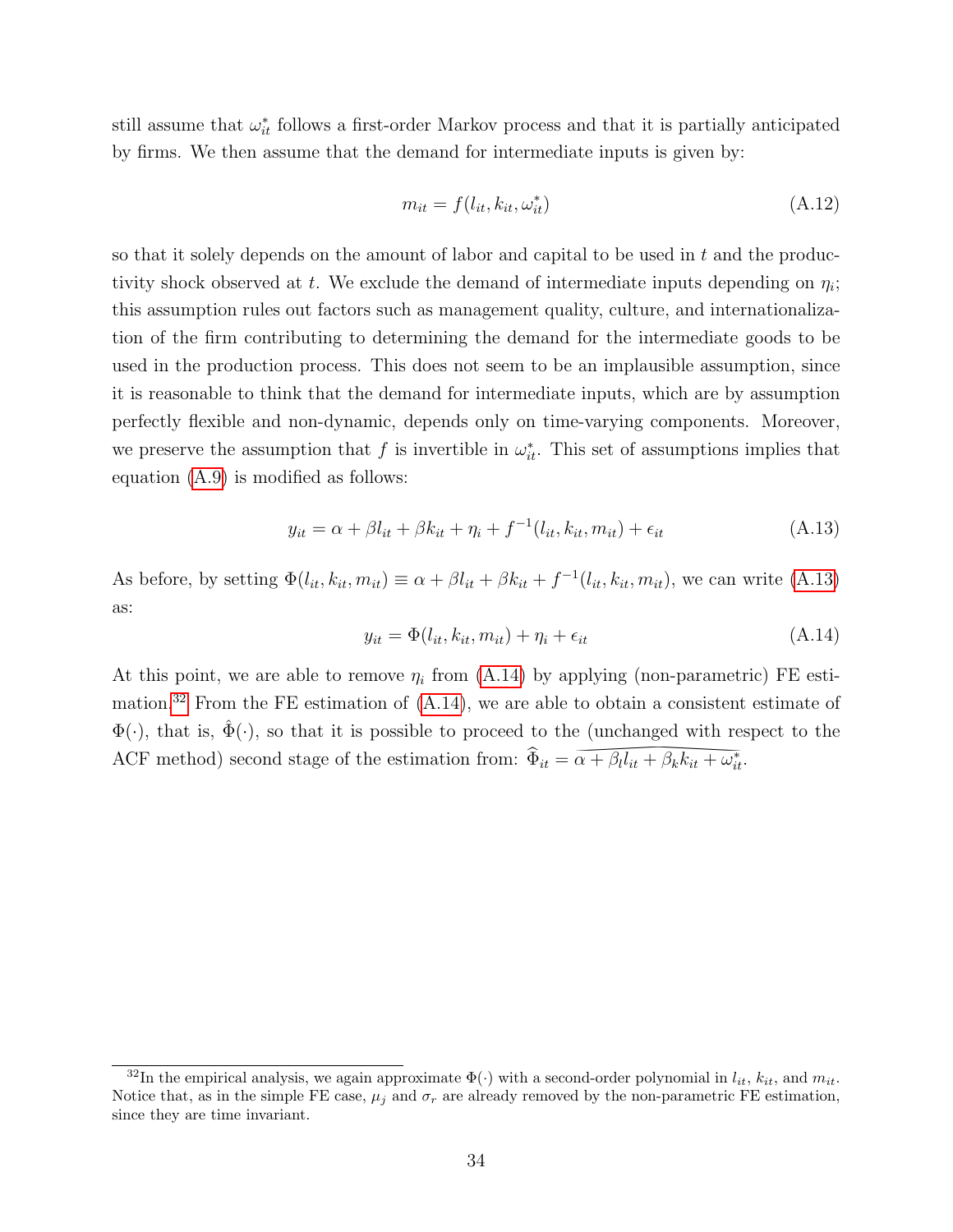#### <span id="page-36-0"></span>B. The AIDA data set

The data set used in our analysis is the result of some cleaning with respect to the original version. We remove firms belonging to the mining industry (there are a few) and to sectors in which the level of public intervention is substantial, such as the production and distribution of electricity, gas, and water and garbage disposal. We restrict the attention to firms classified as 'active' and to firms with average revenues greater than 50,000 euros per year. To be able to estimate the production functions, we are forced to remove observations for which value added, capital, labor costs, and materials expenditures have missing, negative, or zero values. Finally, to perform LP, ACF, and ACF-FE estimations, we have to restrict our attention to firms for which we have at least 2 *consecutive* years of observations.

The final data set is made up of 2,406,612 firm-year observations for 440,953 firms. While for 8.08% of the firms we have the complete observation window (11 years), for half of them we have more than 5 years of observations. Table [B.1](#page-36-1) shows the distribution of the AIDA data set across the 40 sectors (2-digit Ateco 2002 classification) for which we estimate a separate production function. As shown in Table [B.1,](#page-36-1) about one-third of the observations belong to the manufacturing industry. The trade and services sectors cover respectively about 29% and 21% of the observations, while the remaining observations are split between the construction industry (14.1%) and the transportation and communication industry (4.18%).

| Sector of economic activity                   | Frequence | Percentage |
|-----------------------------------------------|-----------|------------|
| Manufacturing                                 | 783,129   | 32.54      |
| Food and beverage                             | 59,613    | 2.48       |
| Tobacco                                       | 146       | 0.01       |
| Textile                                       | 42,434    | 1.76       |
| Clothing                                      | 30,543    | 1.27       |
| Leather and leather goods                     | 28,837    | 1.20       |
| Wood and wood products (excluding furniture)  | 23,615    | 0.98       |
| Paper and paper product                       | 14,900    | 0.62       |
| Printing and publishing                       | 37,295    | 1.55       |
| Coke and petroleum products                   | 2,016     | 0.08       |
| Chemical products                             | 27,386    | 1.14       |
| Rubber and plastics                           | 37,835    | 1.57       |
| Non-ferrous production                        | 44,267    | 1.84       |
| Ferrous production                            | 15,307    | 0.64       |
| Ferrous products (excluding machinery)        | 150,075   | 6.24       |
| Machinery products                            | 108,722   | 4.52       |
| Office machinery and computers                | 6,240     | 0.26       |
| Electrical machinery                          | 33,566    | 1.39       |
| Radio, TV and TLC equipment                   | 12,614    | 0.52       |
| Medical equipment and measurement instruments | 22,407    | 0.93       |

<span id="page-36-1"></span>Table B.1: AIDA data set: distribution of observations by sector of economic activity (2-digit Ateco 2002)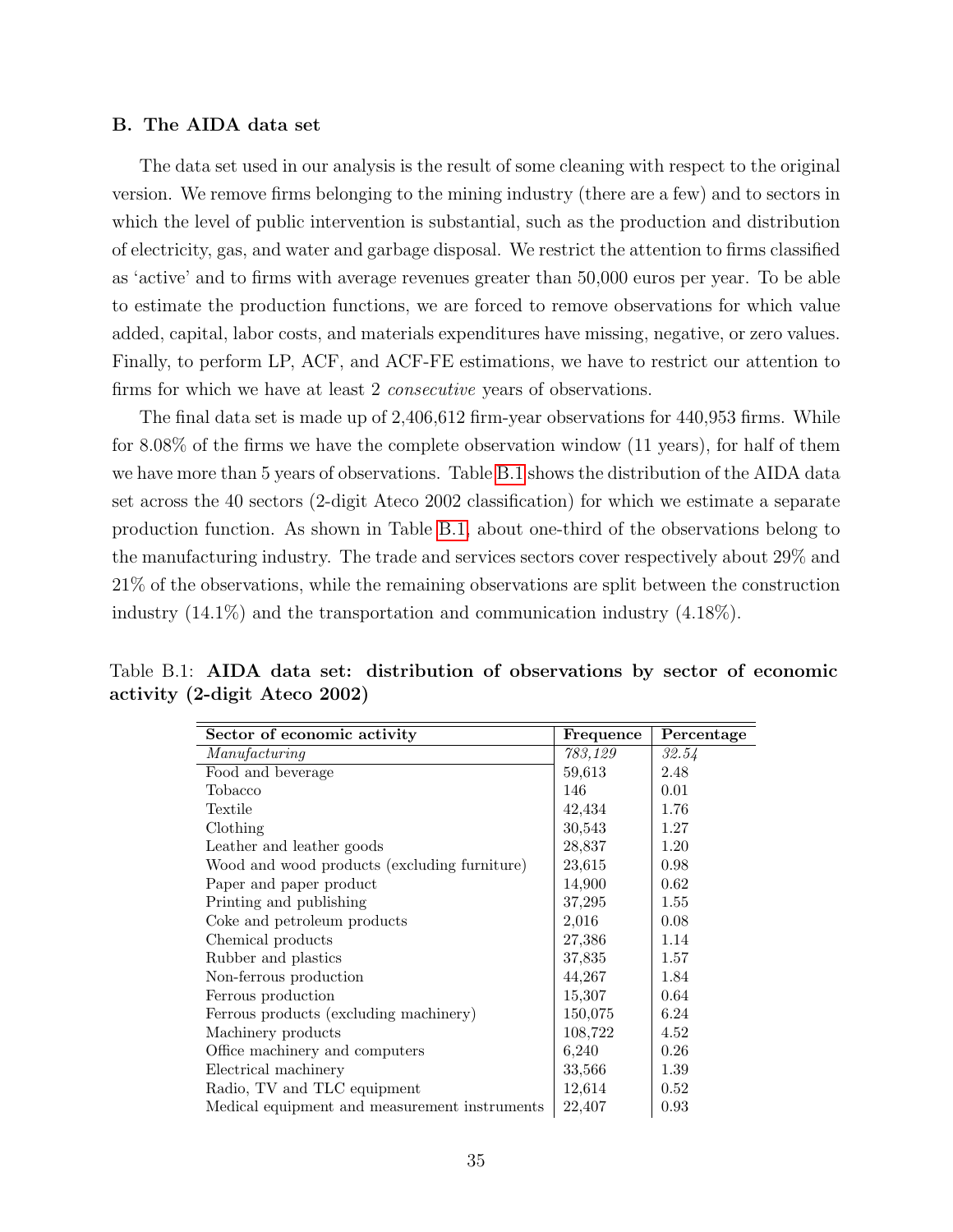Table B.1: AIDA data set: distribution of observations by sector of economic activity (2-digit Ateco 2002) - continued

| Sector of economic activity                    | Frequence | Percentage |
|------------------------------------------------|-----------|------------|
| Motor vehicles                                 | 9,942     | 0.41       |
| Other transportation equipment                 | 10,824    | 0.45       |
| Furniture and other manufacturing industries   | 58,161    | 2.42       |
| Recycling                                      | 6,384     | 0.27       |
| Construction                                   | 339,776   | 14.12      |
| Construction                                   | 339,776   | 14.12      |
| Trade                                          | 688,506   | 28.61      |
| Trade and maintenance of motor vehicles        | 95,059    | 3.95       |
| Wholesale (excluding motor vehicles)           | 373,492   | 15.52      |
| Retail (excluding motor vehicles)              | 219,955   | 9.14       |
| Transportation and communication               | 100,544   | 4.18       |
| Land transportation/transportation by pipeline | 53,030    | 2.20       |
| Maritime transportation                        | 1,973     | 0.08       |
| Air transport                                  | 578       | 0.02       |
| Auxiliary transportation activities            | 40,775    | 1.69       |
| Post and telecommunication                     | 4,188     | 0.17       |
| <i>Services</i>                                | 494,657   | 20.55      |
| Hotels and restaurants                         | 121,228   | 5.04       |
| Real estate                                    | 67,876    | 2.82       |
| Rental services                                | 10,723    | 0.45       |
| Computer and related activities                | 83,998    | 3.49       |
| R&D                                            | 3,959     | 0.16       |
| Business services                              | 155,951   | 6.48       |
| Recreational, cultural, and sport activities   | 36,411    | 1.51       |
| Household services                             | 14,511    | 0.60       |
| Total                                          | 2,406,612 | 100        |

Source: AIDA data set (period: 2000-2010)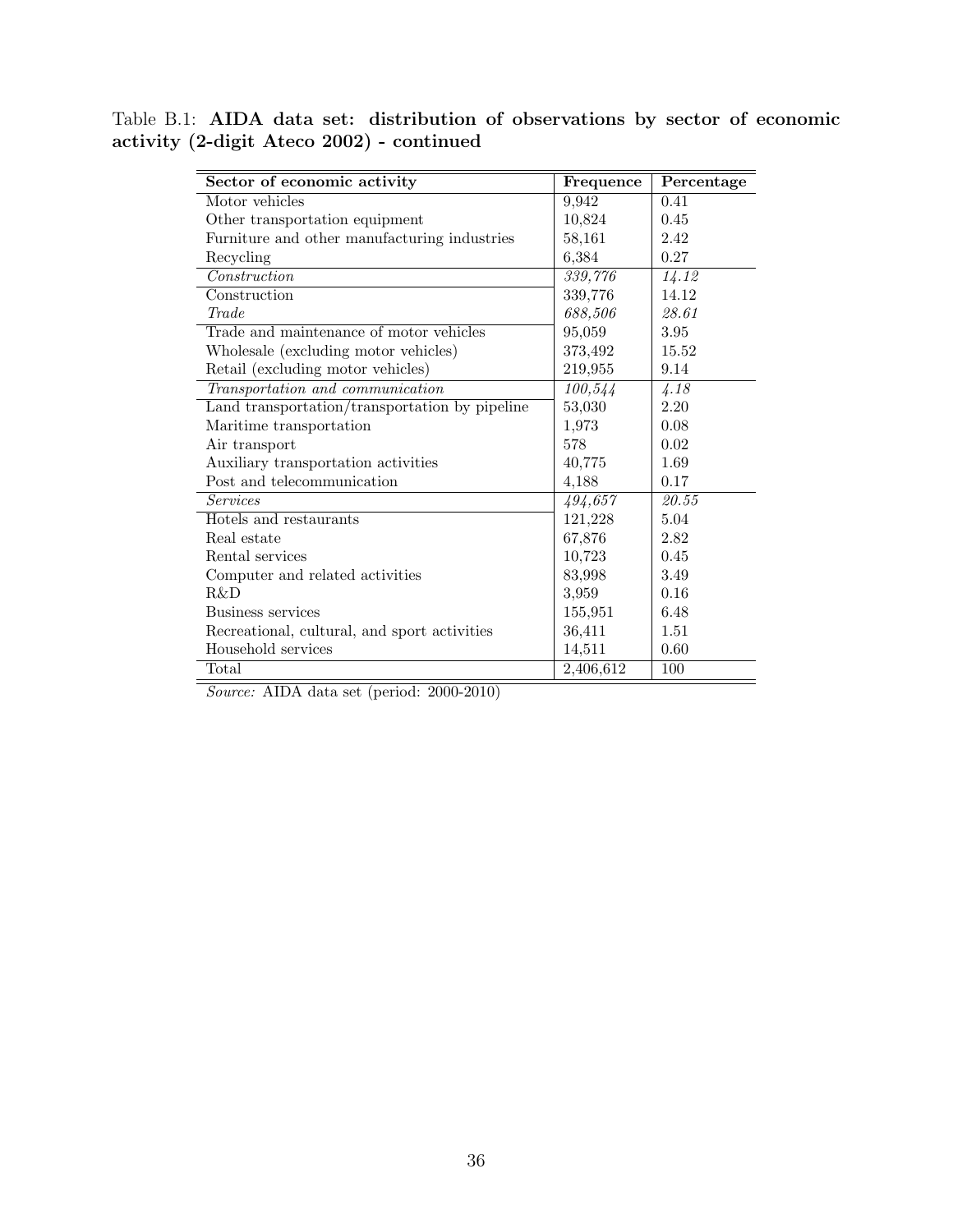#### <span id="page-38-0"></span>C. The TFP estimates

Table [C.1](#page-38-1) shows the correlation matrix of the different TFP estimates, while Table [C.2](#page-38-2) shows their summary statistics. The different TFP estimates are positively and highly correlated: the correlation coefficients range between 0.826 and 0.968 (for a similar finding, see [Van Beveren, 2012\)](#page-42-1). The ACF and ACF-FE estimates are very similar with respect to the OLS estimates (the correlation coefficients are 0.968 and 0.948, respectively). As expected, given the high correlations, their summary statistics are quite similar. The mean of the (natural logarithm of the) TFP estimates ranges between 3.061 for the OLS estimates and 5.506 for the FE estimates. This suggests that the simultaneity issue, though conceptually relevant, loses part of its importance in practice. Still, the relevance of the simultaneity problem and, consequently, the empirical validity of the methods trying to deal with it should be assessed in view of the conclusions that they lead to in analyzing the impact of interest (see Appendix [D,](#page-39-0) Table [D.1\)](#page-39-1).

<span id="page-38-1"></span>Table C.1: AIDA data set: correlation matrix of different estimates of TFP (OLS, FE, LP, ACF, ACF-FE)

| <b>TFP</b> estimates                        | <b>OLS</b> | FE.   | LP    | ACF   | ACF-FE |  |  |
|---------------------------------------------|------------|-------|-------|-------|--------|--|--|
| <b>OLS</b>                                  | 1.000      |       |       |       |        |  |  |
| FE                                          | 0.857      | 1.000 |       |       |        |  |  |
| LP                                          | 0.863      | 0.845 | 1.000 |       |        |  |  |
| ACF                                         | 0.968      | 0.898 | 0.871 | 1.000 |        |  |  |
| $ACF-FE$                                    | 0.948      | 0.928 | 0.826 | 0.958 | 1.000  |  |  |
| Number of firm-year observations: 2,406,612 |            |       |       |       |        |  |  |
| Number of firms: 440,953                    |            |       |       |       |        |  |  |

Source: AIDA data set (period: 2000-2010)

<span id="page-38-2"></span>Table C.2: AIDA data set: summary statistics of different estimates of TFP (OLS, FE, LP, ACF, ACF-FE)

| TFP estimates                               | Mean  | Std. Dev. | 1st Q. | Median | 3rd Q. |  |  |  |
|---------------------------------------------|-------|-----------|--------|--------|--------|--|--|--|
| <b>OLS</b>                                  | 3.061 | 1.106     | 2.229  | 3.118  | 3.662  |  |  |  |
| FE                                          | 5.506 | 1.241     | 4.608  | 5.435  | 6.340  |  |  |  |
| LP                                          | 5.205 | 1.176     | 4.371  | 5.070  | 5.934  |  |  |  |
| ACF                                         | 3.694 | 1.143     | 2.860  | 3.762  | 4.358  |  |  |  |
| ACF-FE                                      | 3.924 | 1.356     | 2.851  | 4.071  | 4.741  |  |  |  |
| Number of firm-year observations: 2,406,612 |       |           |        |        |        |  |  |  |
| Number of firms: 440,953                    |       |           |        |        |        |  |  |  |

Source: AIDA data set (period: 2000-2010)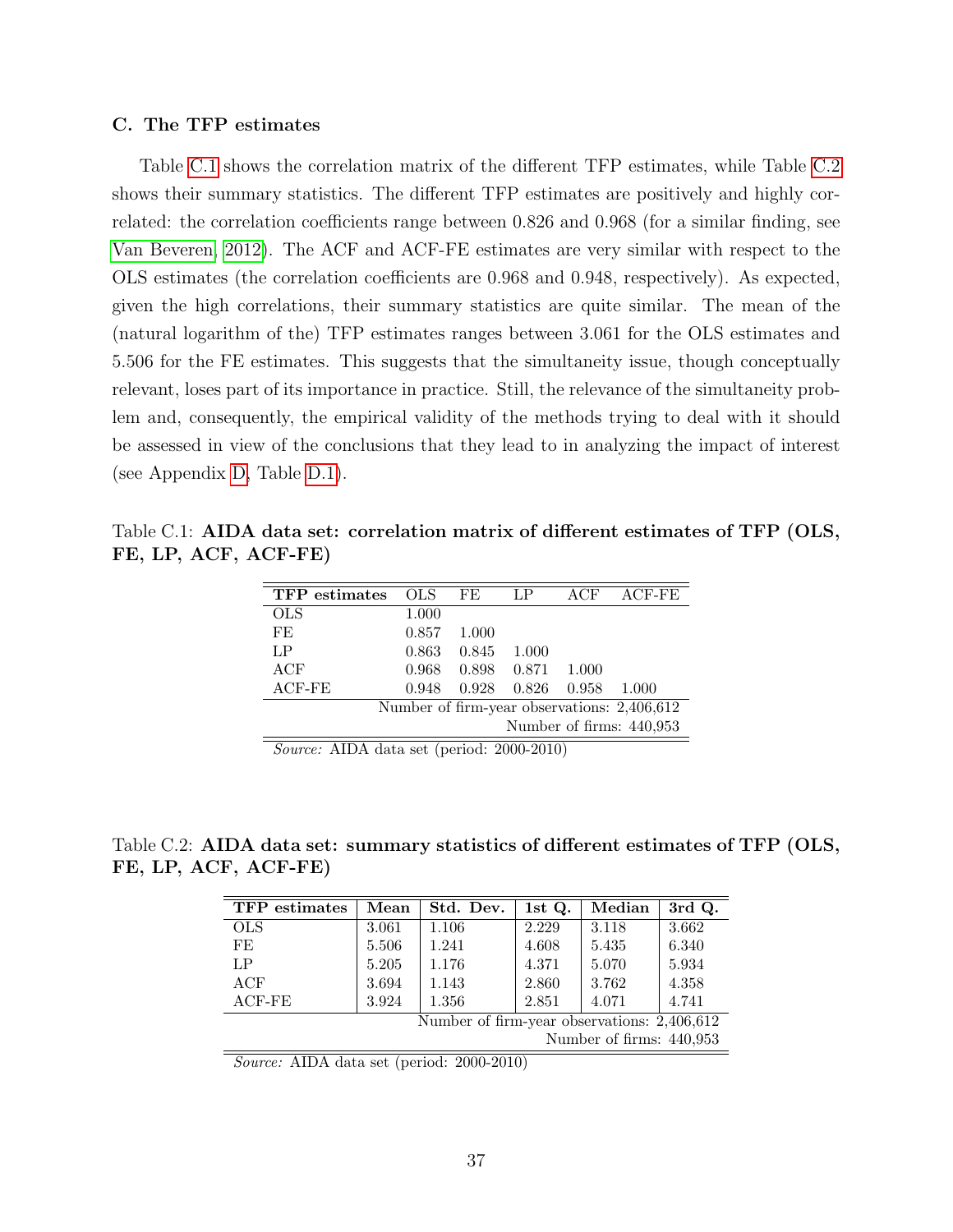#### <span id="page-39-0"></span>D. Robustness checks

As a robustness check, we perform OLS estimation restricting the attention to the precrisis period (i.e. 2005 and 2007). The results confirm that the part-time effect on TFP is also significantly negative (at the 5% level) for the pre-crisis period and not substantially different from the general effect (-0.099 versus -0.146).

Table [D.1](#page-39-1) shows the results for the impact of part-time work on the different sets of TFP estimates (i.e. OLS, FE, LP, ACF, and ACF-FE). Not surprisingly, considering the generally high correlations among the different TFP estimates, we find that the predicted impact of part-time work on TFP is negative, regardless of which first-step estimation method is used. However, the magnitude of the impact differs somewhat across the methods, ranging between -0.233, when the LP estimates of TFP are considered, and -0.091, when TFP is estimated through simple OLS. Interestingly, our reference method (i.e. the ACF-FE) delivers quite similar estimates of the impact of interest to those stemming from the simple OLS estimation of TFP. On the contrary, the FE and LP estimations, which are most likely to suffer from the well-known problem of downward bias for the FE case and collinearity for the LP case, deliver more different estimates with respect to the ACF-FE method.

<span id="page-39-1"></span>Table D.1: Results; robustness checks: OLS, FE, LP, and ACF estimates of TFP as dependent variables; estimation method: OLS

| TFP estimation method                    | OLS         | FE.                                      | LP          | ACF         | $ACF-FE$                 |  |
|------------------------------------------|-------------|------------------------------------------|-------------|-------------|--------------------------|--|
| Part-time share                          | $-0.091***$ | $-0.233***$                              | $-0.217***$ | $-0.125***$ | $-0.146***$              |  |
|                                          | (0.030)     | (0.034)                                  | (0.032)     | (0.030)     | (0.031)                  |  |
| Absolute difference from ACF-FE estimate | 0.055       | 0.087                                    | 0.071       | 0.022       | $\overline{\phantom{a}}$ |  |
|                                          |             | Number of firm-year observations: 13,860 |             |             |                          |  |
| Number of firms: 9,405                   |             |                                          |             |             |                          |  |
|                                          |             |                                          |             |             |                          |  |

Source: RIL-AIDA data set (years: 2005, 2007 and 2010)

The estimation includes the same set of controls as in Specification (2) of Table [4.](#page-28-0) For the rest, see the footnote of Table [4.](#page-28-0)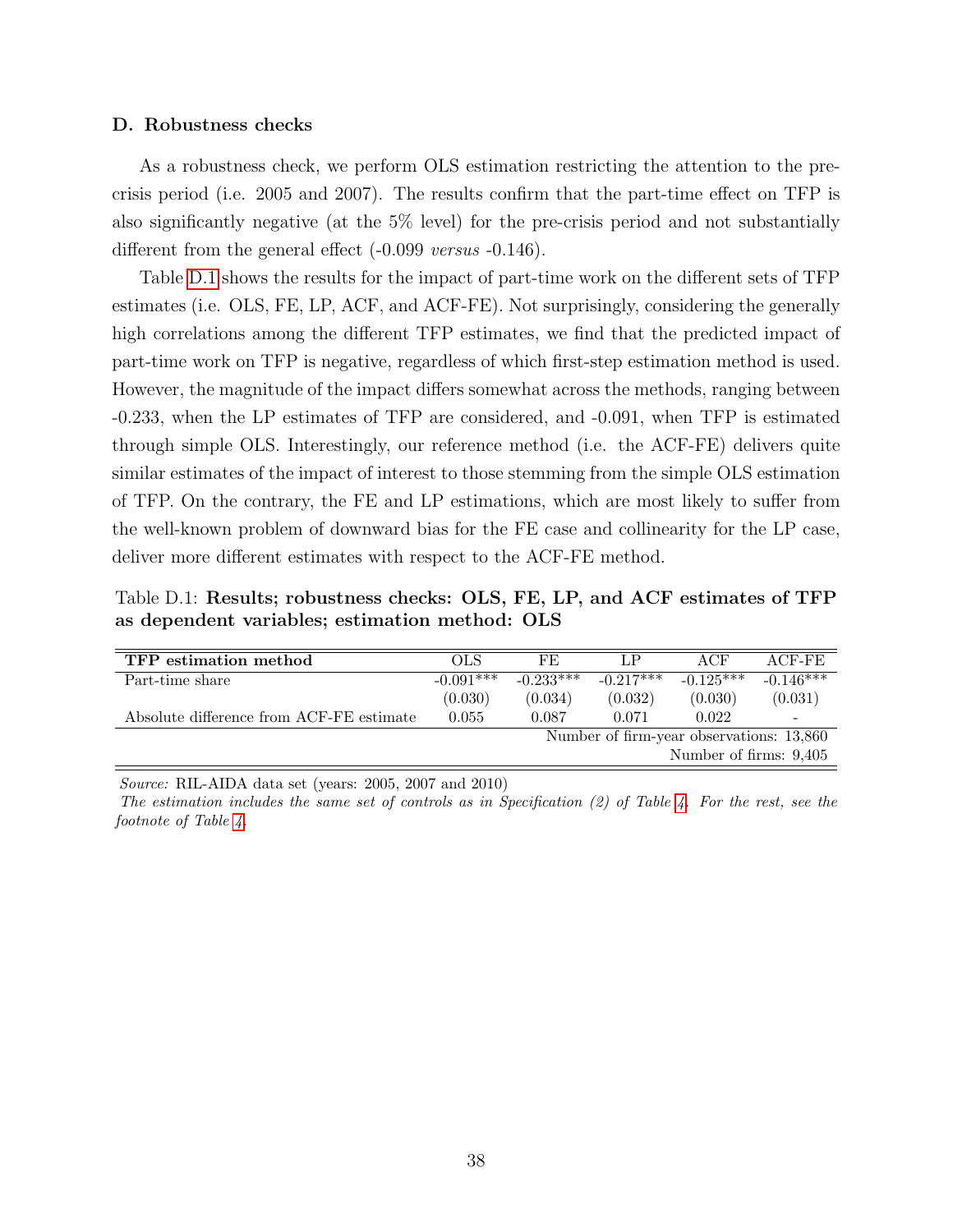#### References

- <span id="page-40-2"></span>Ackerberg, D., Caves, K., Frazer, G., 2006. Structural Identification of Production Functions, Unpublished Paper, UCLA.
- <span id="page-40-10"></span>Arellano, M., Bover, O., 1995. Another Look at the Instrumental Variable Estimation of Error-Components Models. Journal of Econometrics 68, 29–51.
- <span id="page-40-9"></span>Arvanitis, S., 2005. Modes of Labor Flexibility at Firm Level: Are There any Implications for Performance and Innovation? Evidence for the Swiss Economy. Industrial and Corporate Change 14 (6), 993–1016.
- <span id="page-40-8"></span>Baffoe-Bonnie, J., 2004. Interindustry Part-Time and Full-Time Wage Differentials: Regional and National Analysis. Applied Economics 36, 107–118.
- <span id="page-40-1"></span>Barzel, Y., 1973. The Determination of Daily Hours and Wages. The Quarterly Journal of Economics 87 (2), 220–238.
- <span id="page-40-4"></span>Becker, G. S., 2009. Human Capital: A Theoretical and Empirical Analysis, with Special Reference to Education. University of Chicago Press.
- <span id="page-40-5"></span>Blank, R. M., 1979. The Role of Part-Time Work in Women's Labor Market Choices over Time. The American Economic Review 79 (2), 295–299.
- <span id="page-40-11"></span>Blundell, R., Bond, S., 2000. GMM Estimation with Persistent Panel Data: An Application to Production Functions. Econometric Reviews 19 (3), 321–340.
- <span id="page-40-3"></span>Brewster, C., Hegewisch, A., Mayne, L., 1994. Flexible Working Practices: The Controversy and the Evidence. In: Brewster, C., Hegewisch, A. (Eds.), Policy and Practice in European Human Resource Management. Routledge Publications, pp. 35–49.
- <span id="page-40-12"></span>Del Gatto, M., Di Liberto, A., Petraglia, C., 2011. Measuring Productivity. Journal of Economic Surveys 25 (5), 952–1008.
- <span id="page-40-6"></span>Ermisch, J. F., Wright, R. E., 1993. Wage Offers and Full-Time and Part-Time Employment by British Women. The Journal of Human Resources 9 (1), 111–133.
- <span id="page-40-0"></span>Garnero, A., Kampelmann, S., Rycx, F., 2014. Part-Time Work, Wages, and Productivity: Evidence from Belgian Matched Panel Data. Industrial & Labor Relations Review 67 (3), 926–954.
- <span id="page-40-7"></span>Gregory, M., Connolly, S., 2008. The Price of Reconciliation: Part-Time Work, Families and Women's Satisfaction. The Economic Journal 118 (526), F1–F7.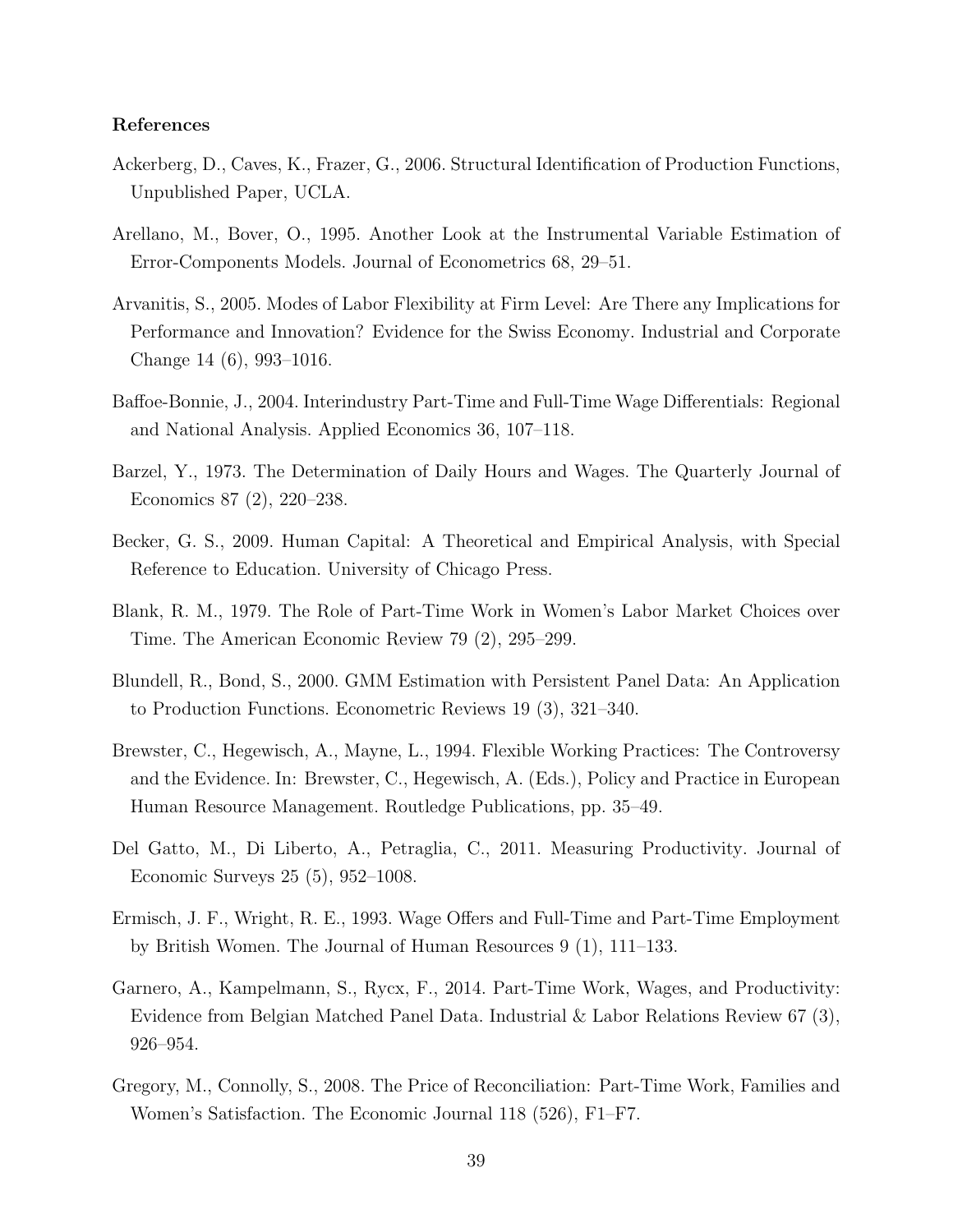- <span id="page-41-9"></span>Hellerstein, J. K., Neumark, D., Troske, K. R., 1999. Wages, Productivity, and Worker Characteristics: Evidence from Plant-Level ProductionFunctions and Wage Equations. Journal of Labor Economics 17 (3), 409–446.
- <span id="page-41-8"></span>Hirsch, B. T., 2005. Why Do Part-Time Workers Earn Less? The Role of Worker and Job Skills. Industrial & Labor Relations Review 58 (4), 525–551.
- <span id="page-41-12"></span>Kalleberg, A. L., 2000. Nonstandard Employment Relations: Part-Time, Temporary and Contract Work. Annual Review of Sociology 26, 341–365.
- <span id="page-41-1"></span>Künn-Nelen, A., De Grip, A., Fouarge, D., 2013. Is Part-Time Employment Beneficial for Firm Productivity? Industrial & Labor Relations Review 66 (5), 1172–1191.
- <span id="page-41-11"></span>Levinsohn, J., Petrin, A., 2003. Estimating Production Functions Using Inputs to Control for Unobservables. The Review of Economic Studies 70 (2), 317–341.
- <span id="page-41-13"></span>Lewbel, A., 2012. Using Heteroscedasticity to Identify and Estimate Mismeasured and Endogenous Regressor Models. The Journal of Business and Economic Statistics 30, 67–80.
- <span id="page-41-3"></span>Lewis, S., 2003. Flexible Working Arrangements: Implementation, Outcomes, and Management. International Review of Industrial and Organizational Psychology 18, 1–28.
- <span id="page-41-6"></span>Martin, J. E., Sinclair, R. R., 2007. A Typology of the Part-Time Workforce: Differences on Job Attitudes and Turnover. Journal of Occupational and Organizational Psychology 80 (2), 301–319.
- <span id="page-41-5"></span>Montgomery, M. R., 1988. On the Determinants of Employer Demand for Part-Time Workers. The Review of Economics and Statistics 70 (1), 112–117.
- <span id="page-41-7"></span>Nelen, A., De Grip, A., 2009. Why Do Part-Time Workers Invest Less in Human Capital than Full-Timers? Labour 23 (s1), 61–83.
- <span id="page-41-10"></span>Olley, S. G., Pakes, A., 1996. The Dynamics of Productivity in the Telecommunications Equipment Industry. Econometrica 64 (6), 1263–1297.
- <span id="page-41-4"></span>Owen, J. D., 1978. Working Hours: An Economic Analysis. Lexington.
- <span id="page-41-2"></span>Pierce, J. L., Newstrom, J. W., 1983. The Design of Flexible Work Schedules and Employee Responses: Relationships and Process. Journal of Occupational Behaviour 4, 247–262.
- <span id="page-41-0"></span>Specchia, G. L., Vandenberghe, V., 2013. Is Part-Time Employment a Boon or Bane for Firm Productivity?, Unpublished Paper, Université de Louvain.